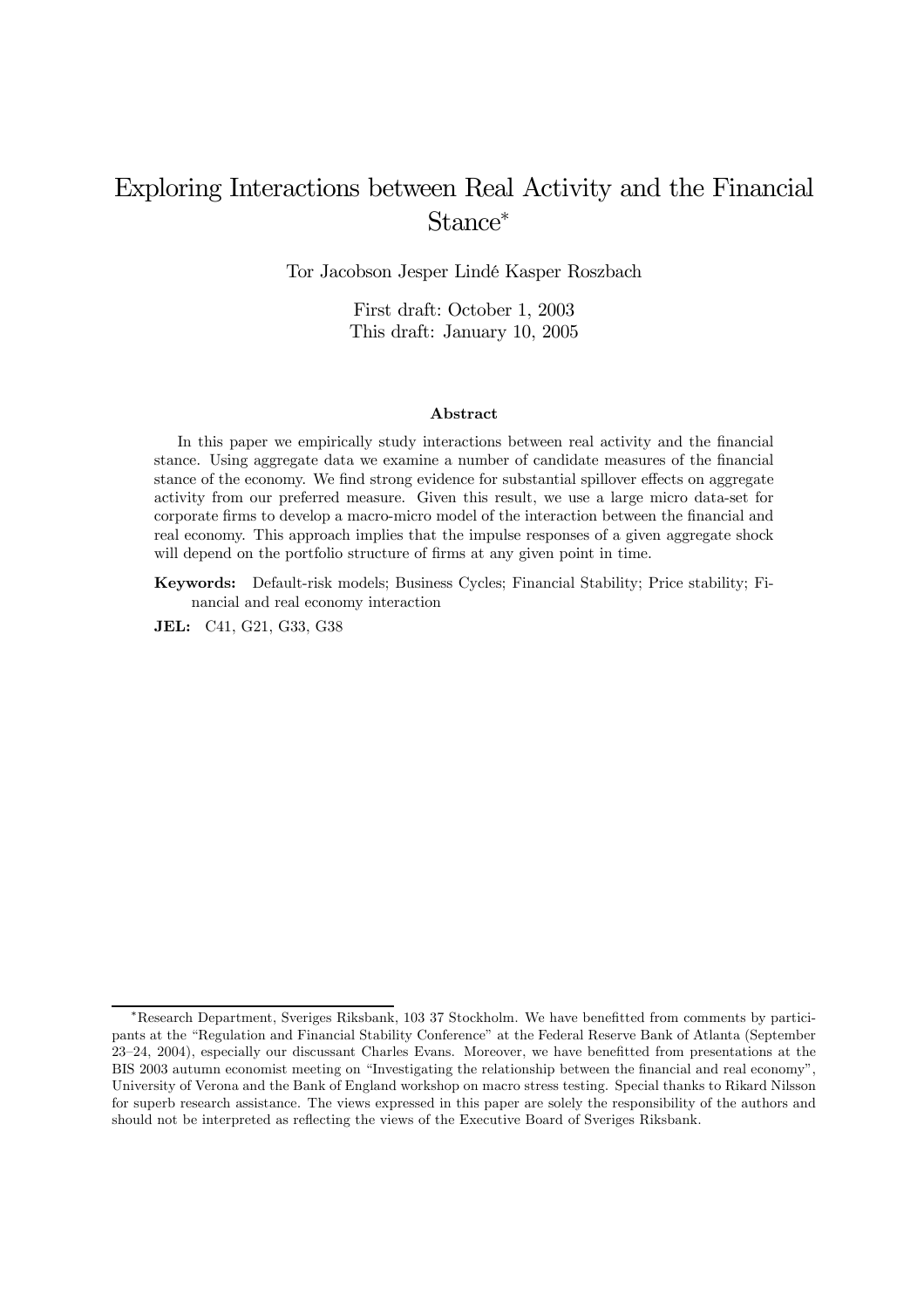### 1 Introduction

In this paper we empirically study the interactions between Swedish firms' balance sheets and the evolution of the Swedish economy. Most economists would consider it trivially true that macroeconomic conditions influence the state of the firms' balance sheets: good times result in prosperous firms with strong balance sheets, likewise a slowdown in the economy will be reflected by weak balance sheets. In that same view, the evolution of the macroeconomy will ultimately be determined by its firms' relative successes. Nevertheless, quantifying such relationships has turned out to be non-trivial. Most research has focused on either identifying the impact of macroeconomic conditions on firms' balance sheets, or the consequences of firms' balance sheets (generally through a bank channel) on the macroeconomy. The purpose of this paper is to explore the interaction and feedback between firms' balance sheets and the macroeconomy. It turns out that by using aggregate credit risk, approximated by firms' bankruptcy frequency over time, we find a useful link between the micro and the macro perspective.

Among policymakers, there appears to exist a broad consensus that market imperfections and instability in the financial sector can have significant and long-lasting effects on the real economy, cf. Lowe (2001). For academics, however, the role of the financial sector and credit in the macroeconomy has been a source of frequent debate, with some economists, see e.g. Poole (1993) arguing that credit only plays a role of its own in periods of financial crises. Others, see e.g. Bernanke (1993) and Calomiris and Hubbard (1989), hold that credit markets generally and continuously affect the macroeconomy through the so called credit channel.

Bernanke and Gertler (1995) describe the credit channel as "set of factors that amplify and propagate conventional interest rate effects" of monetary policy through endogenous changes in the external finance premium. Adherents of this "credit view" have identified two main linkages between central banks' actions and credit markets: a (borrowers')balance-sheet channel and a bank lending channel.<sup>1</sup> The first link stresses the importance of borrowers' balance sheets and income statements, acknowledging that changes in monetary policy will have an impact on variables such as borrowers' net worth, cash flow and liquid assets. A second transmission mechanism focuses on the potential effect of monetary policy on the supply of loans by financial institutions. A common premise is, however, that frictions interfere with the smooth functioning of financial markets, creating a wedge between between the cost of externally raised funds and

<sup>&</sup>lt;sup>1</sup> The balance sheet channel has sometimes also been called the broad credit channel. See for example Repullo and Suarez (2000).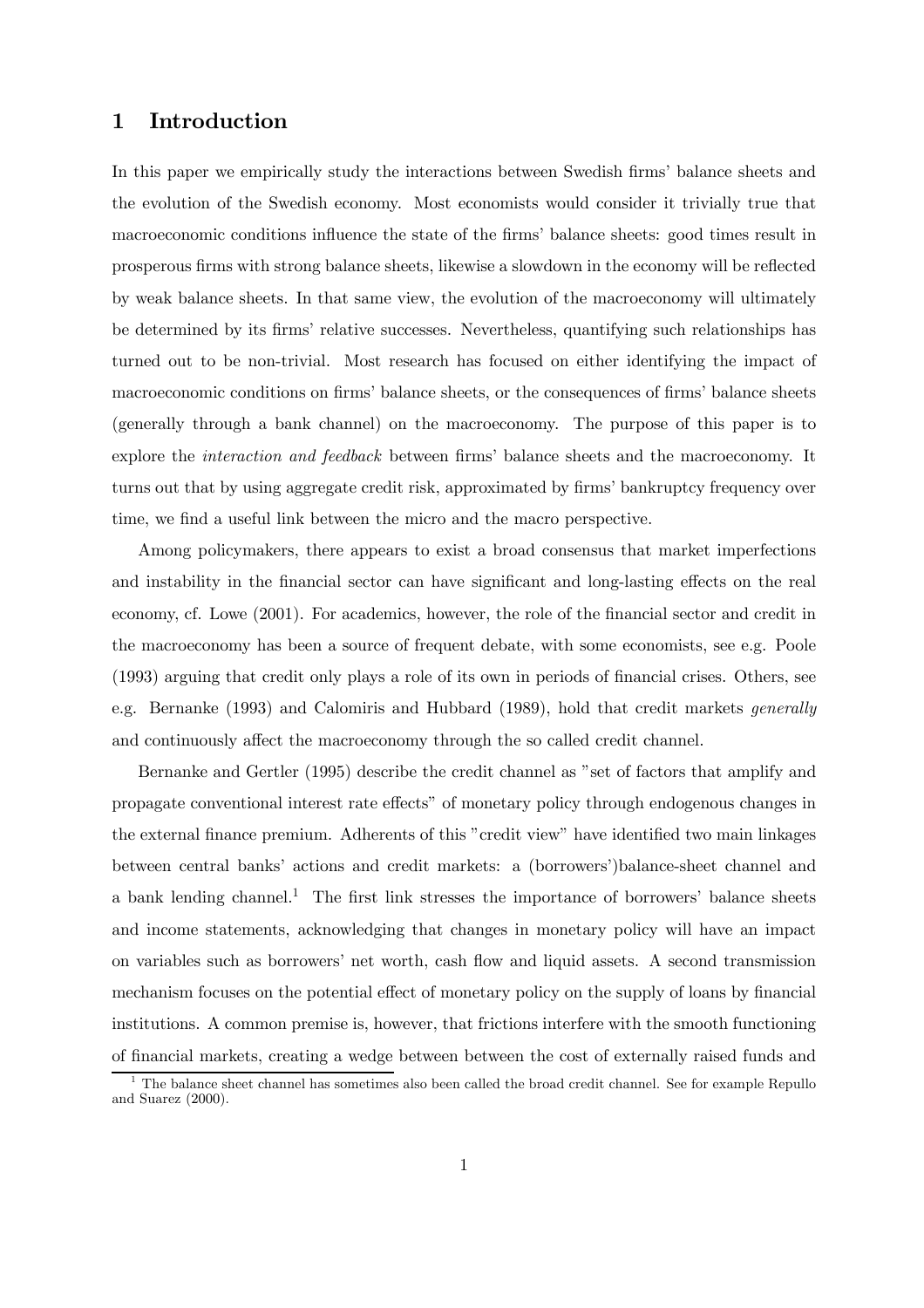the opportunity cost of internal funds.

A large number of studies has explained and tested the mechanisms by which shocks to the financial sector are propagated into the real sector of the economy and found evidence in support of the existence of a balance-sheet channel. As far as the bank lending channel is concerned, the evidence in favor and against is still very much under debate. One of the studies that revived the debate on the balance-sheet channel is Bernanke (1983). In his study of non-monetary effects of the financial crisis during the Great Depression, he contends that the financial crisis of the 1930's "affected the macroeconomy by reducing the quality of certain financial services, primarily credit intermediation", which in its turn disrupted the normal flow of bank credit. He also brings forward evidence of how the increase in defaults and bankruptcies and the progressive erosion of borrowers' collateral relative to their debt burdens during this period increased the cost of credit intermediation. Banks reacted to these changes by stopping to make loans to lower-quality investors, to which they had lent before.<sup>2</sup> The events in the financial sector ultimately affected the bearing of the macroeconomy because the resulting higher effective cost of credit reduced businesses demand for current-period goods and services. An analysis of the determinants of output by Bernanke shows that two proxies for the financial crisis - changes in the deposits of failing banks and changes in the liabilities of failing businesses have substantial additional explanatory power for the growth rate of industrial production. In related work Coe (2002) use a Markov switching model to estimate conditional probabilities of a financial crisis occurring. He finds that these estimated probabilities have additional explanatory power in an model of real output, evidence that supports Bernanke's findings. Bernanke and Gertler (1989) develop a small model in which they use the inverse relationship between borrower net worth and the agency costs of investment to explain why changes in the condition of borrowers' balance sheets can be a source of business cycle fluctuations - without any financial crisis preceding the shocks.<sup>3</sup> In a companion paper, Bernanke and Gertler (1990) also argue that financial factors can have quantitatively significant real effects by demonstrating how changes in the creditworthiness of borrowers affect investment spending, expected returns and the overall economy.

More recently research efforts have attempted to meet the criticism that earlier studies of the credit channel failed to isolate supply shocks from demand shocks and persuasively establish the existence of real effects. To avoid identification issues, this later work has tested the cross-section

<sup>2</sup> An important indicator of this phenomenon is the bond spread between Baa corporate bonds and Treasury bonds, that increased from 2.5 percent in 1929-30 to nearly 8 percent in mid 1932. See Bernanke (1983) p.266.<br><sup>3</sup> Bernanke and Gertler (1990) define financial instability ("fragility") as a situation in which potential bor

rowers have low wealth relative to the sizes of their projects.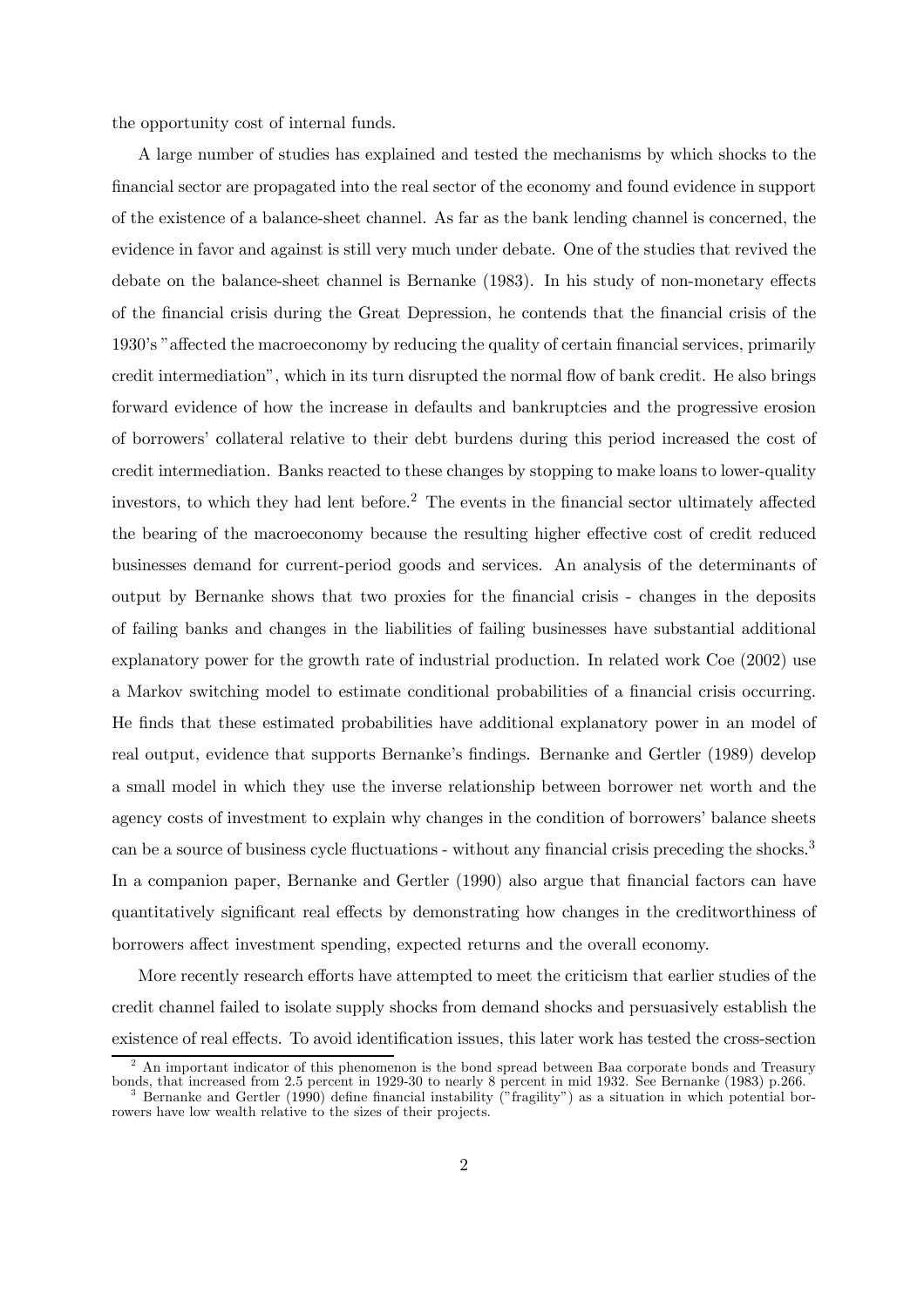implications of the credit view. For example, Gertler and Gilchrist (1993, 1994) find that larger firms have better access to credit and typically respond to unexpected adverse conditions by increasing short-term borrowing, while smaller firms instead respond by squeezing inventories and cutting production. Bernanke, Gertler and Gilchrist (1996) obtain similar findings when they split up firms according to their degree of bank dependency rather than based on size. Samolyk (1994) examines the relationship between banking conditions and economic performance at the U.S. states level and finds that local bank balance-sheet conditions help to predict the performance of regional economies in a way that is consistent with the existence of credit market imperfections. Ludvigson (1998) uses automobile credit data from bank and non-bank sources and finds evidence for the presence of a bank lending channel. Peek and Rosengren (2000) study the effects of the Japanese banking crisis on construction activity in the U.S. Their work makes clear that the retrenchment of Japanese lending had a substantial impact on U.S. real estate activity, indicating that at least some borrowers were not able to obtain alternative financing and that credit markets thus were suffering from imperfections. Repullo and Suarez (2000) develop a theoretical model that can compare the macro implications of both the balance-sheet channel and the bank lending channel and conclude that the presence of a balance-sheet channel is most likely.

This paper is closely related to the above work as we study the interaction between real activity and firms' balance sheets. Unlike earlier studies, however, that primarily seek to identify a one-way linkage between the macroeconomy and financial markets, we combine a microeconometric model of firms' financial default behavior and a macroeconometric model to study how macro aggregates and the aggregate effects of changes in individual firms' balance sheets and income statements interact with each other. Our focus is less on the existence of a "credit channel" but rather on the interaction between the economy's financial stance at the firm level and the economy's aggregate behavior. Although our link between micro conditions and the macro model is not derived from micro-foundations, we believe that this eclectic approach offers a number of advantages. For one thing, we will be able to investigate if macroeconomic policy will affect businesses equally, both cross-sectionally and through time. We will also be able to look into the relative importance of firm-specific and aggregate disturbances.<sup>4</sup>

We model the macroeconomy by a set of macroeconomic variables, including the aggregate bankruptcy frequency, in a quarterly vector autoregressive model. Furthermore, the impact of

<sup>4</sup> Although we are aware of the importance of job and business creation, our focus here is on interaction between the macroeconomy and business default (destruction).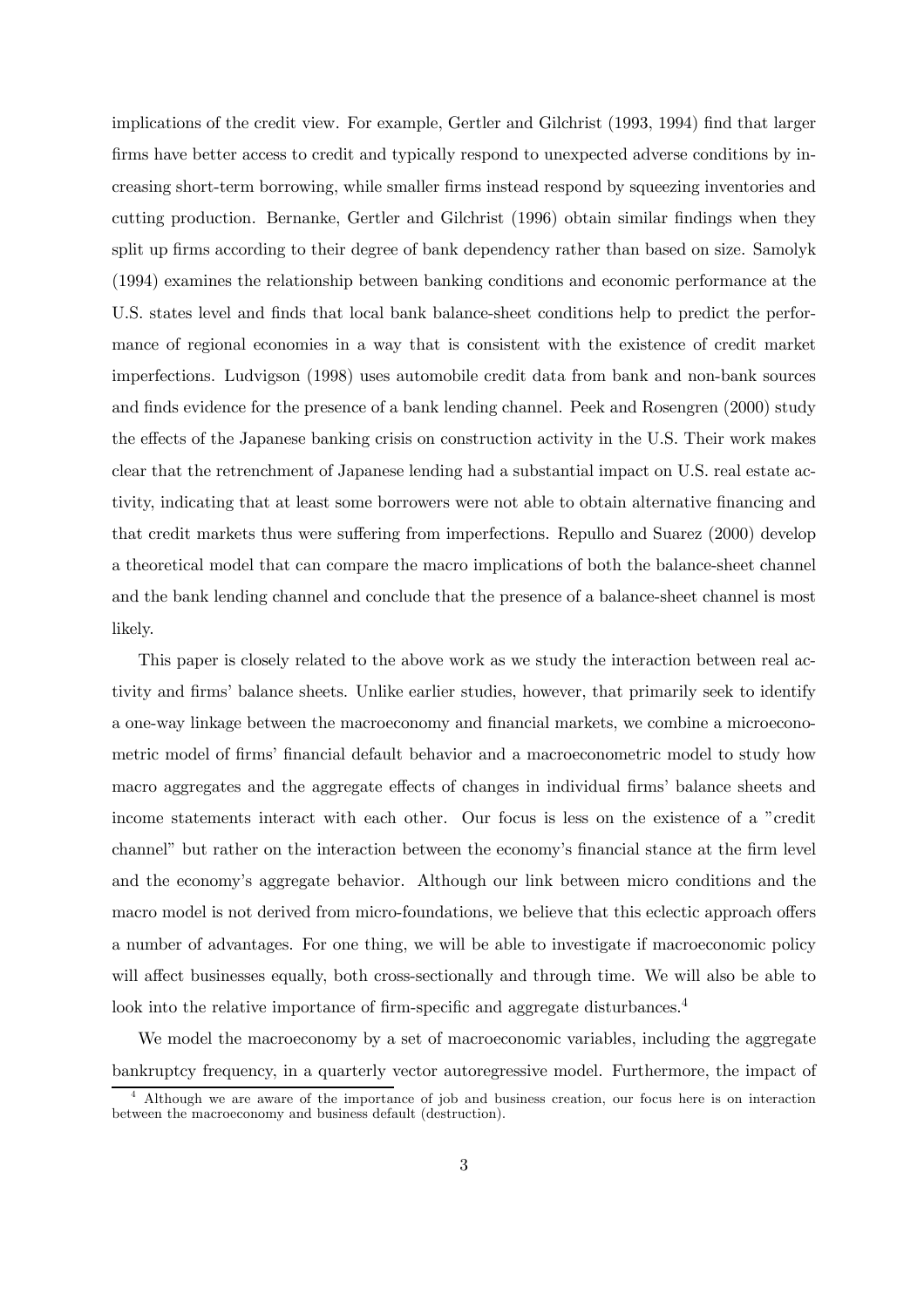firms' balance-sheet variables on bankruptcy risk is modeled in a dynamic panel data model, where we also condition on macroeconomic variables. To this end we have collected an extensive data set containing balance-sheet information on the entire population of Swedish incorporated firms (some quarter of a million firms) for 40 consecutive quarters, 1990Q1 − 1999Q2 (in total, close to 8 million firm-observations). This sample period covers the "banking crisis" period in Sweden (1991 – 1993) and also a benign period characterized by high growth in the late 1990s.

The empirical model is a system made up of three blocks. The first one is a vector autoregressive (VAR) model for the macroeconomic variables we consider. Based on work by Lindé (2002), we choose to include the following endogenous variables in the VAR; output, inflation, the nominal interest rate (the REPO rate), and the real exchange rate. Since Sweden is a small open economy it is necessary to condition on a set of foreign variables that enters the model exogenously. As another exogenous variable in the VAR we include our preferred measure of the financial stance, the aggregated default frequency of incorporated firms, a variable that is highly positively correlated with the banking sector credit losses during the 1990s. An important first step in the analysis is to use a multivariate Granger-causality test, or block-exogeneity test, to what extent various financial indicator variables are helpful predictors of the macroeconomy. This exercise is undertaken for a larger set of financial variables, and we find that the aggregate default frequency is the most important one.

In the second block we have a logit model for the default risk at the firm level where the macroeconomic variables as well as various balance-sheet variables enter as regressors. The logit model will carefully follow the methods that have been applied in earlier studies on company default, such as Altman and Saunders (1997), Shumway (2001) and Carling, Jacobson, Lindé and Roszbach (2004). Let  $D_{i,t}$  denote default status of firm i in period t. By computing  $\left(\sum_{i} D_{i,t}\right)/N_t$ , where  $N_t$  is the number of firms each time period, we retrieve a time-series of the aggregate default frequency that can be inserted into the VAR model. So, once equipped with a VAR model and the estimated logit model, we can simulate the effects of various disturbances in the economy. For instance, we can study the dynamic effects of a shock to monetary policy on inflation and the default frequency in a joint framework.

The third block in the empirical model is an attempt to estimate how the balance-sheet variables that are included in the logit model depend on the macroeconomic variables. Due to the panel-data nature of our firm-level data set, we estimate a dynamic panel VAR-type model for the balance-sheet variables (that are included in the logit model) letting the macro variables enter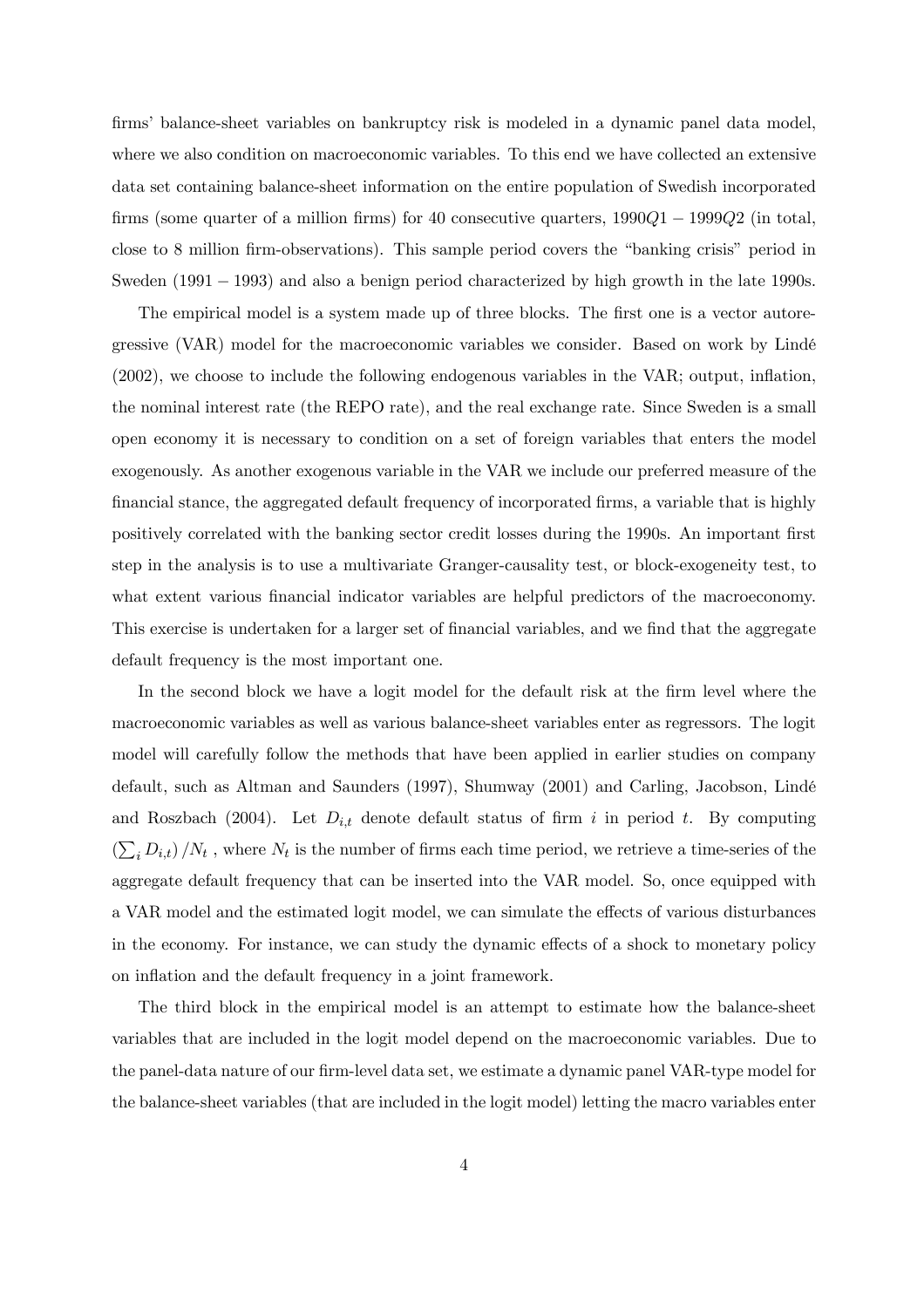as regressors. We can then study if the macroeconomic variables are quantitatively important for explaining variation in the balance-sheet variables.

Our main findings are as follows. First, we find that the aggregate default frequency is a significantly and quantitatively important link from the financial to the real side of the economy, whereas other commonly considered financial indicators appear less so. Second, we find that macroeconomic variables are important for explaining a time-varying default frequency. Firmspecific variables are very useful in ranking the riskiness of firms, but macroeconomic variables are of crucial importance for explaining changes in absolute default risk. Third, most of the variation in balance-sheet variables are of idiosyncratic origin. Fourth, the empirical model implies that the effects of monetary policy on the default frequency and the inflation rate are state dependent: monetary policy appears to be more potent under recessions than during booms. Finally, we find that our empirical model appears to more accurately produce joint forecasts of inflation and the aggregate default frequency in comparison to a standard VAR model where the default frequency is included as an endogenous variable.

The remainder of this paper is structured as follows. In the next section, we present our micro and macro data sets. The dependency of the real side of the economy on the set of financial variables we study is examined in Section 3. In Section 4, we test for the dependency of the financial variables for the macro variables. In Section 5, we summarize the empirical models that are used to examine the interaction between the real and financial side of the economy. The empirical micro-macro model is then used in Section 6 to shed light on some interesting policy issues. In this section, we also compare the properties of this model with those of a VAR-model where the aggregate default frequency is included as an endogenous variable. Finally, Section 7 concludes.

## 2 Data

#### 2.1 Micro data

In this subsection, we provide a detailed description of our data set at the firm level.

The final data set is a panel consisting of 7, 652, 609 quarterly observations on incorporated firms, covering ten years of quarterly data for all Swedish aktiebolag companies that have issued a financial statement between January 1, 1990, and June 30, 1999. Aktiebolag are by approximation the Swedish equivalent of US corporations and UK limited businesses. Swedish law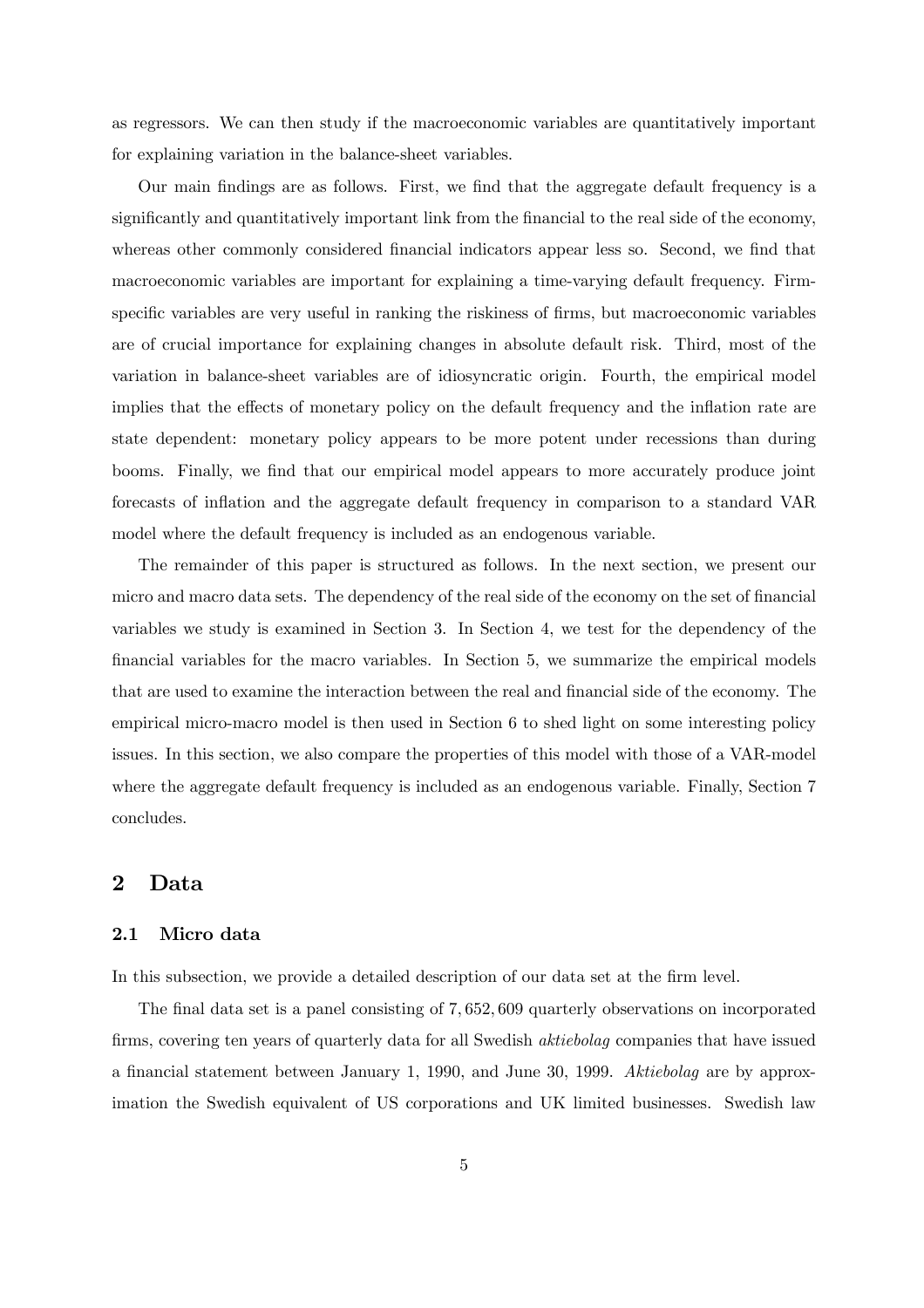requires every aktiebolag to have at least SEK 100,000 (approximately US\$ 10,000) of equity to be eligible for registration at the Swedish Patent and Registration Office (PRV). Firms are also required to submit an annual report to PRV. Small firms such as general partnerships, limited partnerships and sole proprietors will be disregarded, since, as reported by Jacobson and Lindé (2000), incorporated firms by far account for the largest fraction of loans and, also, display the most cyclical variation in default risk.

The firm-data come from Upplysningscentralen AB (UC), a major credit bureau in Sweden, and are from two general sources of information. First, UC has provided us with balance-sheet and income statement data from the firms' annual reports submitted to PRV. These annual report data cover the period January 1, 1989 to December 31, 1999. Second, UC has provided us with historical data on events related to payment remarks and payment behavior for the firms and for their principals. The UC-data are available at different frequencies, varying from daily for payment remarks to (most often) annually for accounting data. We will discuss the specifics of the data in greater detail below.

The accounting data contains information on most standard balance-sheet and income statement variables. Appendix A, which is available upon request, contains a complete list of annual report variables. In addition to the annual report data, we have information on the firms' track records regarding payment behavior as recorded by remarks for 61 different credit and tax related events. The storage and usage of payment remarks are regulated by the Credit Information Act, the Personal Data Act and overseen by the Swedish Data Inspection Board. Examples of events that are registered are: delays in tax payments, the repossession of delivered goods, the seizure of property, the resettlement of loans and actual bankruptcy. In practice, with a record of payment remarks individuals will not be granted any new loans and businesses can find it very difficult to open new lines of credit. Appendix B, which is available upon request, contains the complete list of payment remarks.

We define the population of existing firms in quarter  $t$  as the firms which have issued a financial statement covering that quarter and are classified as "active". For a firm to be classified as active, we require that is has total sales and total assets over 1000 SEK (roughly 100\$). In addition to these firms, we add the firms which according to the data set on remarks are classified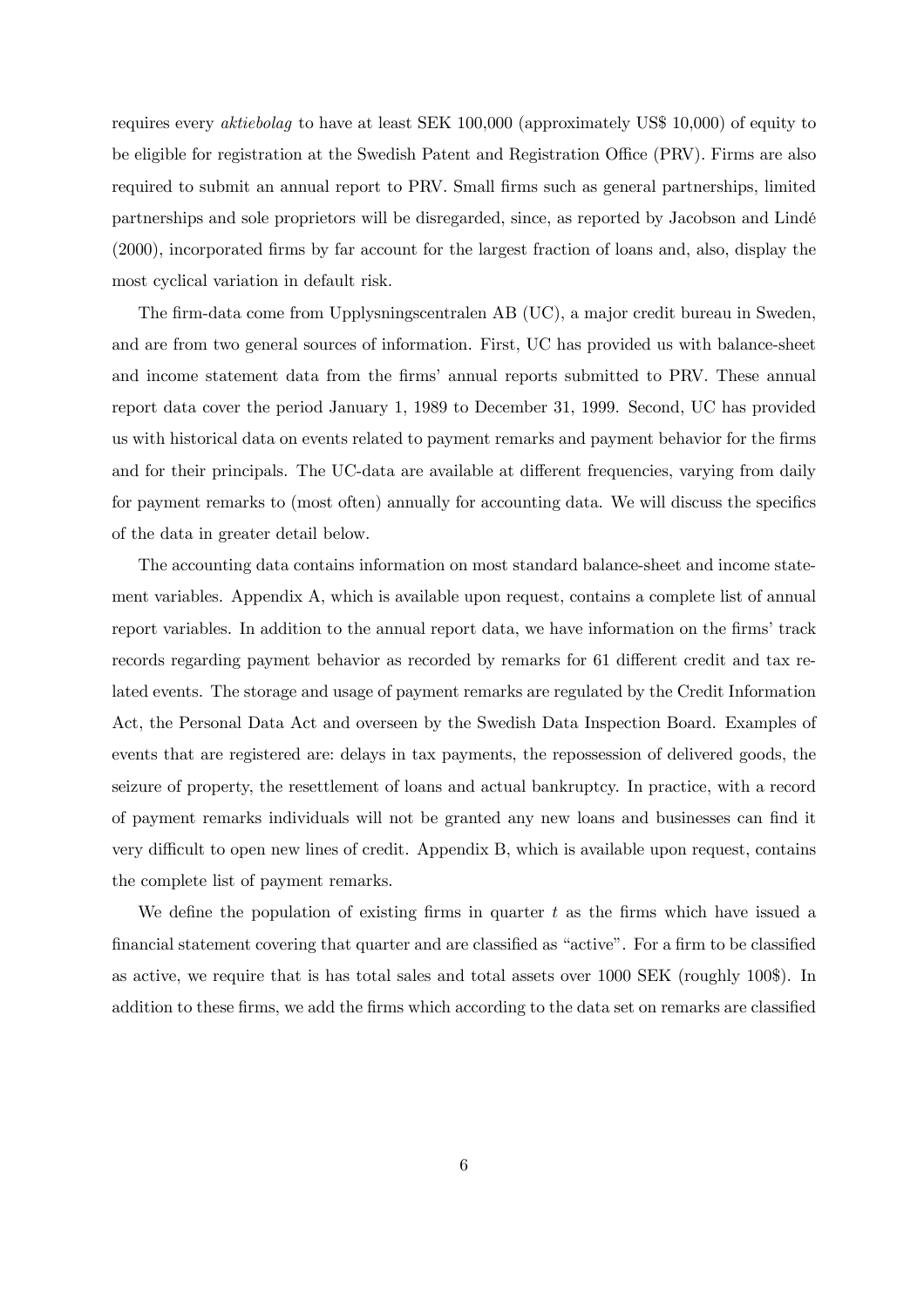as defaulted firms.<sup>5</sup> The adopted definition of default is the one used by  $UC^{6}$ 

In Table 1, we report all descriptive statistics for the employed accounting ratios and other variables, such as payment remarks and average delayed time to the last issued financial report for the defaulted and non-defaulted firms. Because of varying availability of data, the statistics in Table 1 were calculated based on different numbers of observations. For firms where accounting data are not available, we replace missing values by the panel mean for the defaulted/nondefaulted firms. In part A of Table 1, showing non-truncated data, there are some accounting data observations that clearly are severe outliers. These observations would seriously distort the estimation results if they were to be included in the logit model. Therefore, we have truncated the top and bottom 1 percent observations for the accounting variables.7 Given the large number of observations, this approach is more or less equivalent to simply deleting 1 percent of the observations that have accounting data that fall outside a certain region. Part B of Table 1 shows the descriptive statistics for the truncated micro data set.<sup>8</sup>

As financial reports issued by firms typically become available with a significant time lag, it cannot in general be assumed that accounting data for year  $\tau$  are available during or even at the end of year  $\tau$  to forecast default risk in year  $\tau + 1$ . To account for this, we have lagged all accounting data by 4 quarters in the estimations. For most firms, who report balance-sheet and income data over calendar years, this means that data for year  $\tau$  is assumed to have been available in the first quarter of year  $\tau + 1$ .

For a number of firms some transformation had to be applied to the accounting variables to adjust for reporting periods that did not coincide with the calendar year, to assure that each variable is measured in identical units for all firms. Some firms, for example, report accounting information referring to three-month or four-month periods for one or several years. In such

<sup>5</sup> There is a simple reason why we need to add firms that have defaulted to the population of firms defined by the accounting data. Many firms that default choose not to submit their compulsary annual reports in the year, or even years, prior to default. Hence, the only records of their existence that we have come from the remark

 $6$  According to the UC-definition, a firm has default status if any of the following more important events have occured: the firm is declared bankrupt in the legal sense, it has suspended payments, it has negotiated a composition settlement, it is undergoing a re-construction, or, distraint with no assets. We differ somewhat from the credit bureau's definition though, in that we use a one quarter horizon, whereas they currently employ a

 $\binom{7}{1}$  This approach is quite common in the literature, and e.g. Shumway (2001) also truncate 1 percent of the top and bottom observations. It should be emphazied that the results are not at all sensitive when varying the

 $8$  From Table 1, comparison of the descriptive statistics for the untruncated data makes it clear that defaulted firms are unproportionally more affected when truncating all the observations simultaneously. Since the REMARK1, REMARK2, PAYDIV and TTLFS are dummy variables that are unaffected by our truncation procedure, it may lead to underestimation of the importance of the accounting data variables in the default risk model relative to these dummy variables. To check the robustness of our chosen approach, we used an alternative approach where we truncated the healthy and defaulted firms separately. As expected, the estimation results of the default-risk model with this alternative truncation suggested a somewhat larger role for the accounting ratios, but the over-all picture remains the same.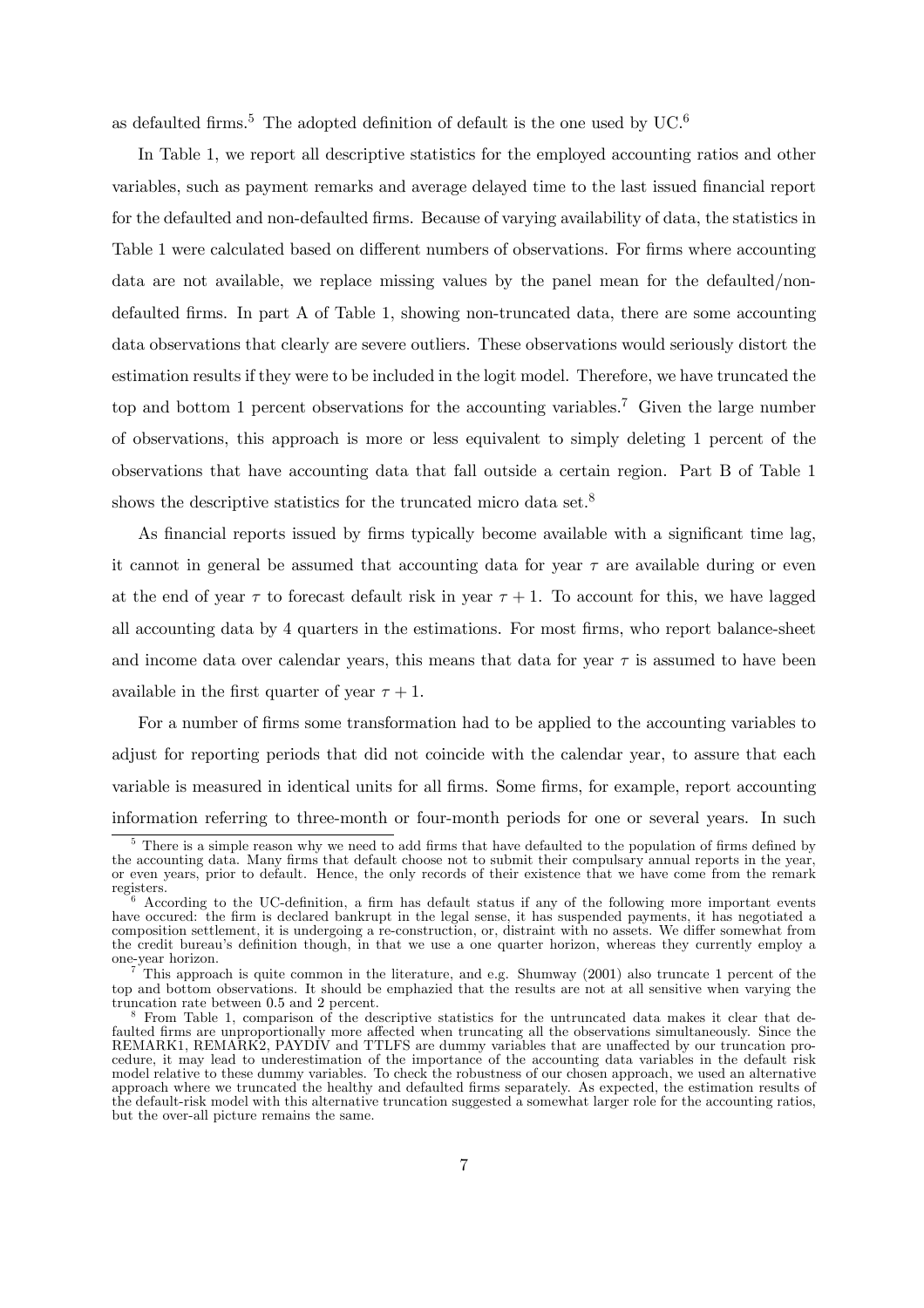cases, annual balance-sheet figures were calculated as weighted averages of the multiple period values. In other cases companies did report numbers for a 12-month period, but the period did not coincide with the calendar year. The 1995 figures, for example, could refer to the period 1995-04-01 until 1996-03-31. In these cases, such "deviations" were accounted for by adjusting the "four quarter lag" (and thus the date at which the information is assumed to have been available) correspondingly.

Before we decided to restrict our attention to the set of financial ratios that are shown in Table 1, we studied a number of commonly used accounting ratios that were employed in frequently cited articles studying bankruptcy risk and the balance-sheet channel, but the ones reported show the strongest correlation with default risk.<sup>9</sup> In our empirical model, we employ six accounting ratios: earnings before interest, depreciation, taxes and amortization over total assets (earnings ratio); interest payments over the sum of interest payments and earnings before interest, depreciation, taxes and amortization (interest coverage ratio); total liabilities over total assets and total liabilities over total sales (debt ratios); cash in relation to total liabilities (cash ratio); and inventories over total sales (turnover ratio).<sup>10</sup> These six ratios were selected following a two-step procedure. First, the univariate relationship between the ratio and default risk was investigated. By visual inspection, ratios that lacked any correlation with default risk were deleted from the set of candidate explanatory variables. Figure 1 illustrates this for the six selected ratios by comparing default rates (solid line) and the cumulative distributions of the variables (dotted line). The default rate for a given observation of a ratio is calculated as an average over the interval of  $+/- 5000$  adjacent observations in the empirical distribution of the ratio at hand. Given the density of the observations, there is a positive relationship between default risk and the leverage, interest coverage and turnover ratios, while the figure suggests a negative relationship for both the debt and the liquidity ratios. The diagrams in Figure 1 suggest that the relationship between default-risk and the earnings ratio, total liability over total sales ratio and interest costs over the sum of interest costs and earnings are non-linear. For instance, for the interest coverage variable, this relationship is perhaps what one would have expected; low (negative earnings) can turn this ratio highly negative if interest costs are high but earnings are slightly more negative, and this event is naturally associated with an increased default risk.

<sup>9</sup> See Altman (1969, 1971, 1973, 1984), Carling et al. (2004), Frydman, Altman and Kao (1985), and Shumway (2001).<br><sup>10</sup> It should be noted that the level of debt, in addition to the leverage ratio  $(TL_{i,t}/TA_{i,t})$  for firm i in period t,

appears to contain predictive power for default risk. We therefore decided to include  $TL_{i,t}$  as separate variable, but scaled it with average total sales in period  $t$  to obtain a stationary accounting ratio. So the debt to sales ratio is actually defined as  $TL_{i,t}/TS_t$ , where  $TS_t$  denotes average total sales in period t.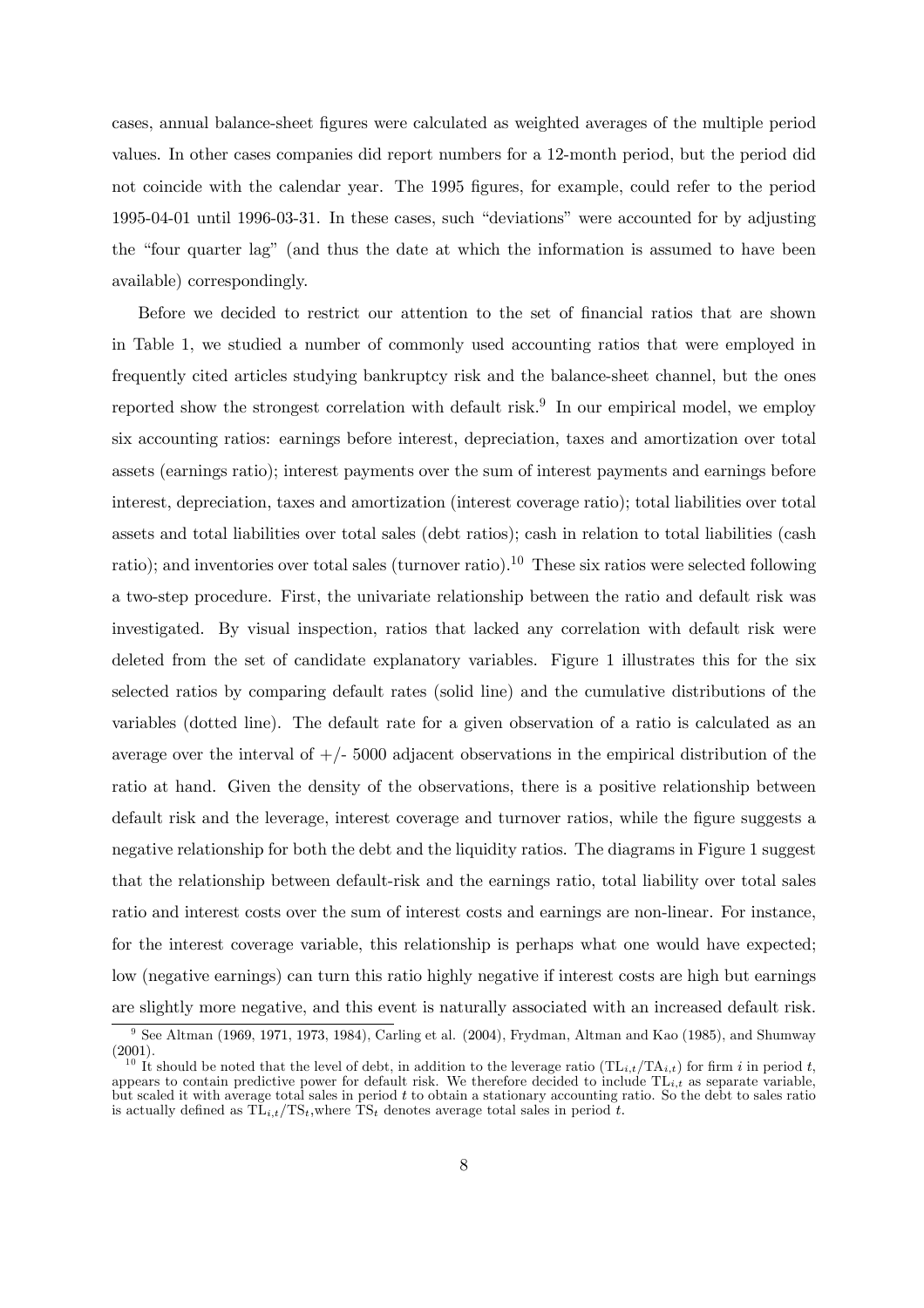On the other hand, high interest payments and low earnings will also make this ratio large, and is likewise associated with an increased default risk. Similar reasoning can be be applied to the other ratios as well. What is important to note is that this feature for some of the financial ratios does not imply that these variables are uninformative for default risk in the empirical model. The reason for this being that the correlations between these financial ratios in the cross section are substantial, which makes each of these variables contribute to predicting default risk in the joint empirical model.<sup>11</sup> Taking these insights into account, Figure 1 confirms the picture emerging from Table 1: there is a clear difference between healthy and defaulted firms for these variables.

 $11$  For instance, taking the square of the interest coverage ratio, which, judging by Figure 1, would seem appropriate in a single variable analysis, reduces the explanatory power of this variable in the multivariate model.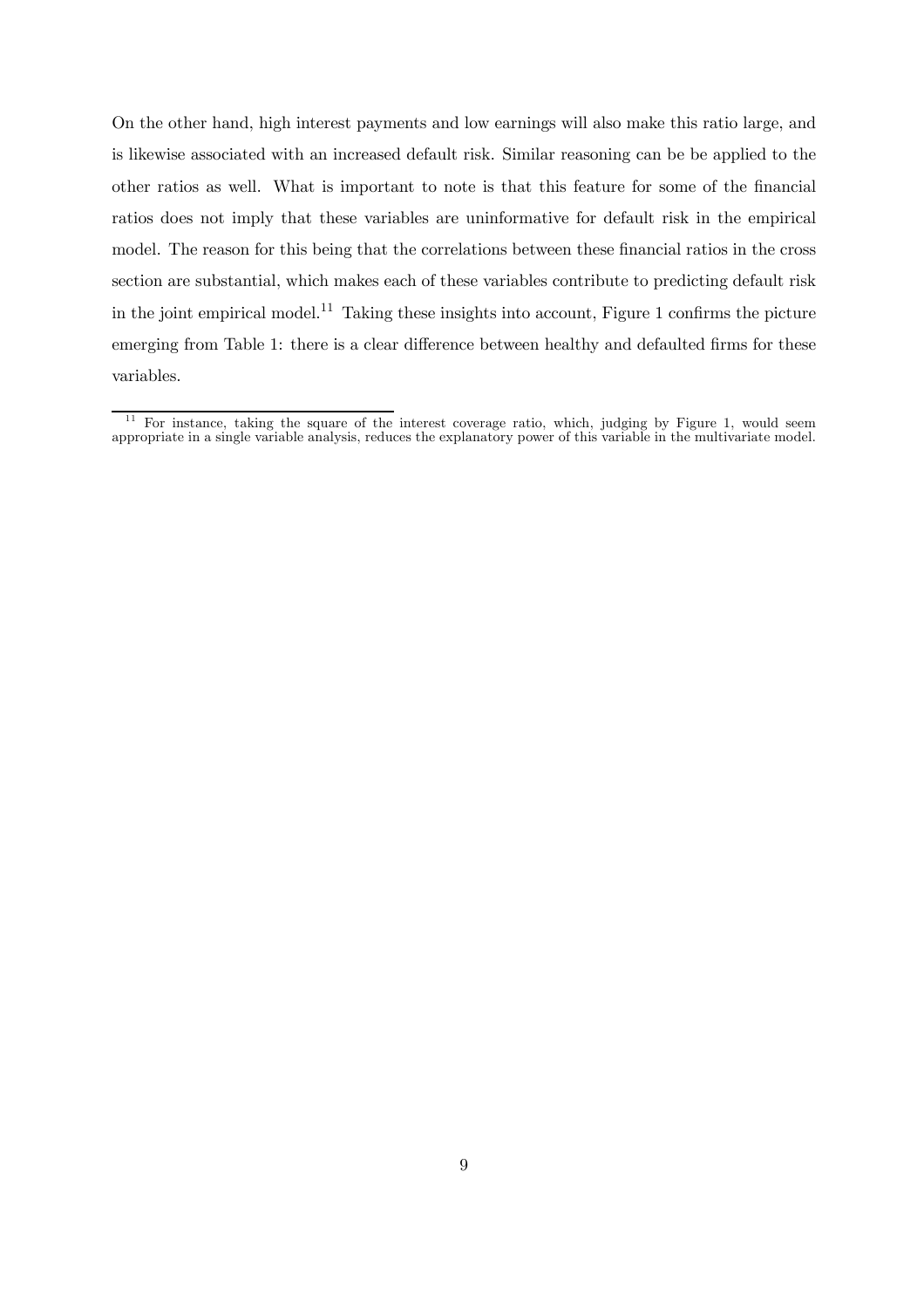|                  |                  |           | Part A: Non-truncated data |                |          |        |        |          |
|------------------|------------------|-----------|----------------------------|----------------|----------|--------|--------|----------|
|                  |                  |           |                            | Statistic      |          |        |        |          |
| Firm Type        | $\boldsymbol{N}$ | $\mu$     | $\sigma$                   | min            | $1\%$    | $50\%$ | $99\%$ | max      |
| Non-defaulted    | 7549041          |           |                            |                |          |        |        |          |
| EBITDA/TA        | 7471212          | $-0.12$   | 220.40                     | $-256885$      | $-1.03$  | 0.11   | 0.85   | 66424    |
| TL / TA          | 7474248          | 3.56      | 1351.21                    | $-408$         | 0.03     | 0.73   | 2.42   | 1703742  |
| LA / TL          | 7451325          | 1.09      | 109.37                     | $-71203$       | $\theta$ | 0.13   | 7.94   | 54655    |
| I/TS             | 7355762          | 4.84      | 6254.23                    | $-26845$       | $\theta$ | 0.01   | 2.18   | 16500000 |
| TL/TS            | 7474248          | 2.32      | 120.73                     | $-32.25$       | $\theta$ | 0.08   | 17.02  | 48536    |
| $IP/(IP+EBITDA)$ | 7457030          | $-1.7e10$ | 2.8e13                     | $\overline{0}$ | $-3.59$  | 0.10   | 3.95   | 2.2e16   |
|                  |                  |           |                            |                |          |        |        |          |
| Defaulted        | 103568           |           |                            |                |          |        |        |          |
| EBITDA/TA        | 67093            | $-6.04$   | 1201.38                    | $-215719$      | $-5.40$  | 0.03   | 1.23   | 164895   |
| TL / TA          | 67110            | 208.17    | 25784.42                   | $-23304$       | 0.01     | 0.94   | 18.97  | 5407312  |
| LA / TL          | 66729            | 0.57      | 24.20                      | -436           | $\theta$ | 0.02   | 4.87   | 3258     |
| I/TS             | 63138            | 27.05     | 6319                       | $-0.19$        | $\theta$ | 0.03   | 5.21   | 1587085  |
| TL/TS            | 67110            | 0.80      | 8.46                       | $-0.08$        | $\theta$ | 0.12   | 9.53   | 787      |
| $IP/(IP+EBITDA)$ | 66670            | 0.35      | 28.53                      | $-1216$        | $-6.09$  | 0.23   | 6.90   | 5794     |
|                  |                  |           |                            |                |          |        |        |          |
|                  |                  |           | Part B: Truncated data     |                |          |        |        |          |
|                  |                  |           |                            | Statistic      |          |        |        |          |
| Firm type        | $\boldsymbol{N}$ | $\mu$     | $\sigma$                   | min            | $1\%$    | $50\%$ | $99\%$ | max      |

|                  |                  |         |          | Statistic        |          |        |       |              |
|------------------|------------------|---------|----------|------------------|----------|--------|-------|--------------|
| Firm type        | $\boldsymbol{N}$ | $\mu$   | $\sigma$ | min              | $1\%$    | $50\%$ | 99%   | max          |
| Non-defaulted    | 7549041          |         |          |                  |          |        |       |              |
| EBITDA/TA        | 7471212          | 0.11    | 0.25     | $-1.05$          | $-1.03$  | 0.11   | 0.84  | 0.84         |
| TL/TA            | 7474248          | 0.71    | 0.35     | 0.03             | 0.03     | 0.73   | 2.42  | 2.46         |
| LA/TL            | 7451325          | 0.53    | 1.12     | $\theta$         | $\theta$ | 0.13   | 7.81  | 7.81         |
| I/TS             | 7355762          | 0.12    | 0.29     | $\theta$         | $\theta$ | 0.01   | 2.13  | 2.13         |
| TL/TS            | 7474248          | 0.58    | 2.08     | $\theta$         | $\theta$ | 0.08   | 14.74 | 18.61        |
| $IP/(IP+EBITDA)$ | 7457030          | 0.15    | 0.76     | $-3.55$          | $-3.55$  | 0.10   | 3.91  | 3.91         |
| PAYDIV (%)       | 7549041          | 13.15   | 33.80    | $\theta$         |          |        |       | 1            |
| REMARK1 $(\%)$   | 7549041          | 0.33    | 5.77     | $\theta$         |          |        |       | 1            |
| REMARK2 $(\%)$   | 7549041          | 3.06    | 17.21    | $\theta$         |          |        |       | 1            |
| TTLFS (%)        | 7549041          | 1.54    | 12.30    | $\boldsymbol{0}$ |          |        |       | $\mathbf{1}$ |
| Defaulted        | 103568           |         |          |                  |          |        |       |              |
| EBITDA/TA        | 67093            | $-0.03$ | 0.35     | $-1.05$          | $-1.05$  | 0.03   | 0.84  | 0.84         |
| TL/TA            | 67110            | 1.00    | 0.50     | 0.03             | 0.03     | 0.94   | 2.46  | 2.46         |
| LA/TL            | 66729            | 0.21    | 0.82     | $\theta$         | $\theta$ | 0.02   | 4.87  | 7.81         |
| I/TS             | 63138            | 0.18    | 0.38     | $\theta$         | $\theta$ | 0.03   | 2.13  | 2.13         |
| TL/TS            |                  |         |          | $\theta$         | $\theta$ | 0.12   |       |              |
|                  | 67110            | 0.57    | 1.75     |                  |          |        | 9.52  | 18.61        |
| $IP/(IP+EBITDA)$ | 66670            | 0.24    | 0.99     | $-3.55$          | $-3.55$  | 0.23   | 3.91  | 3.91         |
| PAYDIV $(\%)$    | 103568           | 0.70    | 8.31     | $\theta$         |          |        |       | 1            |
| REMARK1 (%)      | 103568           | 14.90   | 35.61    | $\theta$         |          |        |       | 1            |
| REMARK2 (%)      | 103568           | 40.60   | 49.11    | $\theta$         |          |        |       | 1            |
| TTLFS (%)        | 103568           | 33.42   | 47.17    | $\theta$         |          |        |       | 1            |

Notes: The definition of variables are: EBITDA = earnings before taxes, interest payments and depreciations;  $TA = total$  assets;  $TL = total$  liabilities;  $LA = liquid$  assets;  $I =$  inventories;  $TS = total$  sales;  $IP = sum$  of net interest payments on debt and extra-ordinary net income; PAYDIV = a dummy variable equal 1 if the firm has paid out dividends during the accounting period and 0 otherwise; REMARK1 = a dummy variable taking the value of 1 if the firm has a payment remark due to one or more of the following events in the preceding four quarters; (i) a "non-performing loan" at a bank, or (ii) a bankruptcy petition, or (iii) issuance of a court order to pay a debt, or (iv) seizure of property;  $REMARK2 = a$  dummy variable taking the value of 1 if the firm is in various tax arrears; TTLFS = a dummy variable equal to 1 if the firm has not submitted an annual report in the previous year, and 0 otherwise.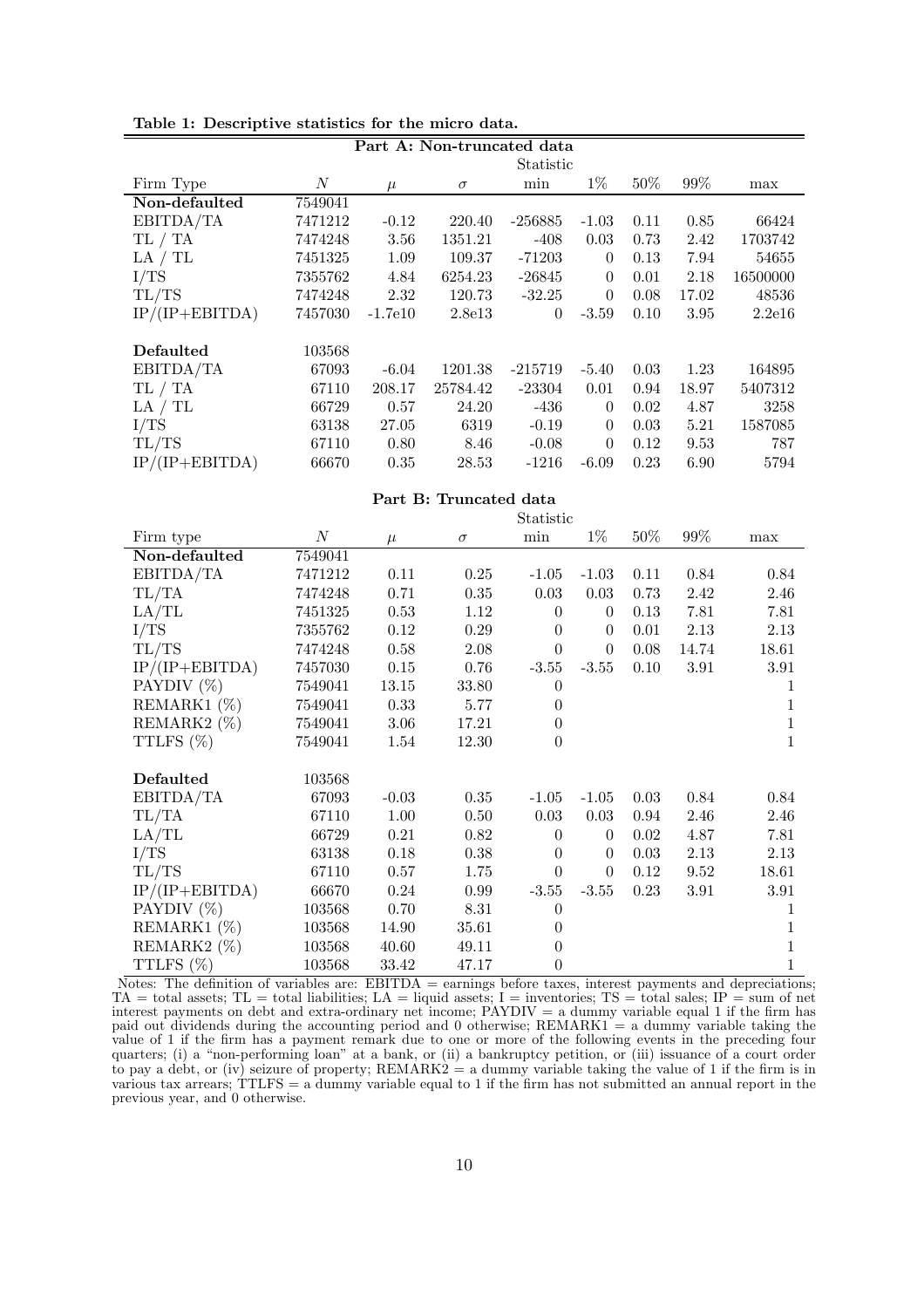For the remark variables, we employ the same approach as in Carling et al. (2004) and use simple dummy variables by setting them to unity if certain remarks existed for the firm during the year prior to quarter t, and 0 otherwise. An intuitively reasonable starting point was to find remark events that (i) lead default as much as possible and (ii) are highly correlated with default. As it turned out, many remark variables are either contemporaneously correlated with default or lack a significant correlation with default behavior. For our final model, we constructed the REMARK1-variable as a composite dummy of four events: a bankruptcy petition, the issuance of a court order - because of absence during the court hearing - to pay a debt, the seizure of property, and "having a non-performing loan", and the REMARK2-variable reflects if the firm is in various tax arrears. In the accounting data, we also have information whether a firm has paid out dividends or not. We therefore included this information as a dummy variable (PAYDIV) in the model, taking the value of 1 if the firm has paid out dividends and 0 otherwise.

In addition, we have included a dummy variable, denoted TTLFS, which equals unity if a firm has not issued a financial statement one and a half year prior to default, and zero otherwise.<sup>12</sup> The reason for including this variable in the default-risk model is the notion that firms who are about to default are less willing to report information about their financial status. By comparing defaulting and healthy firms in Table 1 we see that this mechanism is at work in the panel.

#### 2.2 Macro data

The macro data used in this paper is adopted from Lindé (2002) and covers the period 1986Q3− 2002Q4. We restrict the sample to this period because Swedish financial markets were heavily regulated prior to 1986. The domestic variables are  $y_t^d$  - the output-gap (i.e., deviation of GDP around its trend value),  $\pi_t^d$  the annual inflation rate (measured as the fourth difference of the GDP-deflator),  $R_t^d$  - the REPO nominal interest rate (a short-term interest rate, controlled by the Riksbank), and  $q_t$  - the real exchange rate.<sup>13</sup> Because there is a strong trend for the real

<sup>&</sup>lt;sup>12</sup> There are three things worth noting in connection with the definition of TTLFS. First, this information is assumed to be available with a 6 quarter time lag since financial statements for year  $\tau$  are typically available in the third quarter in year  $\tau + 1$ . By letting this dummy variable equal unity with a 6 quarter time lag we do take the real-world time delay into account. Second, given the way we define the population of existing firms, firms that are newly registered and enter into the panel would automatically be assigned TTLFS = 1 in the third quarter of their existence since they have not issued any financial statement prior to entering. For these new firms, TTLFS has been set to 0 and the accounting data variables have been taken from their first yearly balance sheet and income statements. Third, for defaulting firms that are in the panel but have never reported any accounting data prior to default, we also set TTLFS equal to 0. This is the case for 38,352 out of 103,568 defaulting fir in the panel. So although TTLFS turns out to be very important in the default-risk model, by construction the importance of this variable is down-played rather than exaggerated.

<sup>&</sup>lt;sup>13</sup> The real exchange rate is measured as the nominal TCW-weighted (TCW= trade competitive weights) exchange rate times the TCW-weighted foreign price level (CPI deflators) divided by the domestic CPI deflator.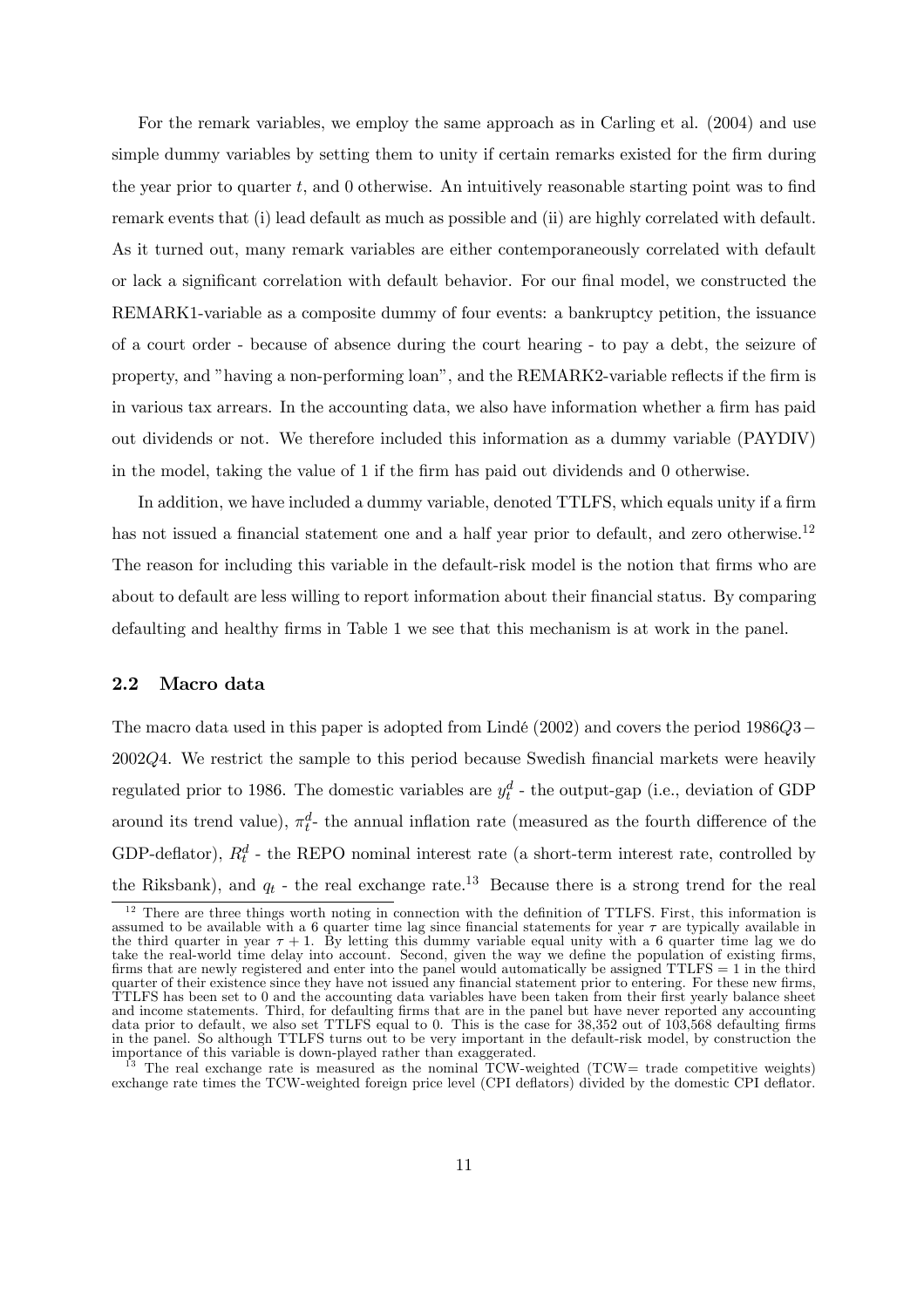exchange rate during the sample period, this variable is detrended as well.<sup>14</sup> Since Sweden is an open economy, it is important to condition on foreign variables in the VAR-model. Consequently, we also include  $y_t^f$  - the foreign output gap (computed by Lindé, 2002),  $\pi_t^f$  - foreign inflation rate, and  $R_t^f$  - the 3-month nominal interest rate as exogenous variables. To acquire data on the aggregate default frequency, denoted  $df_t$  for the sample outside the panel period 1990Q1 – 1999Q2, we linked the panel series depicted in Figure 2 for 1986Q3−1989Q4 with the aggregate default frequency data for all business firms (made available by Statistics Sweden), and for the period 1999Q3 − 2002Q4 with the aggregate default frequency for incorporated firms (again, source Statistics Sweden).

## 3 The dependency of real variables on financial variables

In this section, we use aggregate data to examine if there is a feedback from the financial side to the real side of the economy. Throughout the analysis, we will work with the VAR model estimated by Lindé (2002) as the tool to study this issue. The  $VAR(p)$ -model with p lags is specified as

$$
X_t = C_d + \delta_1 D_{923} + \delta_2 D_{931013} + \tau_d T_t + \sum_{i=0}^p F_i Z_{t-i} + \sum_{i=1}^p B_{d,i} X_{t-i} + u_{d,t},\tag{1}
$$

where  $D_{923}$  is a dummy variable equal to 1 in 1992Q3 and 0 otherwise,  $D_{931013}$  is a dummy variable equal to 1 in 1993Q1 and thereafter,  $T_t$  is a linear time-trend, and  $Z_t$  is a vector with the exogenous variables. The dummy variable for the third quarter in 1992 is included to capture the exceptionally high interest rate increase (up to 500 percent) implemented by the Riksbank in order to defend the fixed Swedish exchange rate. Despite the efforts to defend the Swedish krona, Sweden entered into a floating exchange rate regime in late November 1992, and the dummy variable  $D_{931013}$  is included in order to capture possible effects of the new exchange rate

regime.

<sup>&</sup>lt;sup>14</sup> Lindé (2002) estimates a VAR with 2 lags for the period  $1986Q3 - 2002Q4$  and generates a trend for the variables by doing a dynamic simulation of the estimated VAR under the assumption of no shocks hitting the equations. The detrended variables are then computed as actual values minus the trend values. It should be noted, however, that using HP-filtered data for output and the real exchange rate produces very similar results to those reported.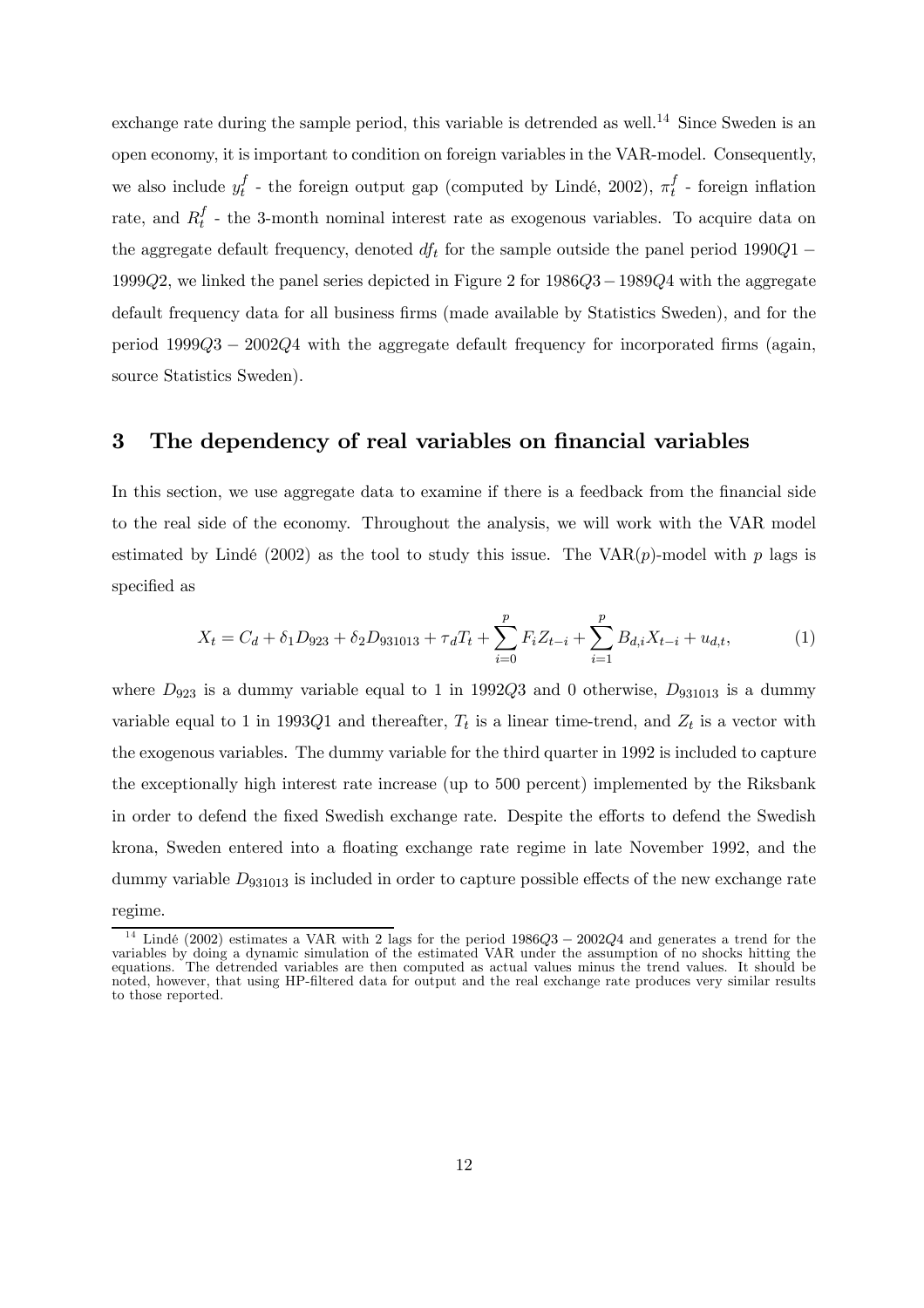The variables in  $X_t$  and  $Z_t$  are

$$
X_t = \begin{bmatrix} y_t^d & \pi_t^d & R_t^d & q_t \end{bmatrix}' \tag{2}
$$
  
and  

$$
Z_t = \begin{bmatrix} y_t^f & \pi_t^f & R_t^f \end{bmatrix}'.
$$

Lindé (2002) shows that two lags is sufficient (i.e., we set  $p = 2$ ), and that the foreign variables are block exogenous with respect to the domestic variables, i.e., the variables in  $Z_t$  are not affected by the variables in  $X_t$ .

One natural way to test if there is a feedback from the financial sector into the real side of the economy is to augment the specification in (1) with lags of the financial variable, i.e., include  $df_{t-1}$  and  $df_{t-2}$  and examine if they contain useful information for predicting the endogenous variables in the model. This has the flavor of a multivariate Granger-causality test. Essentially, one simultaneously test if the coefficients for the lags are significantly different from zero or not. By using the block-exogeneity test described in detail by Hamilton (1994), cf. pages 309- 312, we find that the p-value for the null of zero coefficients is around 0.02, indicating that the macroeconomic variables in  $X_t$  are not exogenous with respect to the aggregate default frequency.

An alternative way to quantify the dependence of the real economy on the default frequency is to include  $df_t$ , ordered last, in the  $X_t$ -vector and estimate a five-variable VAR-model. If the impulse response functions in the estimated VAR model for a shock to  $df_t$ , identified via a so called Cholesky-decomposition, are close to zero, then the quantitative feedback from the default frequency to the real economy is small. In Figure 3, we show the impulse response functions a positive shock to the  $df_t$  variable. We see that the outcome of the block-exogeneity test is confirmed, the financial shock has significant effects on the real economy. Output and inflation falls, while the nominal interest rate increases (although not significantly), and the real exchange rate appreciates. According to the VAR, exogenous variations in the default rate account for as much as 20 percent of the variation of the other variables.

We have also investigated whether the average balance sheets ratios (depicted in Figure 4) explain the variation in the macrovariables over and above the explanatory power of the default rate variable and the other macrovariables included in the VAR. Since we only have data on the balance sheets ratios for the period  $1990Q1 - 1999Q2$ , we regressed the VAR-residuals for this period on the balance-sheet ratios equation by equation with OLS. A simple F-test revealed that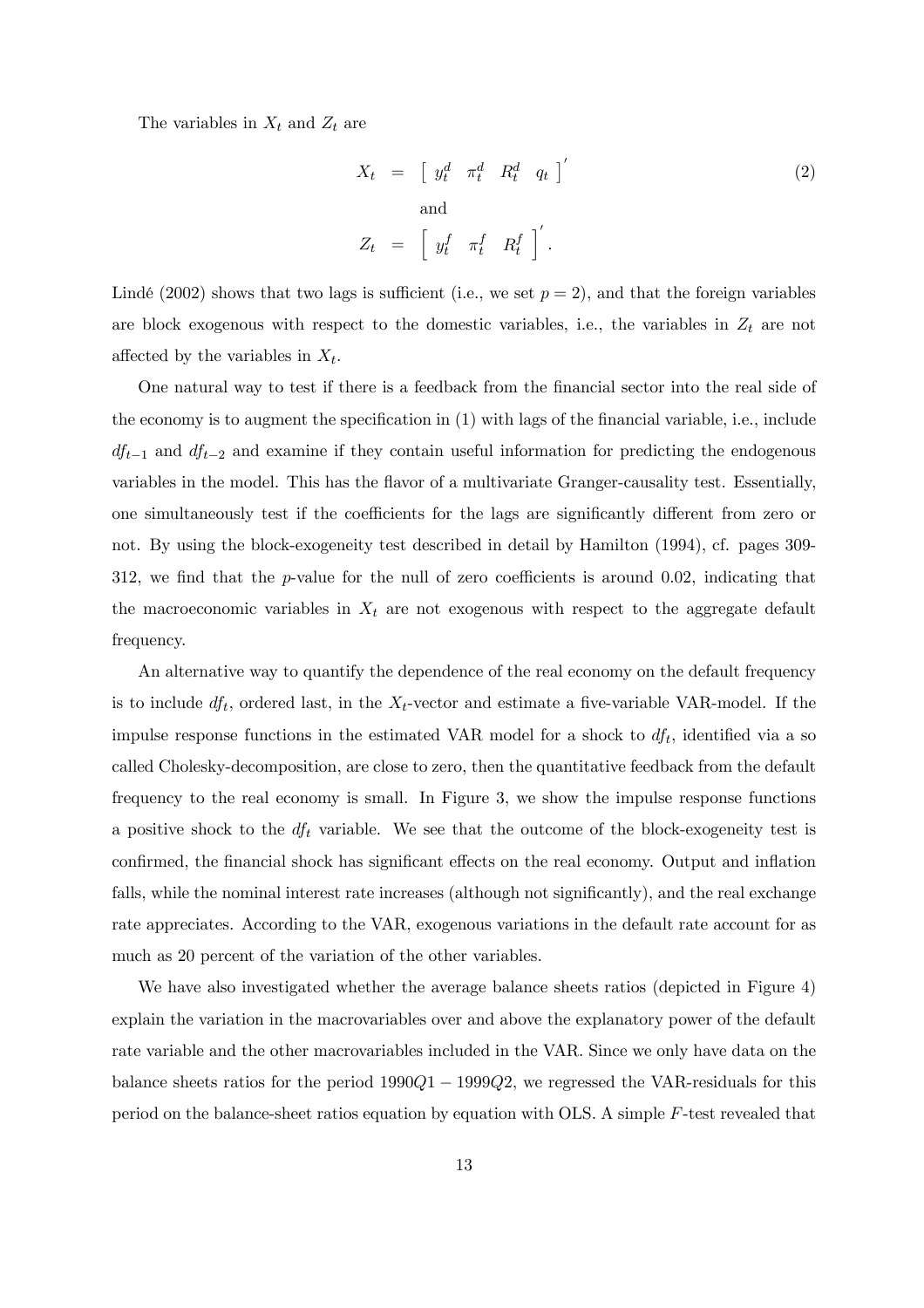the balance-sheet ratios conveyed no information w.r.t. the VAR residuals, the average p-value being around 0.60 and the lowest  $p$ -value 0.25 (real exchange rate residuals). Consequently, we will adopt the approximation in the rest of the paper that the macrovariables included in the VAR above are not directly affected by the balance-sheet ratios that we consider. We will, however, allow for indirect effects via the average default rate.

To complete the analysis, we have also applied the block-exogeneity tests for other commonly used measures of the financial stance of the economy such as the term-structure, the change in the stock of loans by banks to firms and households, the change in stock prices and the change in housing prices. We obtained the following  $p$ -values; term structure  $-0.39$ , annual change in stock of outstanding loans - 0.25, quarterly change in stock prices - 0.90, and quarterly change in housing prices - 0.01 Notice that for the variables in changes, we considered both quarterly and annual changes in respective indicator, but here we only report the results with the lowest p-values. These findings suggest that only housing prices contain significant predictive power for the real economy during this sample period. Since stock markets are supposedly forwardlooking, it is perhaps surprising that stock prices appear to contain little predictive power. The reason is simply that there is excessive volatility in stock prices, which is not transmitted into the real economy. Although we find evidence that housing prices are important, the default rate is slightly more important in the sense that if we redo the block exogeneity test for the VAR for housing prices when the default rate is included, we find that the  $p$ -value being 0.13. The converse experiment, i.e., testing for the predictive power of the average default frequency given that the first difference of the housing prices are included in the VAR, we obtain a  $p$ -value of 0.09. Based on the evidence above, and since we are in disposal of very interesting micro data on firms default behavior, we will work with this variable as the link between the financial and real side of the economy, but future research should further address the link between the housing prices and the real economy.

Despite our encouraging statistical evidence in favor of our choice of using the average default frequency for incorporated firms as a link between the real and financial side of the economy, we still need to motivate from an economic perspective why the aggregate default rate is an appropriate measure of the financial stance of the economy. There are several arguments why we think this is the case. First, as shown in Figure 5, we see that the average (aggregate) default frequency displays a very similar pattern to credit-losses over the stock of loans to non-financial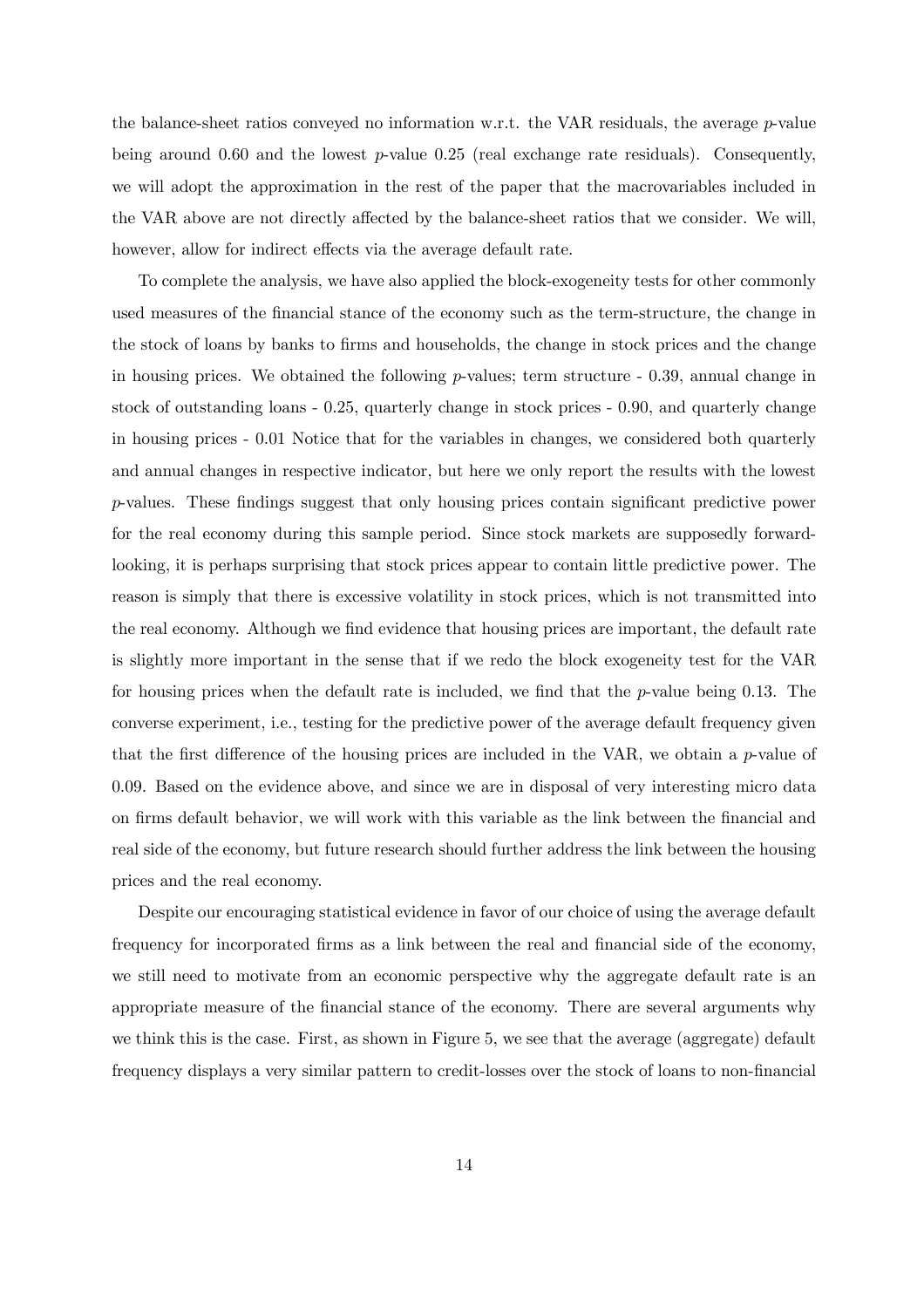firms, the correlation coefficient being 0.90.<sup>15</sup> In particular, the co-movement of the variables is large at the lower frequencies, but there are some differences at the higher frequencies, e.g. the upturn of credit losses during the Asian and Russian crisis. In our view, the lower frequency component of these variables are most interesting, since they are arguably more related to the systematic risks in the banking sector. Second, neither credit-losses, nor defaults, are leading or lagging the other variable. Third, Figure 5 suggests that our choice of restricting the analysis to default risk and not studying implied credit-losses (e.g. by using total liabilities) due to lack of accounting data for many defaulted firms, does not seem to be a serious restrictive approximation. Fourth, from a financial stability perspective, we think that this variable should be of high relevance given that it is forecastable, whereas e.g. operational risks are much harder to forecast. For instance, it would have been extremely difficult for a central bank to foresee the Barings bank affair. Fifth, and finally, we think that our variable ought to capture the leverage/systematic risk in the banking system in the sense that when a bank experiences high default-/credit-risk, it is most likely that other banks will too if there are common factors that drive default risk (e.g. if macroeconomic factors are important for the absolute level of defaultrisk, which is what we find). Thus we conclude that our variable ought to be a good operational predictor of the systematic risk in the banking sector and the financial stance of the economy.

The conclusions from the analysis above are that, (i), there seems to be an important link from the financial side of the economy to the real side of the economy which is not only statistically, but also quantitatively important, and (ii), that the aggregate default rate is a good measure of the financial stance of the economy.

## 4 The dependency of financial variables on aggregate activity

In this section, we examine if default risk at the firm level is affected by aggregate shocks over and above firm-specific information. Moreover, we will present some brief evidence of the balance-sheet channel by investigating to what extent standard balance-sheet ratios are affected by aggregate shocks.

 $15$  Credit losses are here defined as the credit losses to non-financial firms incurred by the four major banks in Sweden (SEB, Nordea, SwedeBank and SHB) in relation to their stocks of loans to non-financial firms.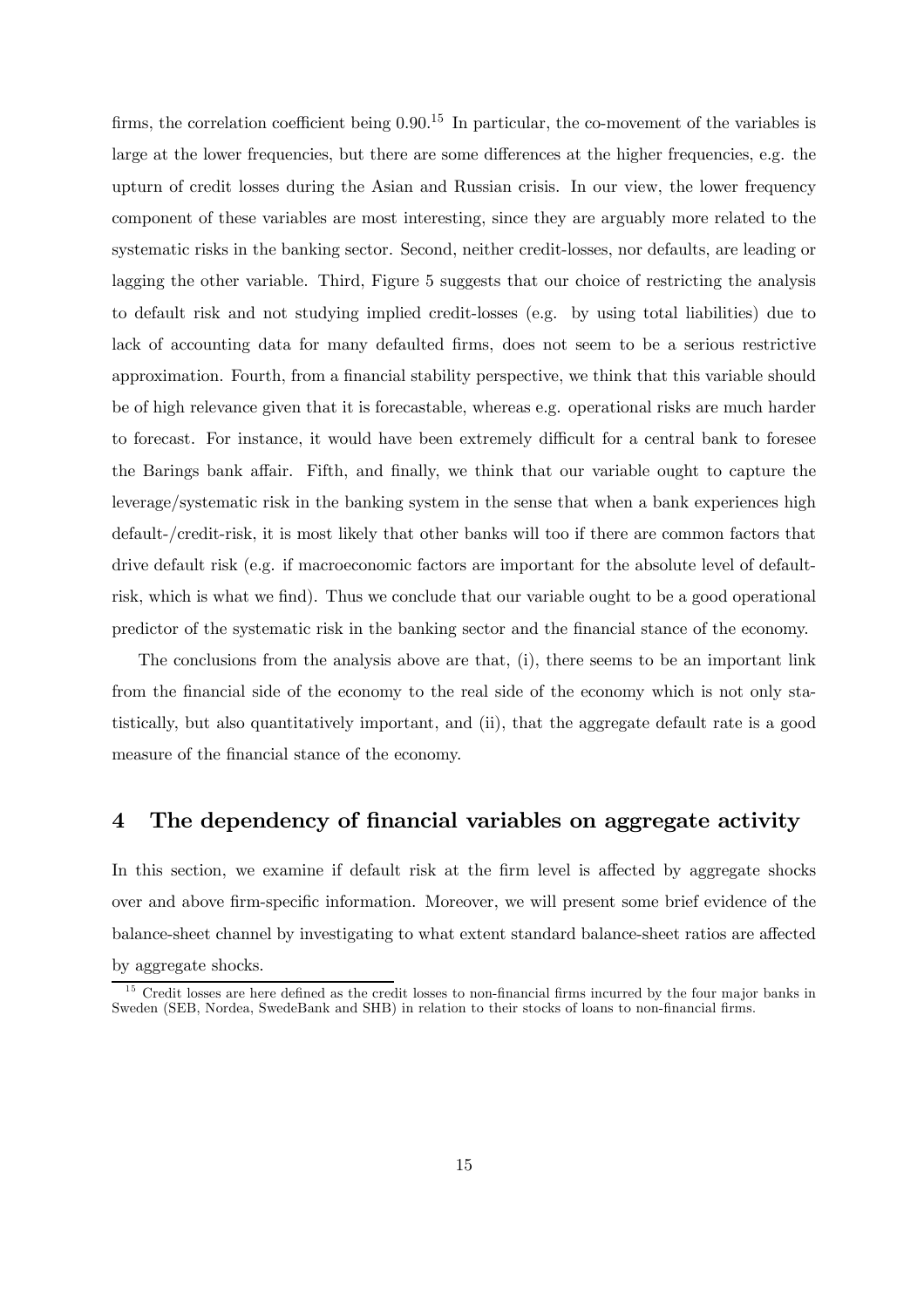#### 4.1 The default-risk model

In this subsection we present a reduced form statistical model for estimation of probability of default for all Swedish incorporated firms. The general idea is to enter factors that determine the probability of default and quantify how these contribute towards predicting default realizations. With such estimated probabilities we may proceed to calculate the expected aggregate default frequency over time.

So far relatively few empirical studies contain a rigorous analysis of the effects from macroeconomic conditions on default behavior and credit risks at the firm level, see e.g. Carling et al. (2004) for a discussion. The logit model of the default probability that we present in this subsection includes both idiosyncratic and macroeconomic explanatory variables.<sup>16</sup> The reason for including aggregate variables in the model is clear by inspection of Figures 4 and 5. In Figure 4, we plot the mean values of the idiosyncratic financial variables that are used in the model 1990Q1 − 1999Q2. It is obvious that there are no dramatic changes in the variables during the deep recession 1992-1993. Therefore, a model with only idiosyncratic variables included is unlikely to fully account for the higher default frequency outcomes at the aggregate level depicted in Figure 2. Therefore, we conjecture that it is important to use aggregate variables in the model.

The macroeconomic variables that we use in the model are the same as included in the domestic VAR model given by (1), i.e., the output gap, the domestic annual inflation rate, the REPO rate, and the real exchange rate. A priori, we think that these should have a measurable impact on the default risk of any given firm. Starting with the output gap, it may supposedly work as an indicator of demand conditions, i.e. increased demand in the economy reducing default risk. Figure 5 seems, at large, consistent with this view, although there are some spikes in the default rate that presumable have to be attributed to other variables. Also, it is clear from Figure 2 that there has been some variation the output gap around 1996-1998 which has not been met with an increased default rate. Therefore, there must be some other aggregate variables that ought to be important as well. Here, we decided to include the nominal interest rate (i.e. the REPO rate) because we know that the nominal interest rate was very high during the recession in the beginning of the 1990s, but has came down substantially after

<sup>1 6</sup> For simplicity, we estimate a logit-model rather than a duration model as is done in Carling et al. (2004). Although Carling et al., in contrast with Shumway (2001), found significant evidence of a duration dependence, we believe that this approximation may not be of decisive importance. But an interesting extension of this work is to test for duration dependence in the model.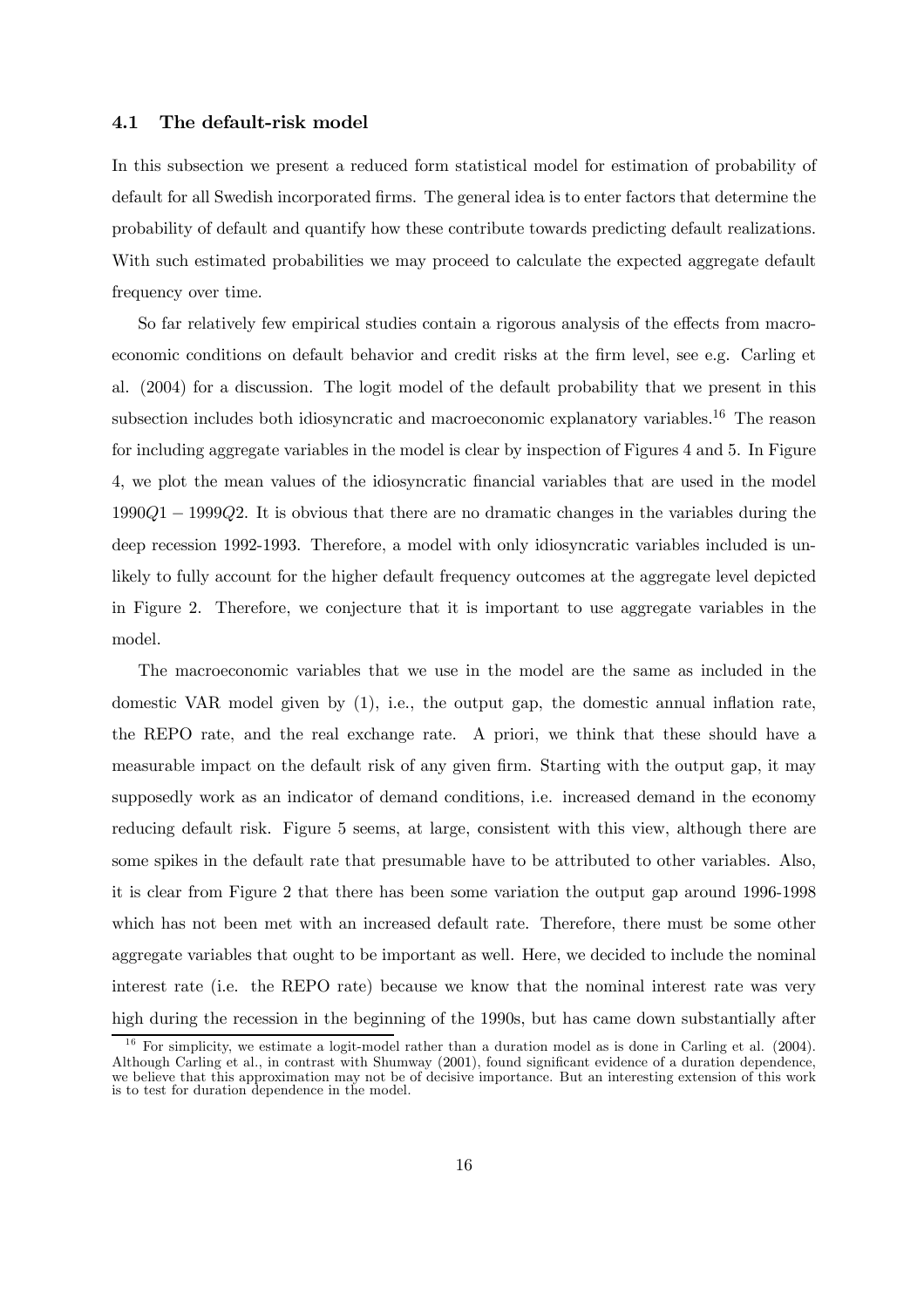the introduction of the inflation target in Sweden. Given the fact that the export to GDP ratio being around 0.40, the real exchange rate is also a potentially important variable, a deprecation leading to improved competitiveness of Swedish firms. The inflation rate may also be important for firms pricing decisions; higher inflation rates are potentially associated with less certainty about correct relative prices, and may thus lead to potentially higher default risk. Of course, it also convenient to work with variables that can be generated from the VAR-model in the previous section. This is the reason why we did not experiment with neither a term structure variable, nor measures of household expectations as in Carling et al. (2004). Finally, as can be seen from Figure 2, there is a large spike in the REPO rate in the third quarter 1992 due to the fact that the Riksbank raised the so called marginal interest rate to 500 percent in order to defend the fixed exchange rate. If the REPO rate is not adjusted for this exceptional event, the estimation procedure leads to underestimation of the importance of financial costs for default behavior. We therefore decided to adjust the REPO rate series in the third quarter of 1992.<sup>17</sup>

In order to highlight how various variables contribute to default risk, we present three models in Table 2. One model with accounting ratios only, a second augmented with the dummy variables (PAYDIV, REMARK and TTLFS variables), and finally one with the macroeconomic variables added.<sup>18</sup>

 $17$  The estimated dummy coefficient in the VAR equals 28.2 in the REPO rate equation. On the basis of this, we adjusted the REPO rate for this quarter to equal 9.8 percent instead of 38 percent.

Since no data on the payment records of firms (i.e., the dummy variables  $REMARK1$  and  $REMARK2$ ) exist prior to 1992Q3 for legal storage reasons, the estimation results of Model II and Model III reported in Table 2 also includes one additional variable (not reported) which is constructed to be an estimate of the average value of the sum of the payment record variables REMARK1 and REMARK2 for the quarters 1990Q1-1992Q2. This variable was constructed by estimating a logit model for the event of either of the dummy variables REMARK1 and REMARK2 taking on the value 0 or 1 for the period 1992Q3-1999Q2, using all the variables in Model III (except REMARK1 and REMARK2 as explanatory variables, of course). The imputed average value for this variable for the period 1990Q1-1992Q2 (after 1992Q2, it is set to nil) was then constructed as the average estimated probability for each firm and period, i.e.,  $RD_t = \frac{1}{N_t} \sum_i \hat{p}_{i,t}$  where  $\hat{p}_{i,t}$  denotes the estimated probability for firm i in period t to have either a REMARK1 or a REMARK2 greater than zero, and  $N_t$  denotes the number of firms in period t. The largest gain in including this variable is that the effects of the macroeconomic variables are m accurately estimated. For the coefficients of the idiosyncratic variables this variable is of little importance.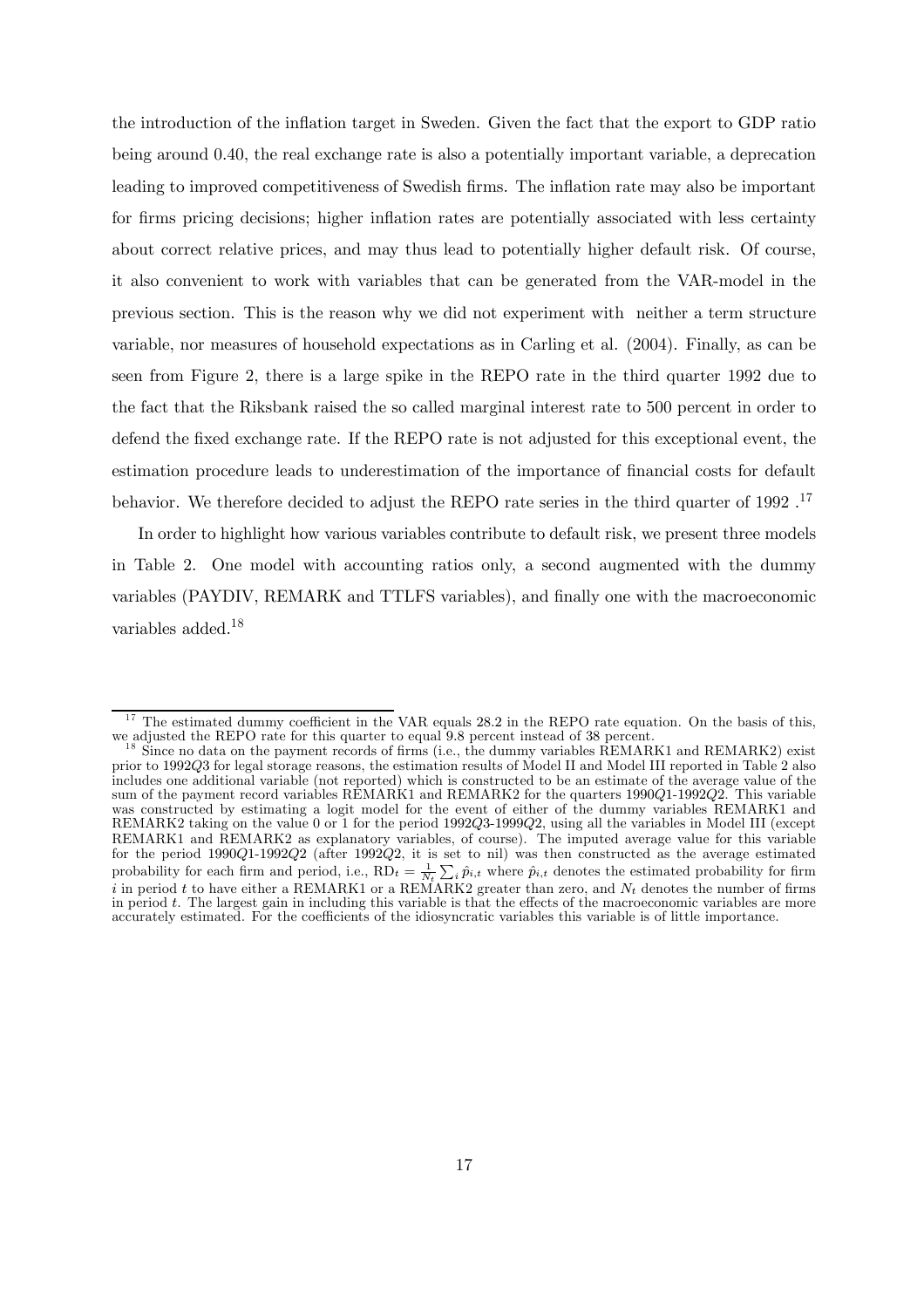|                                                   | Model I     |           | Model II    |           | Model III    |           |
|---------------------------------------------------|-------------|-----------|-------------|-----------|--------------|-----------|
| Type of regressor                                 | Coefficient | Std error | Coefficient | Std error | Coefficient  | Std error |
|                                                   |             |           |             |           |              |           |
| Constant                                          | $-4.76$     | 0.018     | $-5.22$     | 0.025     | $-5.88$      | 0.059     |
| Idiosyncratic variables <sup><math>b</math></sup> |             |           |             |           |              |           |
| EBITDA/TA                                         | $-1.07$     | 0.022     | $-1.10$     | 0.028     | $-1.09$      | 0.046     |
| TL/TA                                             | 1.07        | 0.015     | $0.54\,$    | 0.020     | $0.52\,$     | 0.0233    |
| LA/TL                                             | $-0.10$     | 0.014     | $-0.15$     | 0.017     | $-0.16$      | 0.028     |
| I/TS                                              | 0.27        | 0.016     | 0.20        | 0.021     | 0.21         | 0.034     |
| TL/TS                                             | 0.19        | 0.004     | 0.23        | 0.005     | 0.22         | 0.007     |
| $IP/(IP+EBITDA)$                                  | 0.09        | 0.007     | 0.07        | 0.009     | 0.08         | 0.015     |
|                                                   |             |           |             |           |              |           |
| <b>PAYDIV</b>                                     |             |           | $-1.91$     | 0.080     | $-1.85$      | 0.138     |
| REMARK1                                           |             |           | 1.73        | 0.032     | 1.89         | 0.051     |
| REMARK2                                           |             |           | 2.66        | 0.020     | 2.74         | 0.033     |
| <b>TTLFS</b>                                      |             |           | 3.32        | 0.019     | 3.27         | 0.031     |
|                                                   |             |           |             |           |              |           |
| Aggregate variables <sup><math>c</math></sup>     |             |           |             |           |              |           |
| Output gap - $y_{d,t}$                            |             |           |             |           | $-0.110$     | 0.008     |
| Inflation rate - $\pi_{d,t}$                      |             |           |             |           | $-0.005$     | 0.009     |
| Nominal interest rate - $R_{d,t}$                 |             |           |             |           | 0.072        | 0.006     |
| Real exchange rate - $q_t$                        |             |           |             |           | $-0.006$     | 0.002     |
| Summary statistics <sup><math>d</math></sup>      |             |           |             |           |              |           |
| Mean log-likelihood                               | $-0.0669$   |           | $-0.0491$   |           | $-0.0484$    |           |
| Pseudo $R^2$                                      | 0.16        |           | 0.37        |           | 0.39         |           |
| Aggregate $R^2$                                   | 0.26        |           | 0.36        |           | 0.94         |           |
| Number of observations                            | 2,066,206   |           | 1,607,049   |           | $765, 263^a$ |           |

Table 2: Logit estimation results of the default-risk model.<sup> $a$ </sup>

Notes: <sup>a</sup> Since we have as many as 7,652,609 quarterly observations, the computer program used to do the Maximum Likelihood estimation of the logit model (GAUSS version 3.5) cannot handle all observations simultaneously. For Model I and II presented below, we therefore made a random selection of 27 and 21 percent of the observations such that the aggregate default frequency over time is identical to the one computed using all observations. To check for convergence in parameter values, we decreased the estimation samples to 26 and 20 percent of the observations and re-estimated the models. Fortunately, we found convergence in parameter at the three digit level and the estimation results in Table 2 are thus based on the 27/21 percent sized samples, respectively. For Model III this approach was not feasible because we could not find convergence at the three digit level given the increased number of regressors. For this model, we therefore drew 50 samples of size 10 percent of the population, and for each parameter we report the mean estimate of the resulting 50 sub-sample estimates. The standard errors are based on the mean inverse Hessian matrix. <sup>b</sup> See Subsection 2.1 for exact definition of<br>these variables. <sup>c</sup> See Subsection 2.2 for definition and sources. The variables are not scaled so the impor a variable cannot be interpreted directly from the size of the parameter estimate.  $d$  We use Laitila (1993) measure of pseudo  $R^2$ . The aggregate  $R^2$  is computed using all 7,652,609 quarterly observations.

The results in Table 2 show that both idiosyncratic and aggregate information is important for explaining default behavior. The variables for omitted (non-reported) financial statements and remarks on firms payment record are the strongest determinants of default in the model. A nice feature of the estimations is that the coefficients for each variable does not change substantially when the model is augmented with more variables. In particular, the accounting ratios in Model I yield roughly the same coefficients as in the complete Model III. The predictive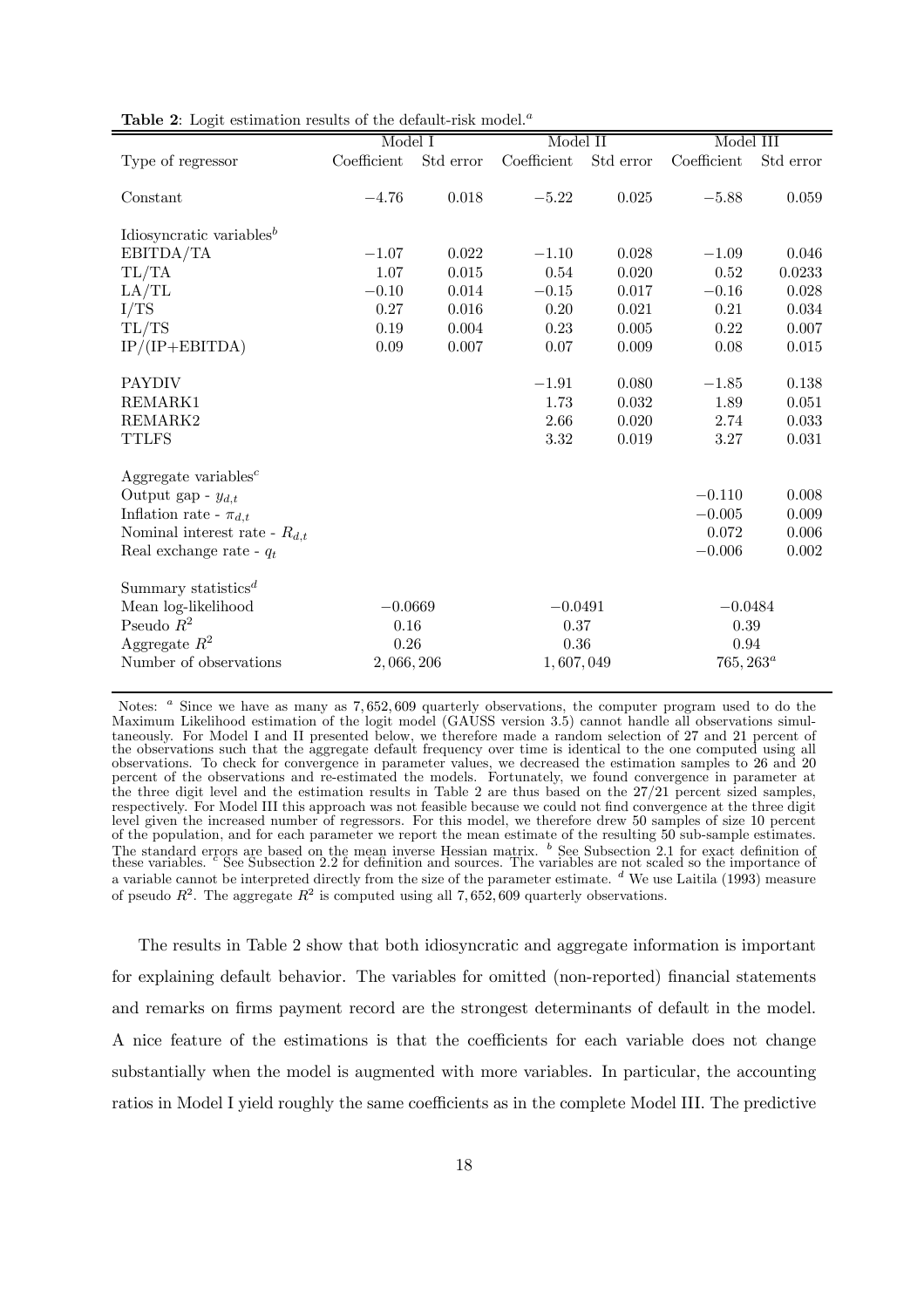power of the accounting data is somewhat less important than the dummy variables, although the liability-to-assets ratios (TL/TA and TL/TS) and earnings ratios are quite useful.<sup>19</sup> The turnover ratio for inventories, liquid asset over total liabilities and the interest coverage ratio appear to be less important. Turning to the macroeconomic variables, we find that they are significant, with the exception of inflation, and have the correct signs. Note that a higher value of the real exchange rate implies a depreciation, and therefore the negative estimate for this variable suggests that a depreciation on average reduces the risk of default at a given point in time. It should be pointed out that the macroeconomic variables are highly significant and quantitatively important even if we allow for non-linear effects of the balance-sheet variables.<sup>20</sup>

The advantage of using firm-specific data when estimating the default-risk model can be understood as follows. If we estimate Model III without the dummy variables (REMARK1, REMARK2, PAYDIV, and TTLFS are left out because they do not enter significantly) on aggregate/average data using OLS (TSLS give very similar results), we obtain

$$
df_{t} = -0.23 -0.23 \left( \frac{\text{EBITDA}}{\text{TA}} \right)_{t} + 0.30 \left( \frac{\text{TL}}{\text{TA}} \right)_{t} + 0.09 \left( \frac{\text{LA}}{\text{TL}} \right)_{t} ...
$$
  

$$
-0.94 \left( \frac{\text{I}}{\text{TS}} \right)_{t} + 0.19 \left( \frac{\text{TL}}{\text{TS}} \right)_{t} - 0.02 \left( \frac{\text{IP}}{\text{IP} + \text{EBITDA}} \right)_{t} ...
$$
  

$$
-0.05 y_{d,t} - 0.05 \pi_{d,t} + 0.12 R_{d,t} + 0.002 q_{t} + \hat{u}_{df,t},
$$
  

$$
(-0.03)^{d_{d,t}} - (0.03)^{d_{d,t}} + (0.03)^{d_{d,t}} + (0.009)^{d_{d,t}} + \hat{u}_{df,t},
$$
  
(3)

$$
R^2 = 0.93
$$
, DW = 2.10, Sample: 1990Q1 - 1999Q2 (T = 38)

If we compare the point estimates in Table 2 with those in (3), we see that they differ substantially. In particular, the balance-sheet variables I/TS and LA/TL account for a lot of the variation in the aggregate default rate, but with the wrong sign. Because the accounting ratios are relatively smooth in the aggregate, which is clear from Figure 4, it is not surprising that we

 $19$  Regarding the importance of the accounting data in the model, we would like to emphasize the following features. First, firms typically issue annual financial statements, which we transform into quarterly observations by assuming that they remain the same throughout the reporting period. Given that we define a default event at the quarterly frequency, this assumption could presumably lead to underestimation of the importance of the balance sheet variables in the default risk model. We examined this by estimating the credit risk model at the annual frequency instead, and the coefficients for the balance sheets variables were found to be quite similar. In fact, only the coefficients for EBITDA/TA and TL/TS were found to be slightly higher (−1.2945/0.2652 instead of −1.0635/0.1768, respectively), whereas the other coefficients were actually found to be smaller in the annual model. Moreover, the decision to lag the accounting data 4 quarters in the estimation in order to make the model "operationable" in real-time could presumably also affects the estimated coefficients. Therefore, we re-estimated

 $20$  When estimating the model where the balance-sheet variables enter in a non-linear way (interaction dummies), we used the cumulated distributions depicted in Figure 1 to categorize the balance-sheet variables (3 categories for each variable). For instance, we classified EBITDA/TA into the decile-based categories  $0 - 10$ ,  $10 - 90$ ,  $90 - 100$ , whereas TL/TA was classified into the categories  $0-75$ ,  $75-90$ ,  $90-100$ . The pseudo  $R^2$  in a non-linear version of Model II is around 0.48, but the aggregate  $R^2$  is still slightly below 0.45. So although this model somewhat better account for the aggregate default frequency, macroeconomic variables are still found to be essential for explaining the absolute level of default risk.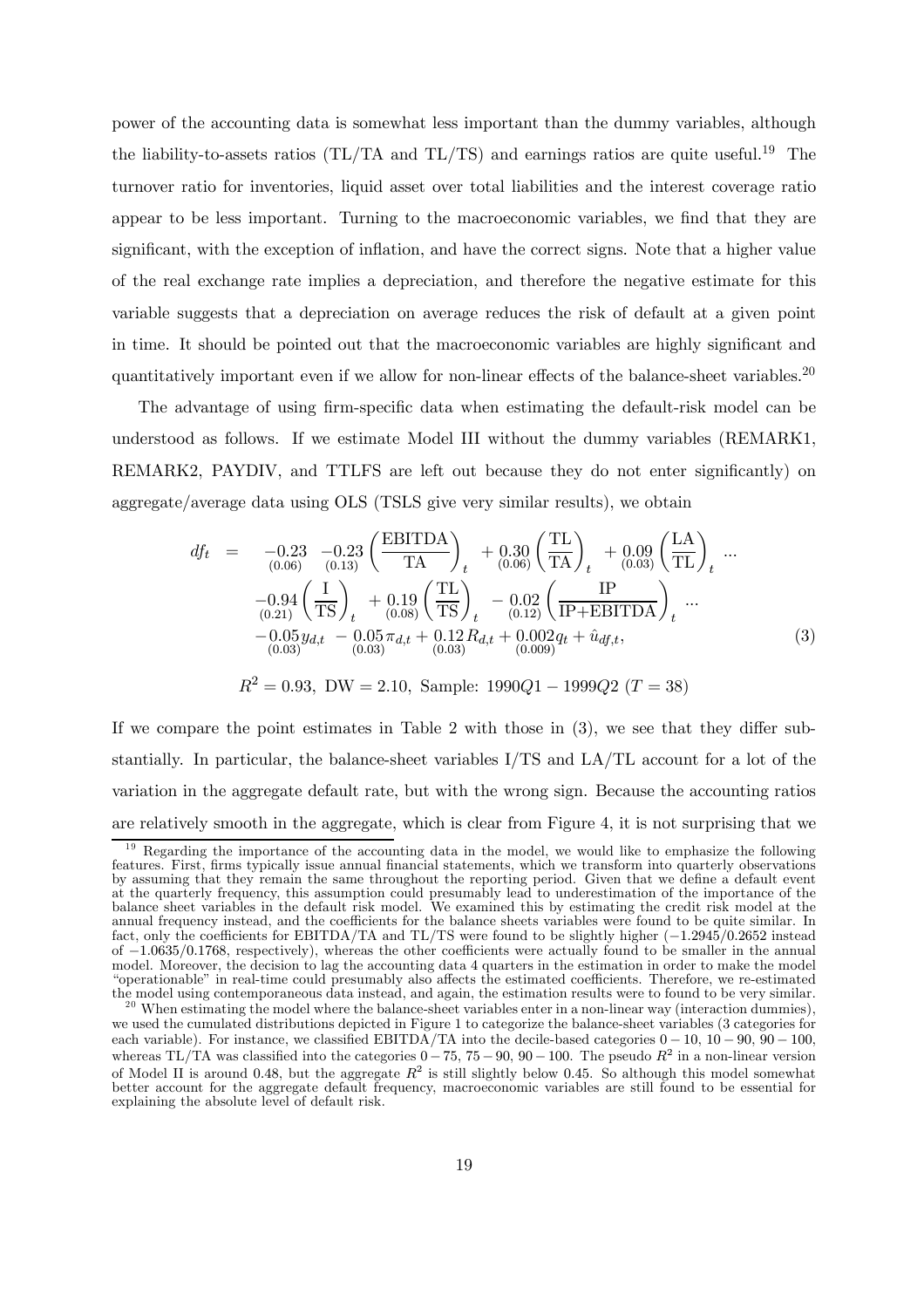obtain spurious results when estimating the model on aggregate data rather than at the firm level.

In Figures 6 and 7, we plot the aggregate default rate together with the average predicted default rates from Model I (Figure 6) and Model III (Figure 7) for the whole sample of firms, i.e., using the 7, 652, 609 observations. Very interestingly and as conjectured previously in the paper, we note in Figure 6 that the model with firm-specific information only cannot capture the upand downturns in average default rate over time, whereas the model with both micro and macro variables included is indeed able to replicate the high default rate during the banking crisis, as well as the downturn to very moderate default rates during the latter part of the sample. The explained fraction of variation  $(R^2)$  in the model with macro variables included is 94 percent at the aggregate level, whereas it is as low as 26 percent in the model with balance-sheet ratios only.<sup>21</sup> This finding is very interesting for several reasons. First, because it suggests that the high default rates recorded during the banking crisis were not exceptional events that we cannot learn anything useful from, but rather that they were consequences of unusually bad economic outcomes, both domestically and internationally.22 Second, when the aggregate default rate is included in the VAR-model in equation (1) as an endogenous variable, the share of the explained variation in the default rate is about 88 percent and the sum of the two lags for the average default rate is as high as 0.74. Without the lags, the share of the explained variation in the average default rate shrinks considerably to about 82 percent.<sup>23</sup> One possible interpretation of these results is that the estimated high weight on the lags in the aggregate default rate equation are proxies for missing information at the firm level, since Model III is estimated at the microeconomic level and gives a better fit at the aggregate level without any intrinsic dynamics in the model.

Finally, one way of demonstrating how much is lost by omitting the micro structure is to regress the average default frequency on the macroeconomic variables included in Model III only.

<sup>&</sup>lt;sup>21</sup> The 95 percent confidence intervals around the fitted values in Figure  $6/7$  cover the actual values  $3/15$ number of times out of the 38 periods. Thus, while Model III outperforms model Model I in this respect, it seems as though uncertainty around some of the peaks and throughs is underestimated by the bootstrap procedure that we employ and further development is required here. Our single-bootstrap approach for constructing these confidence intervals (bootstrapping parameters in the logit models using a Cholesky-decomposition of the inverse Hessian) seem to result in underestimation of the confidence intervals. Presumably, by adopting a double-bootstrap procedure one can account for the uncertainty in estimated standard errors and achieve reasonable coverage for

 $22$  Lindé (2002) shows that a significant portion of the variation in the domestic macroeconomic variables are of foreign origin.  $\frac{23}{23}$  Note that the numbers for the aggregate default rate are taken from the VAR estimated on a slightly

different data sample, 1986Q3 − 2002Q4. However, when restricting the sample to the same period as used for the default-risk model above, the results are actually even more in favor of the micro model.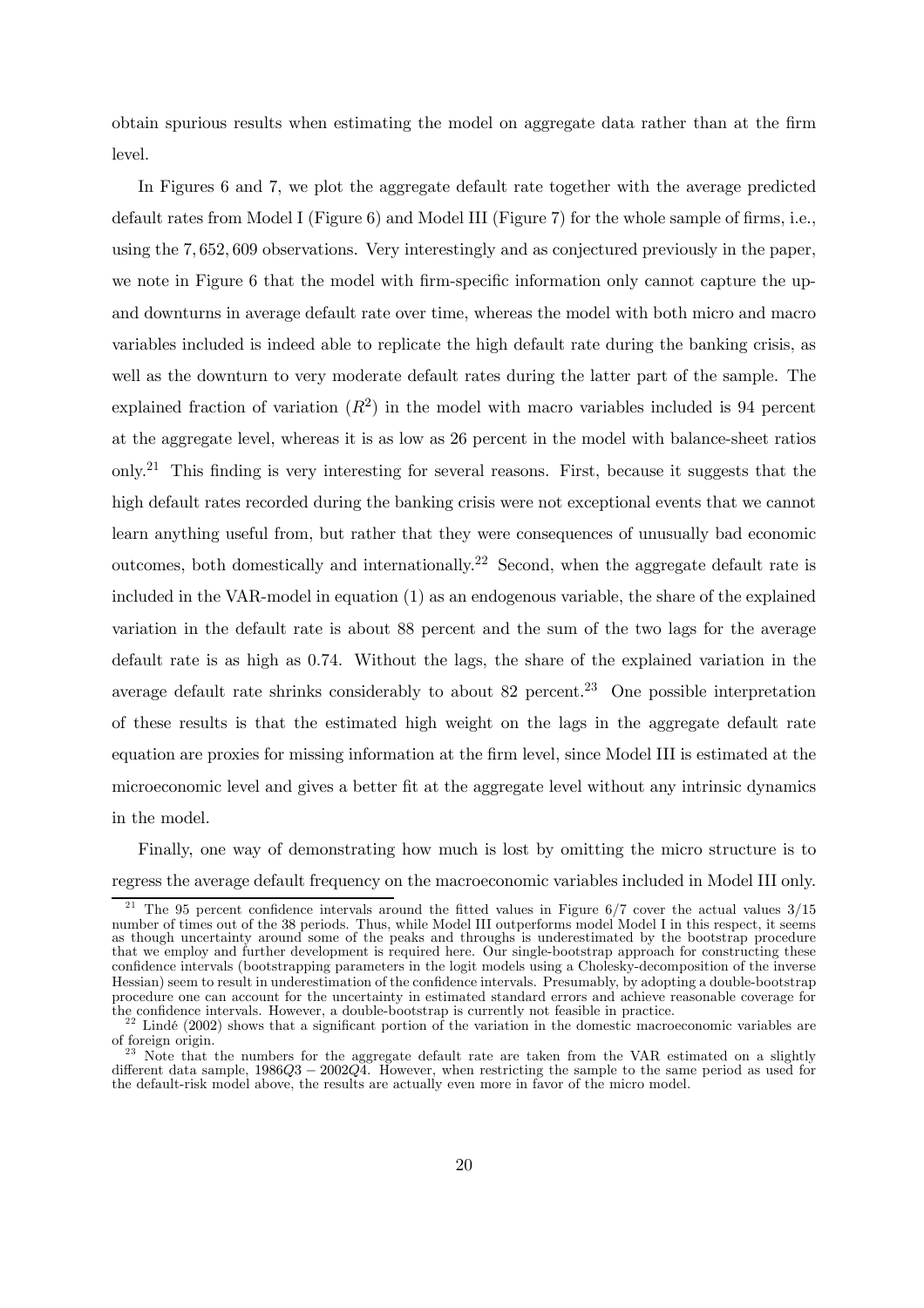We then obtain,

$$
df_t = 1.00 - 0.19y_{d,t} + 0.04\pi_{d,t} + 0.02R_{d,t} - 0.002q_t + \hat{u}_{df,t},
$$
  
\n
$$
R^2 = 0.65, \text{ DW} = 1.27, \text{ Sample: } 1990Q1 - 1999Q2 (T = 38)
$$
\n(4)

If we compare the results of this regression with the results in Table 2, we see that we loose about 30 percent of the explanatory power by excluding the balance-sheet variables. This number is in line with the aggregate  $R^2$  reported in Table 2 for Model I and II.

#### 4.2 The dependency of balance-sheet ratios on aggregate shocks

An interesting question is to what extent the balance-sheet ratios are driven by macroeconomic factors and to what extent they live their own lives, i.e., driven by idiosyncratic shocks. There are good reasons to believe that some of the balance-sheet ratios may be more independent of the aggregate state of the economy than others. Consider for example the variable earnings over total assets (EBITDA/TA). In a favorable macroeconomic situation, earnings should improve, as will total assets. Therefore, the net effect on EBITDA/TA is not obvious. However, the coverage ratio  $\left(\frac{IP}{IP + EBITDA}\right)$ , is likely to be more heavily affected by aggregate shocks, because interest payments on debt (IP) should increase after an increase in the nominal interest rate, while earnings (EBITDA) should fall.

 $\text{Let } Y_{i,t} = \left[ \begin{array}{cc} \text{EBITDA}/\text{TA}_{i,t} & \text{TL}/\text{TA}_{i,t} & \text{LA}/\text{TL}_{i,t} & \text{I}/\text{TS}_{i,t} & \text{TL}/\text{TS}_{i,t} & \frac{\text{IP}}{\text{IP+EBITDA}}_{i,t} \end{array} \right]^T \text{den}$ note a  $6 \times 1$  vector with the financial ratios for firm i, and let  $Y_t = \begin{bmatrix} Y_{1,t} & \dots & Y_{N_t,t} \end{bmatrix}'$  denote a  $6 \times N_t$  matrix where  $N_t$  is the number of firms in the panel in quarter t. Then the process for the financial ratios can be written

$$
Y_t = \Theta_Y Y_{t-1} + \Theta_X X_t + u_t, \text{ var}(u_{Y,t}) = \Sigma_u
$$
\n
$$
(5)
$$

where  $X_t$  is defined by (2). Because we want to estimate the model on quarterly data in order to better identify the aggregate shocks, but typically have new information about the financial ratios annually, we use annual moving averages when estimating (5). Each equation in (5) is estimated using the Arrellano and Bond (1991) estimator using 1, 701, 878 observations that are constructed from the original data set of all  $7,652,609$  observations.<sup>24</sup> The estimation results of (5) are

$$
\bar{Y}_t = \Theta_Y \bar{Y}_{t-1} + \Theta_X \bar{X}_t + \bar{u}_t \tag{6}
$$

<sup>&</sup>lt;sup>24</sup> Suppose the true model is given by (5). If we define the variables  $\bar{Y}_t = \frac{1}{4}(Y_t + Y_{t-1} + Y_{t-2} + Y_{t-3})$  and  $\bar{X}_t = \frac{1}{4} (X_t + X_{t-1} + X_{t-2} + X_{t-3})$ , we can write (using 5),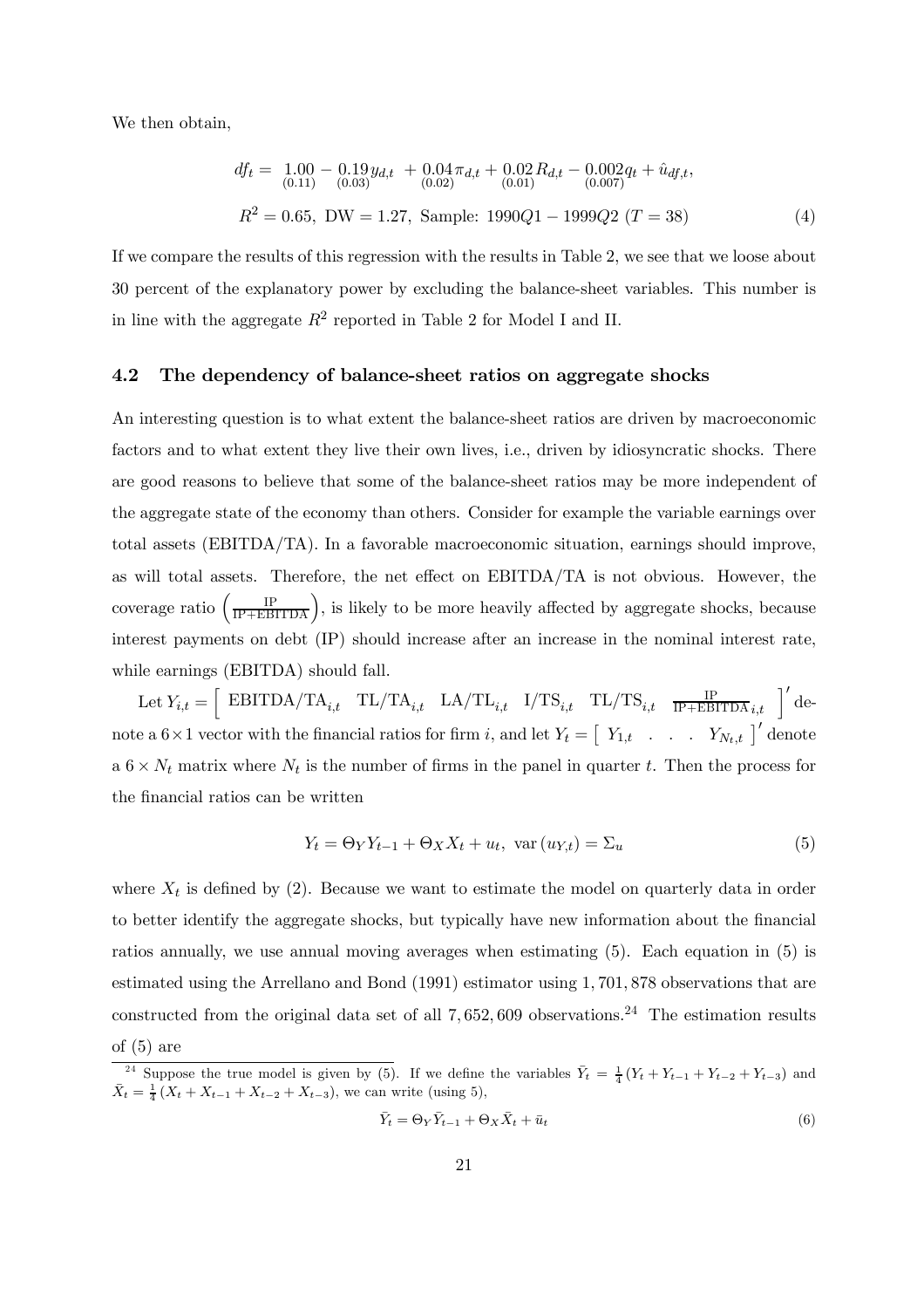|            |           | 0.807<br>$-0.016$<br>0.007                  | 0.025<br>0.968<br>$-0.062$                                                                                                           | $-0.0002$<br>$-0.002$<br>0.938 |                                                                               | $-0.029$<br>0.005<br>$-0.011$                                     | $-0.0003$<br>$-0.001$<br>$-0.0091$ | $-0.006$ T<br>0.007<br>$-0.021$                                   |                                                                       |  |
|------------|-----------|---------------------------------------------|--------------------------------------------------------------------------------------------------------------------------------------|--------------------------------|-------------------------------------------------------------------------------|-------------------------------------------------------------------|------------------------------------|-------------------------------------------------------------------|-----------------------------------------------------------------------|--|
| $\Theta_Y$ |           | $-0.004$<br>$-0.031$                        | $-0.001 - 0.0005$<br>$-0.0007 -0.033$<br>0.069                                                                                       | 0.005<br>$-0.005$              |                                                                               | 0.940<br>$-0.005$ 0.990<br>0.034                                  | 0.0001<br>0.006                    | 0.002<br>0.008<br>0.573                                           | ,                                                                     |  |
| $\Theta_X$ | $= 100 *$ | $-0.026$                                    | $-0.039$ 0.060<br>0.016<br>$0.187$ $0.180$<br>$0.033$ $0.007$ $0.039$<br>$-0.524\quad -0.092\qquad 0.154$<br>$-0.167$ $-0.007$ 0.148 |                                | $-0.010$<br>0.053<br>$-0.089$                                                 | $0.031$ T<br>0.004<br>$-0.048$<br>$-0.008$<br>0.088<br>$-0.021$   | ,                                  |                                                                   |                                                                       |  |
| $\Sigma_Y$ |           | 0.15390<br>0.02288<br>$-0.22309$<br>0.37508 | 0.02288<br>0.03079<br>$-0.10535$<br>0.04976 0.01890<br>$0.23547$ $0.12979$<br>0.14406                                                |                                | $-0.22309$<br>$-0.10535$<br>1.35270<br>$-0.18691$<br>$-1.04964$<br>$-1.45223$ | 0.04976<br>0.01890<br>$-0.18691$<br>0.07183<br>0.20798<br>0.31972 |                                    | 0.23547<br>0.12979<br>$-1.04964$<br>0.20798<br>1.24893<br>1.60151 | $0.37508$ ]<br>0.14406<br>$-1.45223$<br>0.31972<br>1.60151<br>2.78039 |  |

.

We see that there is considerable persistence in the variables, which is presumably due to the fact that we do not allow for firm or industry specific effects when estimating the model. The macro parameters are seemingly small, but the *p*-values for joint Wald-test of all the macro variables are essentially zero in all the equations. However, given that large number of observations, this might not come as a big surprise. Arguably more interesting is to examine to what extent aggregate shocks account for variation in the financial ratios according to the estimates. We found that the macro variables account for maximum 0.1 percent of the fluctuations in the financial ratios included in  $Y_t$ , which implies that the accounting ratios are essentially are living lives of their own.25 By looking at Figure 4, these results are not that surprising given that

where  $\bar{u}_t \equiv \frac{1}{4} (u_t + u_{t-1} + u_{t-2} + u_{t-3})$ . This implies that after estimating (6), we can retrieve the parameters of interest  $\Theta_Y$ ,  $\Theta_X$  and  $\Sigma_u = 4\Sigma_{\bar{u}}$ . As valid instruments (i.e., instruments uncorrelated with the shocks  $\bar{u}_t$ ) when estimating (6), we use  $\bar{Y}_{t-5}$  and  $\bar{X}_{t-4}$ , thus allowing for one-period, serially correlated measurement errors in  $Y_t$ . This procedure implies that in order for a firm to be included in the estimation, it must have reported a financial statement for 9 consecutive quarters (3 years). This is why the sample used to estimate (6) is considerably smaller

than the total number of observations.<br><sup>25</sup> Assuming that the unconditional variance in  $X_t$  is unaffected by the variables in  $Y_t$  in the long-run, which is a reasonable approximation for reasons discussed in Section 3, we can compute the contribution of the macro variables to fluctuations in  $Y_t$  as follows. Noting that (5) implies that  $\Sigma_Y = \Theta_Y \Sigma_Y \Theta'_Y + \Theta_X \Sigma_X \Theta'_X + \Sigma_u$  where  $\Sigma_Y$ ,  $\Sigma_X$  and  $\Sigma_u$  are the unconditional covariance matrices for  $Y_t$ ,  $X_t$  and  $u_t$ , respectively. Since the VAR is stable,  $\Sigma_X$ and  $\Sigma_u$  known ( $\Sigma_X$  is computed as the covariance matrix for the domestic macro variables 1986Q3 – 2002Q4 and an estimate of  $\Sigma_u$  is computed from the residuals in (5), we can compute  $\Sigma_Y$  by iterating on this equation, starting with an arbitrary positive definite matrix as an initial guess. Let  $\Sigma_Y^{tot}$  denote the resulting covariance matrix. The amount of variation due to the idiosyncratic shocks can be found by iterating on  $\Sigma_Y = \Theta_Y \Sigma_Y \Theta'_Y + \Sigma_u$ , and we let  $\Sigma_Y^{mic}$  denote the resulting covariance matrix. Similarly, the amount of variation in  $Y_t$  due to aggregate shocks are found by iterating on  $\Sigma_Y = \Theta_Y \Sigma_Y \Theta'_Y + \Theta_X \Sigma_X \Theta'_X$ , and we let  $\Sigma_Y^{mac}$  denote the resulting covariance matrix. We can then compute the share of fluctuations in the balance sheet ratios due to aggregate shocks as diag( $\Sigma_Y^{mac}. / \Sigma_Y^{tot}$ ). Notice that  $\Sigma_Y^{mac} + \Sigma_Y^{mic} = \Sigma_Y^{tot}$ .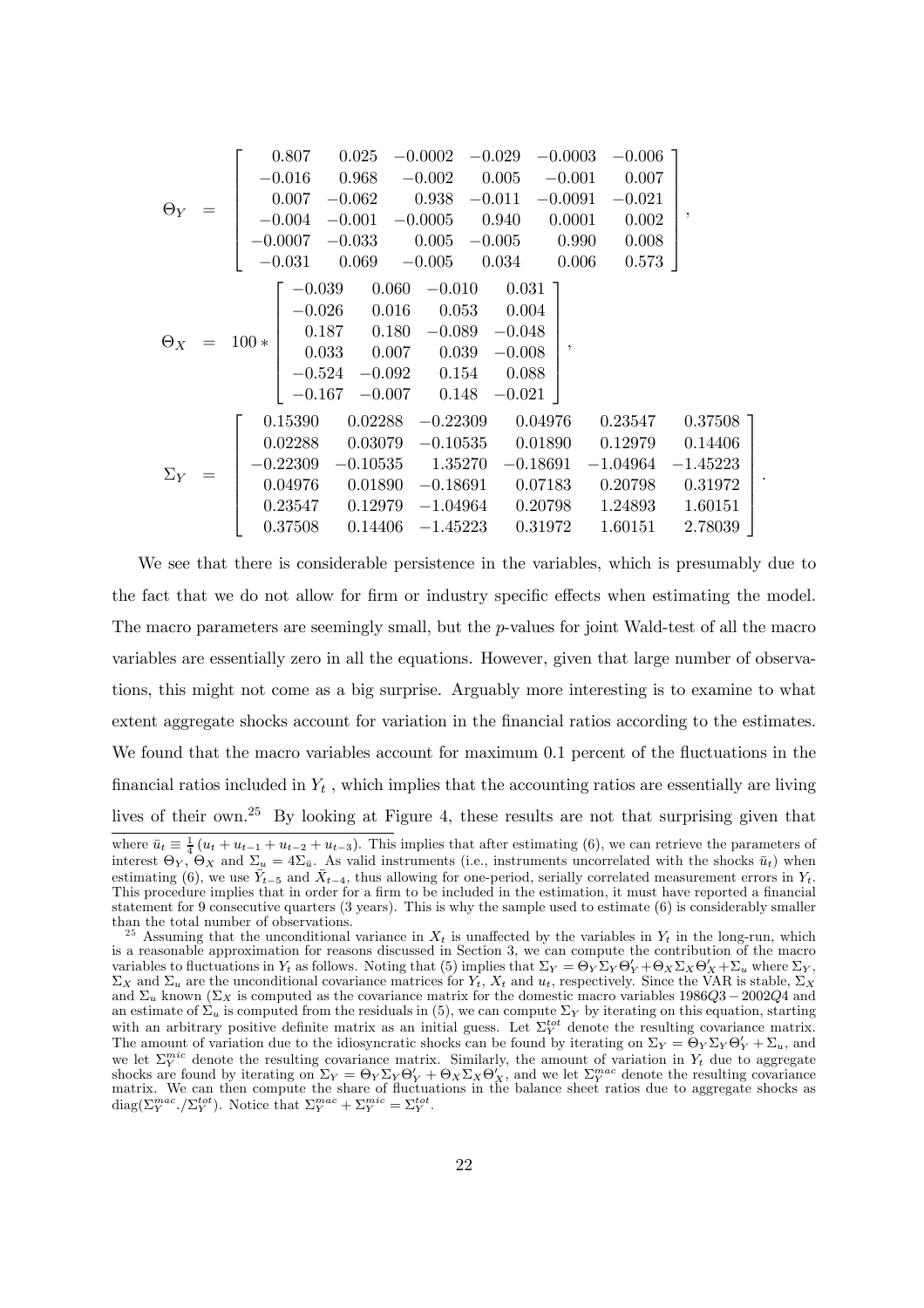the balance-sheet ratios do not display a strong degree of cyclical behavior, with the possible exceptions of EBITDA/TA and IP/(IP+EBITDA).

Because the effects of the aggregate shocks were found to be surprisingly low, we also conducted the following experiment. For each balance-sheet ratio, we ran simple OLS regressions

$$
Y_{i,t} = c + \sum_{s=0}^{p} b_s X_{t-p} + \varepsilon_{i,t},
$$

using both quarterly (setting  $p = 4$ ) and annual data (using  $p = 0$ ). From the OLS results, the share of explained variation in  $Y_{i,t}$  due to aggregate shocks is directly given by the  $R^2$  for regression *i*. In none of the estimated equations, we obtained an  $R^2$  larger than 0.03, again suggesting a very minor role for aggregate shocks in explaining the fluctuations in firms balancesheet ratios.

However, before drawing too strong conclusions upon these estimation results. The following aspects should be considered. First, the adopted estimation procedure does not allow for firm specific effects, i.e., there is a common intercept in  $(5)$  for all firms. However, when we reestimated allowing for firm-specific effects by including a firm-specific constant, we found the importance of the aggregate shocks to be at most 1.9 percent (EBITDA/TA), i.e., very similar to the previous results. But surely, the way one models the firm-specific effects can be of importance for the results. Second, the model is linear, and of course non-linear effects can be of important. Third, and perhaps most important, is that we do not allow for different propagation of aggregate shocks in different industries, since we do not have access to a consistent industry classification over time for all firms (industry classification was changed in 1992). But it seems unlikely that the basic message conveyed, namely that idiosyncratic risk is far more important than aggregate shocks, could be overturned.

# 5 Putting all things together: A simple empirical model of the interaction between the real and the financial economy

In this section, we will briefly describe a simple, but complete model that can be used to study the interaction between the real and financial side of the economy. The model consists of three blocks.

First, we have the VAR-models for the domestic and foreign variables that are estimated on aggregate data. The domestic VAR(2)-model is given by (1) with the terms  $\sum_{s=1}^{2} \Lambda_s df_{t-s}$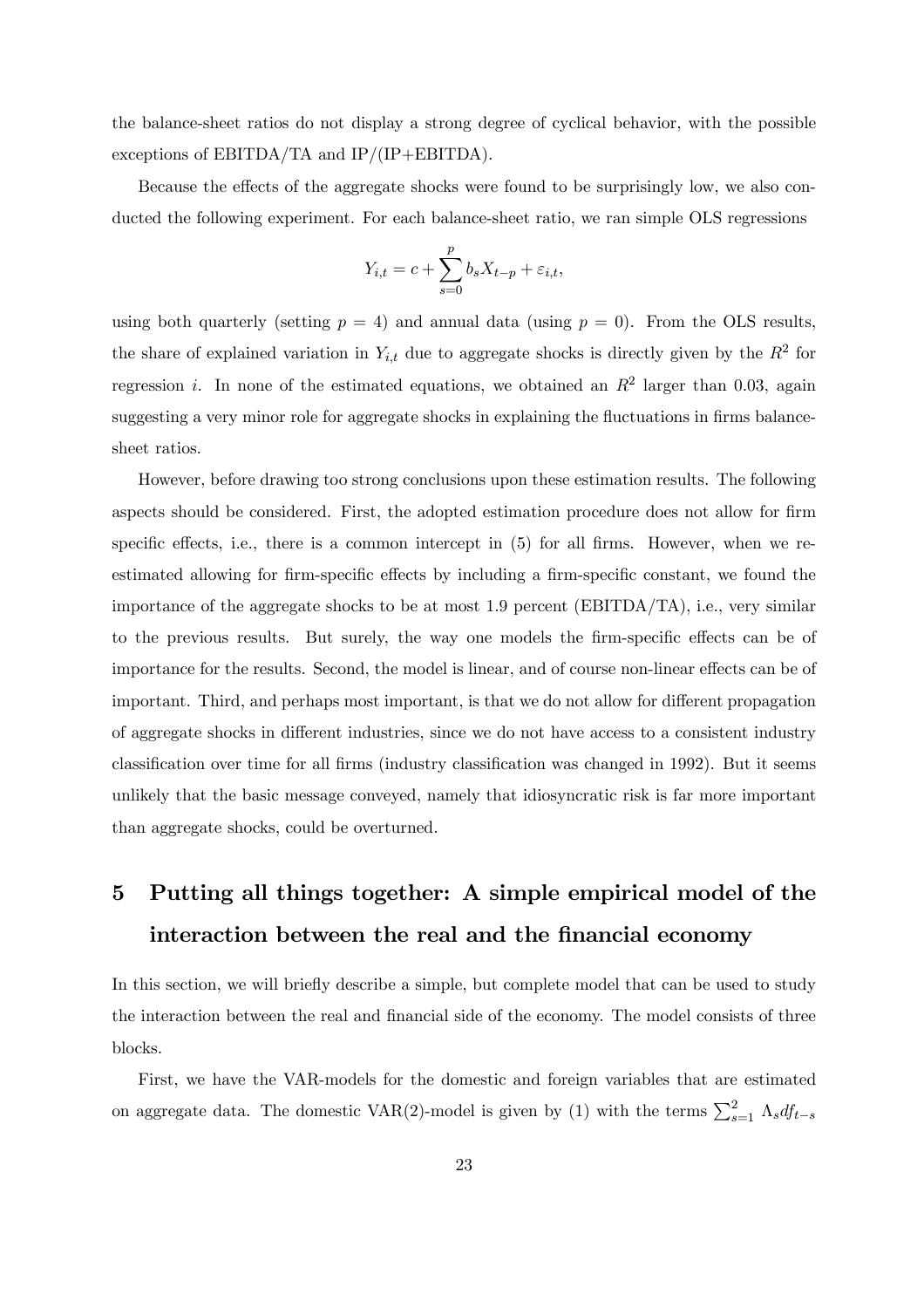added. In order to be able to study the dependency of the foreign variables, we follow Lindé (2002) and estimate the following VAR(2)-model for the foreign variables

$$
Z_t = C_f + \tau_f T_t + \sum_{i=1}^2 B_{f,i} Z_{t-i} + u_{f,t}.
$$
\n(7)

The second block of the model is the default-risk model (Model III in Table 2). This model is used to compute the average default frequency that enters into the estimated VAR model for the domestic variables, i.e.  $df_t = \frac{1}{N_t} \sum_{i=1}^{N_t} \hat{p}_{i,t}$  where  $\hat{p}_{i,t}$  is the estimated default probability for firm i in period t and  $N_t$  is the number of firms in the panel in period t. The third block of the empirical model is the panel VAR-model (5) for the financial ratios which enter into the default-risk model. The default-risk model is the crucial link between the "financial" and "real" side of the economy in this empirical model.

### 6 Policy experiments with the empirical model

In this section, we will discuss how the empirical model can be used to shed light on various policy issues. We will show why we think it is useful for policy makers to use micro information rather than just aggregated data on default risk. That is, we will examine why we think it is better to include the estimated default-risk model in the empirical model rather than making aggregate default frequency an endogenous variable in the VAR-model given by (1). We will also study how the trade-off regarding stabilizing inflation and the aggregate default rate with monetary policy has changed over time in the estimated empirical model. Finally, we will show how one can use the estimated model to compute model consistent joint forecasts for default-frequency and inflation along with uncertainty bands.

## 6.1 Computing default frequency distribution percentiles with the model 1991Q1 and 1998Q1

In this sub-section, we report the results of computing default frequency distribution percentiles with the estimated empirical model. As initial conditions, we take the portfolio compositions as they were in 1991Q1 and 1998Q1, respectively, along with corresponding macroeconomic stances. Note that computing a default frequency distribution is the same thing as computing a loss distribution under the assumption that all loans are of the same size. Computing the default frequency distribution is done in the following way. First we compute a "trend path"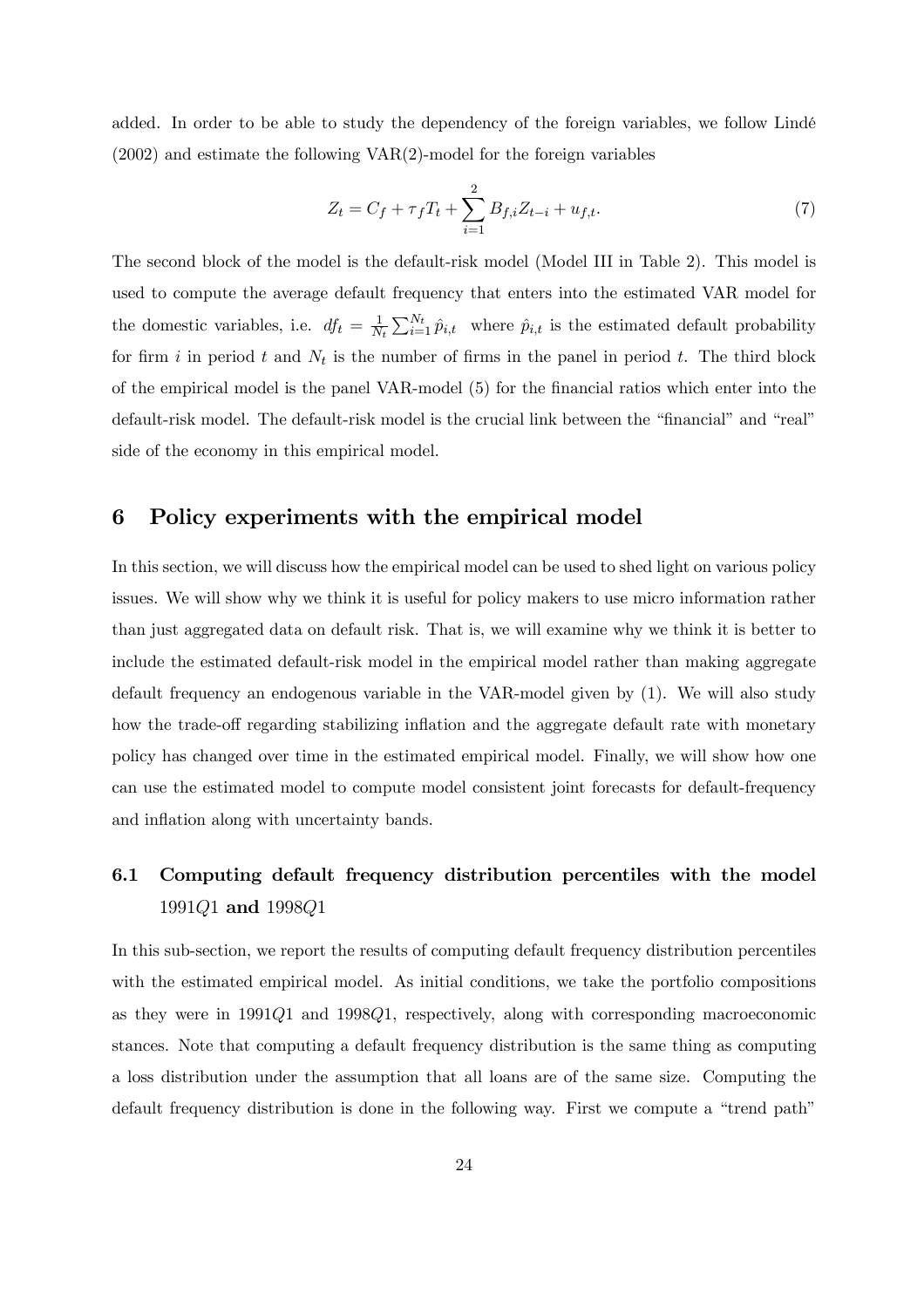by simulating the economy when no shocks hit the economy, i.e.,  $u_t^d$ ,  $u_t^f$  and  $u_{i,t}^y$  are all zero and using the actual values on the macro variables {1990Q4, 1991Q1} and {1997Q4, 1998Q1} as starting values (two lags are used in the VARs). Let  $d_{t+h}^{trend}$  denote the computed trend default rate at horizon  $h = 1, 2, ..., 8$ . Second, we make an additional simulation using the same initial conditions but this time we allow for shocks hitting the economy (i.e.,  $u_t^d$ ,  $u_t^f$  and  $u_{i,t}^y$  are now non-zero). Let  $d_{t+h}^{shock}$  denote the outcome when the shocks are included in the model. Third, we compute  $d_{t+h}^{Dfd} = d_{t+h}^{shock} - d_{t+h}^{trend}$ , where  $Dfd$  is spelled out as Default frequency distribution. Fourth, we generate 1,000 realizations of  $d_{t+h}^{Dfd}$  and choose the upper  $(1 - XX/100)$ th percentile for each horizon h of the simulated distribution as our Value-at-Risk-measure of the portfolio of firms in the Swedish corporate sector. We also report the  $(1 - XX/100)$ th percentile of the distribution for  $d_{t+h}^{shock}$ , to ensure that the model is consistent with the fact that default risks were higher in the beginning of the 1990s than during the boom in late  $1990s$ .<sup>26</sup>

In Table 3, we show the resulting figures for the 1991Q1 portfolio and 1998Q1 portfolio of firms. In the table, the absolute default frequency distribution percentile refers to the  $(1 - XX/100)$ th percentile for the  $d_{t+h}^{shock}$ -distribution at horizon h, while the relative default frequency distribution percentile refers to the  $(1 - XX/100)$ <sup>th</sup> percentile for the  $d_{t+h}^{Dfd}$ -distribution at horizon  $h$ . It is important to note that using an aggregate approach, i.e., including the aggregate default frequency as an endogenous variable in the VAR-model, would give rise to exactly the same outcome for the  $(1 - XX/100)$ <sup>th</sup> percentile for the  $d_{t+h}^{Dfd}$ -distribution at horizon h (since the VAR-model is linear). So if these number are different, then this constitutes evidence that the non-linearities induced by the default-risk model at the firm level give rise to effects that differ from those in a pure macro approach. It is harder to say with certainty whether the differences we observe are due to the differences in portfolio compositions of firms, or differences in the initial macroeconomic conditions.

 $26$  Note that we keep REMARK and TTLFS equal to their initial distributions 1991Q1 and 1998Q1 in the simulations because we have no model for the dynamics of these variables.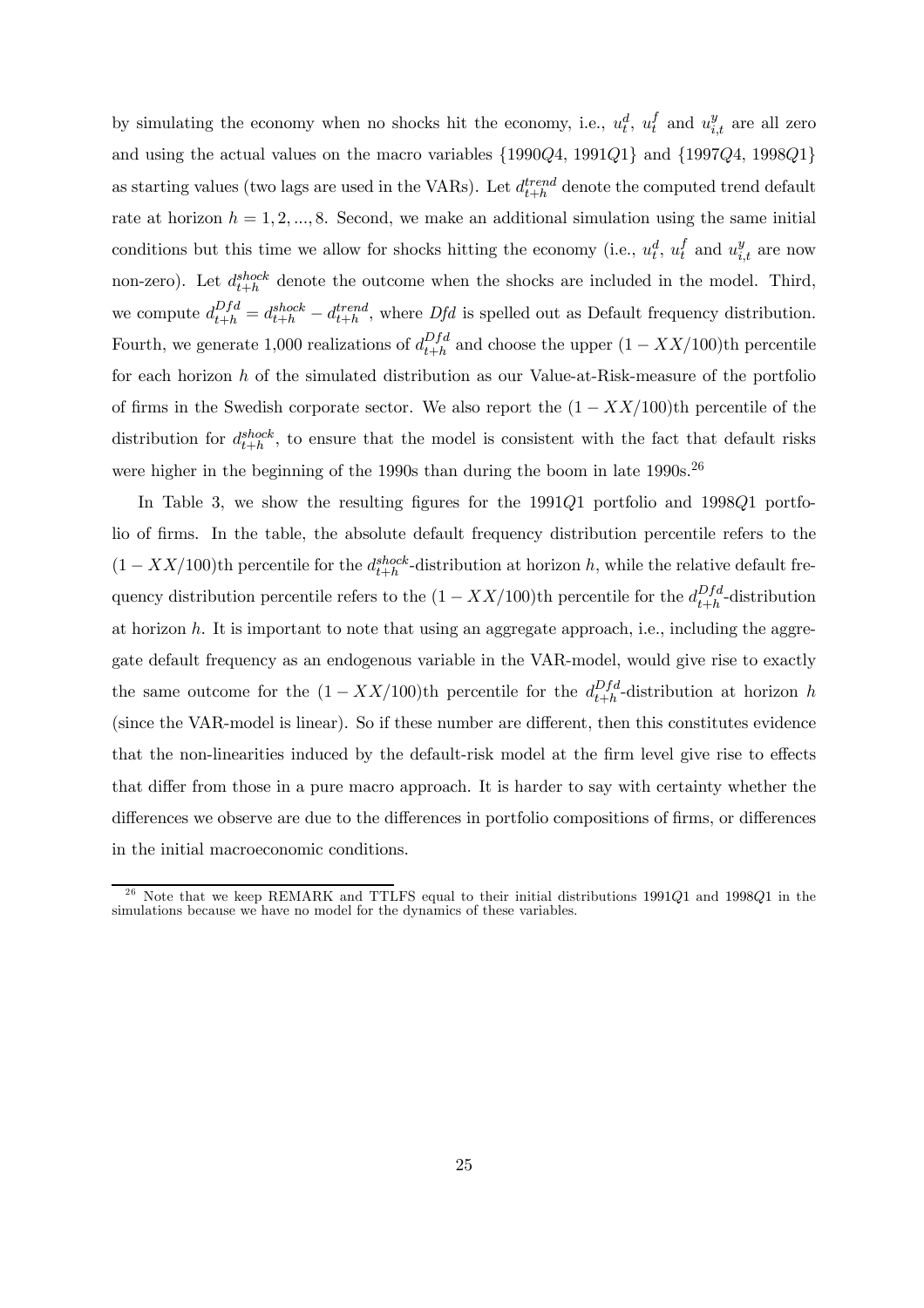| Absolute default frequency percentiles at horizon $h$ (quarters ahead)<br>Time period $1991Q1$ |      |                                 |          |                      |                                                                        |                      |                    |       |  |
|------------------------------------------------------------------------------------------------|------|---------------------------------|----------|----------------------|------------------------------------------------------------------------|----------------------|--------------------|-------|--|
|                                                                                                |      |                                 |          |                      |                                                                        | Time period $1998Q1$ |                    |       |  |
| Percentile                                                                                     |      |                                 |          |                      | $h = 1$ $h = 4$ $h = 6$ $h = 8$ $h = 1$ $h = 4$ $h = 6$                |                      |                    | $h=8$ |  |
| 95-percent                                                                                     | 2.02 | 2.73                            | 2.97     | 2.78                 | 0.99                                                                   | 0.99                 | 0.99               | 1.01  |  |
| 99-percent $2.17$                                                                              |      | 3.08                            | 3.48     | 3.46                 | 1.04                                                                   | 1.09                 | 1.06               | 1.06  |  |
|                                                                                                |      |                                 |          |                      |                                                                        |                      |                    |       |  |
|                                                                                                |      |                                 |          |                      |                                                                        |                      |                    |       |  |
|                                                                                                |      |                                 |          |                      | Relative default frequency percentiles at horizon $h$ (quarters ahead) |                      |                    |       |  |
|                                                                                                |      |                                 |          | Time period $1991Q1$ |                                                                        |                      | Time period 1998Q1 |       |  |
| Percentile                                                                                     |      | $h = 1$ $h = 4$ $h = 6$ $h = 8$ |          |                      | $h = 1$ $h = 4$ $h = 6$                                                |                      |                    | $h=8$ |  |
| 95-percent                                                                                     | 0.30 | 0.67                            | 0.85     | 0.82                 | 0.13                                                                   | 0.18                 | 0.19               | 0.20  |  |
| 99-percent                                                                                     | 0.45 | 1.02                            | $1.36\,$ | 1.50                 | 0.18                                                                   | 0.28                 | 0.26               | 0.26  |  |

Table 3: Absolute and relative default frequency distribution percentiles at different horizons h into the future using the empirical model 1991Q1 and 1998Q1.

Notes: The absolute default frequency distribution percentiles have been determined from a distribution of 1, 000 outcomes h periods ahead by simulating the empirical model with shocks added to the domestic and foreign VAR-models, and to the VAR-model of the financial ratios. The relative default frequency percentiles have been determined from a distribution where a "trend-path" for the default frequency level (given by a simulation of the empirical model where no shocks are added to the economy using the same initial conditions) has been subtracted from the absolute default frequency level.

We learn two things from the results in Table 3. First, the empirical model correctly identifies that absolute default risks were substantially higher in 1991 than in 1998. The estimated percentiles cover the actual default frequencies during 1991−1992 and 1998−1999, even though the dummy variables REMARK and TTLFS are kept at their initial values throughout the simulations which tends to yield a downward/upward bias for the first/latter period. Second, and most importantly, we note that the relative default frequency distribution percentiles are at least two times larger for the 1991 portfolio of firms than for the 1998 portfolio of firms. This is a clear indication that the micro-data approach using the non-linear default-risk model differs substantially from a pure macro approach, because - as mentioned earlier - a pure macro approach implies that these numbers are the same.

This latter result is quite pronounced, although we have not taken into account in the estimated default-risk model that different industries might display different degrees of sensitivity to the macroeconomic stance. If this is the case, and if the composition of shares of firms in different industries has changed over time, then the results reported in Table 3 would be even more pronounced, and the evidence in favor of the micro-macro based approach even stronger.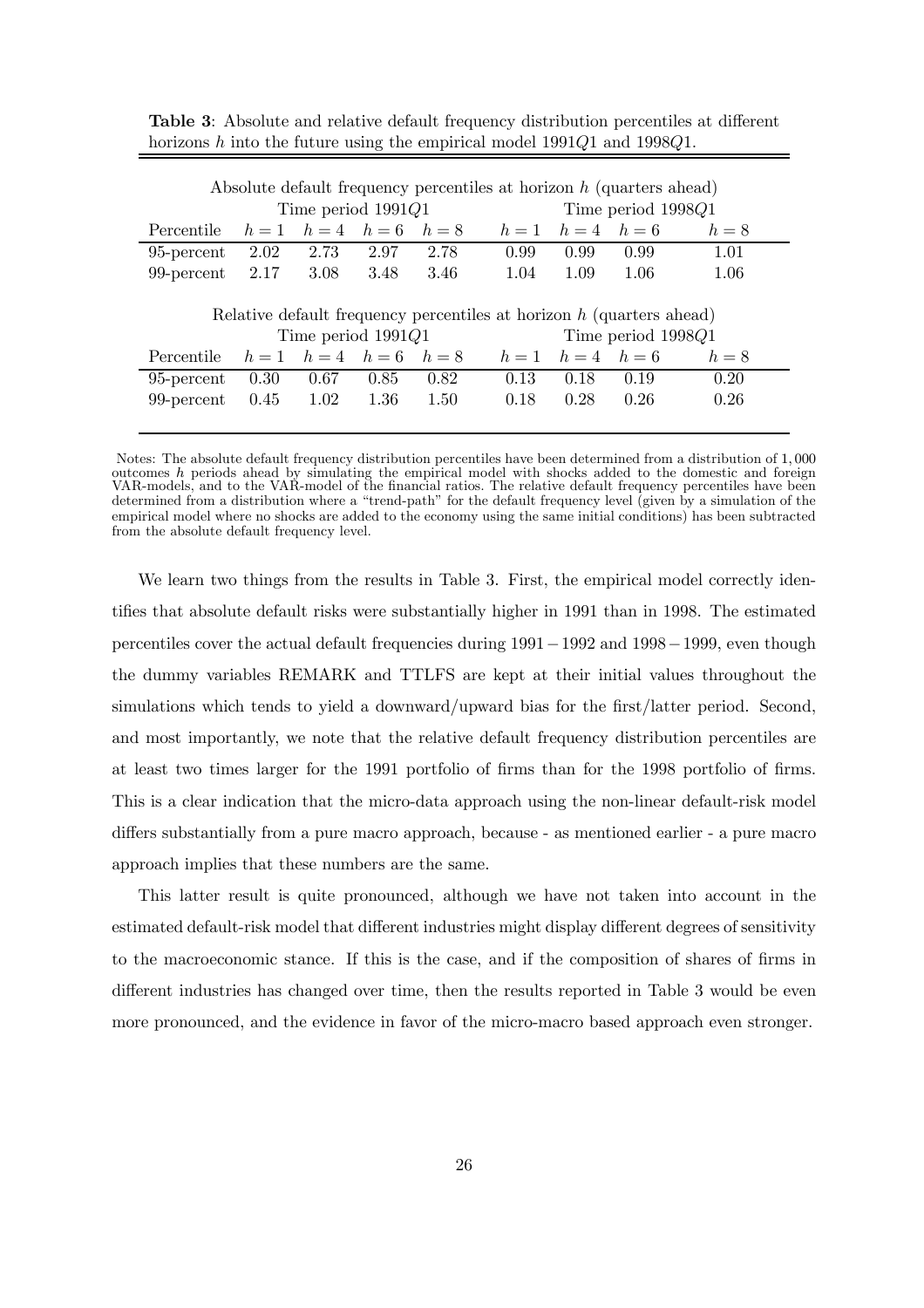#### 6.2 Is there a trade-off between real and financial stability?

In this subsection, we compute the impulse response functions to an identified monetary policy shock, and examine if there is a potential trade-off between stabilizing inflation and output and the default frequency. Following Lindé (2002), the monetary policy shock is identified using the so-called recursiveness assumption adopted by Christiano, Eichenbaum, and Evans (1999, 2005). The assumption being that goods market clear before and financial markets after the central bank sets the interest rate. In our empirical model, this implies that output and inflation do not react contemporaneously to a policy shock, whereas the real exchange rate and the default rate do react contemporaneously.

In Figure 8, we show the impulse response functions to a shock to monetary policy in the estimated VAR-model where the default rate is included as an endogenous variable. There are several features worth noting in this graph. According to the VAR, output and inflation fall after an increase in the interest rate, whereas the real exchange appreciates.<sup>27</sup> As in many other studies (see e.g. Christiano, Eichenbaum and Evans, 2005), the maximum effects are quite delayed in time with peak effects after  $1 - 2$  years. Simultaneously, there is a significant and persistent rise in the average default rate. Consequently, the results in Figure 8 suggest that there is a trade-off between stabilizing the inflation rate and the default rate for monetary policy. If the Riksbank at a given point in time would like to fight inflation more aggressively than prescribed by the rule normally followed, thereby injecting a positive policy shock (i.e., an unanticipated increase in the REPO rate), this would lead to increasing default frequencies according to the VAR.

However, if we do the same experiment in the empirical micro-macro model outlined in Section 4, the picture changes substantially. According to the micro-macro model, the potential trade-off between stabilizing the real economy (i.e., output and inflation) and financial stability (approximated by the default rate) is highly time-dependent. In Figures 9 and 10, we plot, for the portfolio of firms in 1991Q1 and 1998Q1, the impulse response functions for an identical policy shock as in Figure 8 along with the impulse response functions in the estimated VARmodel where the default rate is endogenous.<sup>28</sup> As can be seen from Figures 9 and 10, the point

<sup>&</sup>lt;sup>27</sup> Note that the real exchange rate  $q_t$  is defined as  $s_t + p_t^f - p_t$ , implying that a decrease in  $q_t$  is an appreciation. <sup>28</sup> The impulse response functions in the micro-macro model have been computed as follows. As initial conditions, we use how the portfolio look like in 1991Q4 and 1998Q1, along with the macroeconomic stance. We then compute a "trend path" by doing a dynamic simulation of the model when no shocks are hitting the economy, i.e.  $u_t^d$ ,  $u_t^f$  and  $u_{i,t}^y$  are all zero and we use actual values on the macro variables  $\{1990Q3, 1990Q4\}$  and  ${1997Q3, 1997Q4}$  are used as starting values (two lags are used in the VARs). Let  $X_{t+h}^{trend}$  denote the computed trend default rate at horizon  $h = 1, 2, ..., 20$ . Second, we make an additional simulation using exactly the same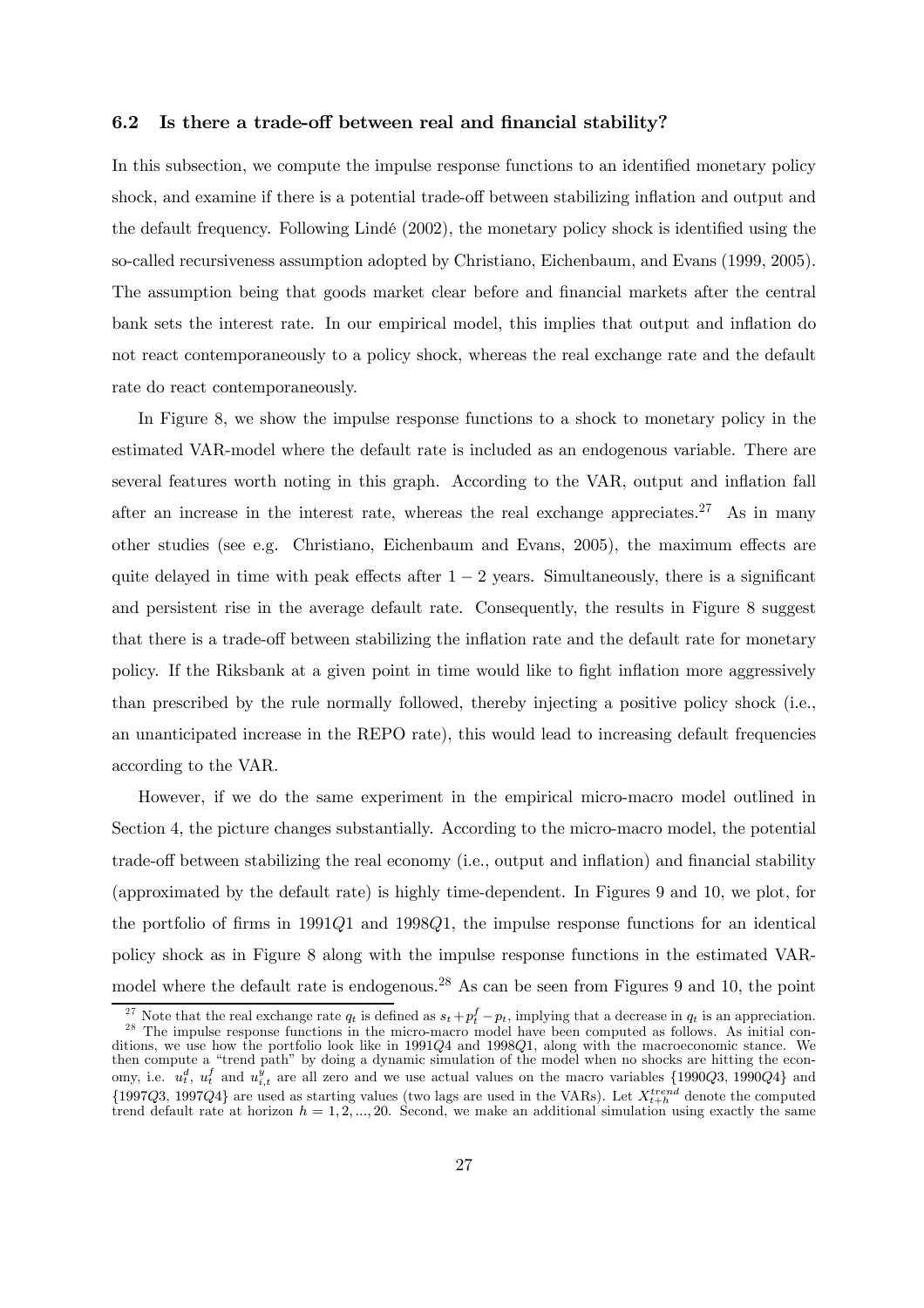estimates for output, inflation and the default rate are quite different in the micro-macro model compared with the aggregate VAR-approach. For 1991Q1, the impulse response functions are roughly the same as in the aggregate VAR-model, although the persistence in the default rate is somewhat lower due to the fact that there is a substantial amount of intrinsic persistence for that variable in the VAR, but none in the default-risk model. Turning to 1998Q1, however, we see that the point estimates of the same sized policy shock are rather different in the micromacro model compared with the aggregate VAR-model. The effects on the aggregate default frequency are considerably less pronounced according to the micro-macro model than in the aggregate VAR. Moreover, the different response of the default rate implies that the impulse response functions for output and inflation are very different. In the 1998Q1-period, effects on inflation are less than half compared with those in the estimated VAR.

Given that the uncertainty about the parameters in the VAR-model (1) is rather high, we cannot claim that the point estimates for the micro-macro model reported in Figures 9 and 10 are significantly different from the ones in the aggregate VAR in a statistical sense. But if the micro-macro model is a more realistic model than the aggregate VAR-model (we will discuss this issue in greater detail the next subsection), then the effects of monetary policy on the economy are state-dependent. This possibility has interesting implications for policy from an economic point of view. In this case, monetary policy is a potent tool for stabilizing the economy in recessions in the sense that small unexpected movements in the interest rate have relatively large effects on the economy. But in booms, when macroeconomic conditions are favorable and firms' balance sheets strong, monetary policy is a less potent tool for stabilizing the economy, i.e., the central bank must inject much larger policy shocks in order to fight inflation (at the cost of driving up the default frequency). An interesting question, of course, is whether most of these effects come from differences in macroeconomic stance rather than changes in the balance-sheet variables of the firms in the portfolio. Unfortunately, we cannot provide a clear-cut answer to this question. The reason being that the formation of the population of existing firms in a given period is most likely dependent on the stance of the macroeconomy. Nevertheless, the estimation results for the default-risk models I and III suggest that the macroeconomic stance might play a larger role than firms' balance sheets.

initial conditions but this time we allow for the policy shock hitting the economy (i.e.  $u_t^d$  is non-zero). Let  $X_{t+h}^{shock}$ <br>denote the computed default rate at horizon  $h = 1, 2, ..., 20$  in this case. The impulse responses as  $X_{t+h}^{shock} - X_{t+h}^{trend}$  for each variable in X.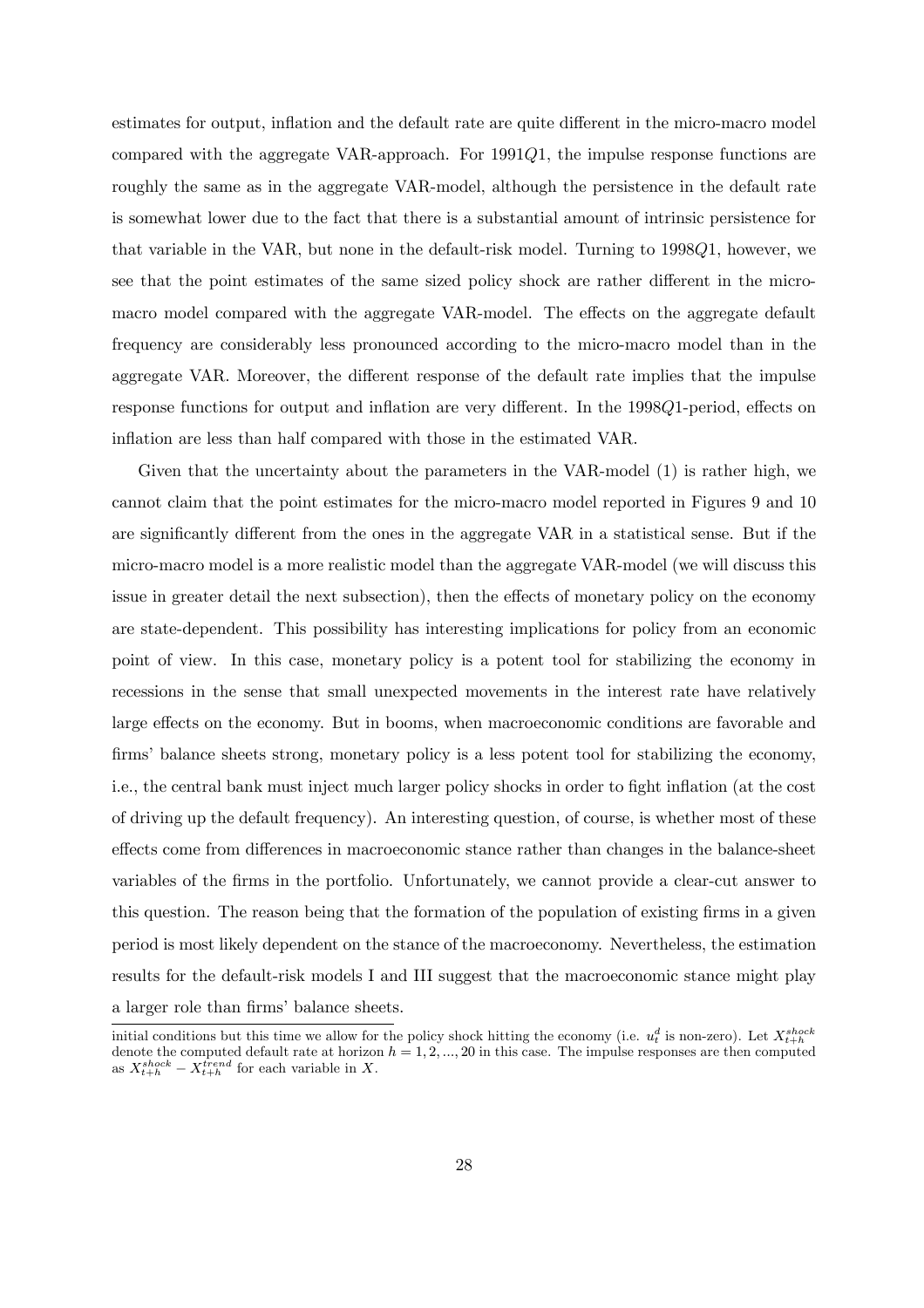#### 6.3 Joint forecasts of default-frequency and inflation

In this last subsection, we use the micro-macro model to produce joint forecasts of the defaultfrequency and inflation rate. We use the same initial conditions as in the previous sections and for the same two quarters, 1991Q1 and 1998Q1, i.e., the beginning of a recession and the beginning of a boom in the economy. To produce these forecasts and associated uncertainty bands, we perform 1, 000 dynamic simulations with the estimated model 8 quarters into the future. This produces 1,000 projections in periods  $t + 1, ..., t + 8$  for the aggregated default frequency and inflation rate. The resulting forecasts and uncertainty bands are shown in the left-hand panels of Figures 11 and 12. The right-hand panels display corresponding results for the VAR-model (1). The dashed lines are the median forecasts and the dotted lines represent the 2.5 and 97.5 percentiles in the simulated distributions. The solid lines show the actual outcomes for 1991Q2−1993Q1 and for 1998Q2−2000Q1. There are a couple of interesting features worth noting. First, the micro-macro model appears to forecast actual inflation and default frequency quite well, although for the forecasts starting in 1998Q1, actual default frequency is outside the 95 percent confidence interval in one quarter. It should be noted that since the default risk model is only estimated on data up to 1999Q2, this forecast is to some extent out-of-sample. Second, confirming the results reported in Table 3, we see that the uncertainty is much lower in the 1998Q1 forecast. The 95 percent confidence interval for the predicted default frequency in 1993Q1 is between 1.3 and 3.2 percent, whereas the interval for 2000Q1 is roughly between 0.6 and 1.0 percent. The confidence intervals for VAR-model forecasts are of equal width in both period, suggesting an under-estimation of uncertainty in the first period and an over-estimation in the latter period. In comparison with the aggregate VAR-model, the micro-macro model produce a much more plausible picture in that default risk is more severe in the beginning of the 1990s, whereas the band width is very tight in the late 1990s, suggesting a very low risk of financial distress. As noted by Christoffersen (1998), this is a desirable property of a forecasting model. A similar, but less pronounced, interpretation can be done for the inflation rate forecasts. Given an extended data set it would, of course, be very interesting to compare the genuine outof-sample forecasts properties of the micro-macro model and the VAR-model (comparing RMSE and forecasting distributions, see Christoffersen, 1998).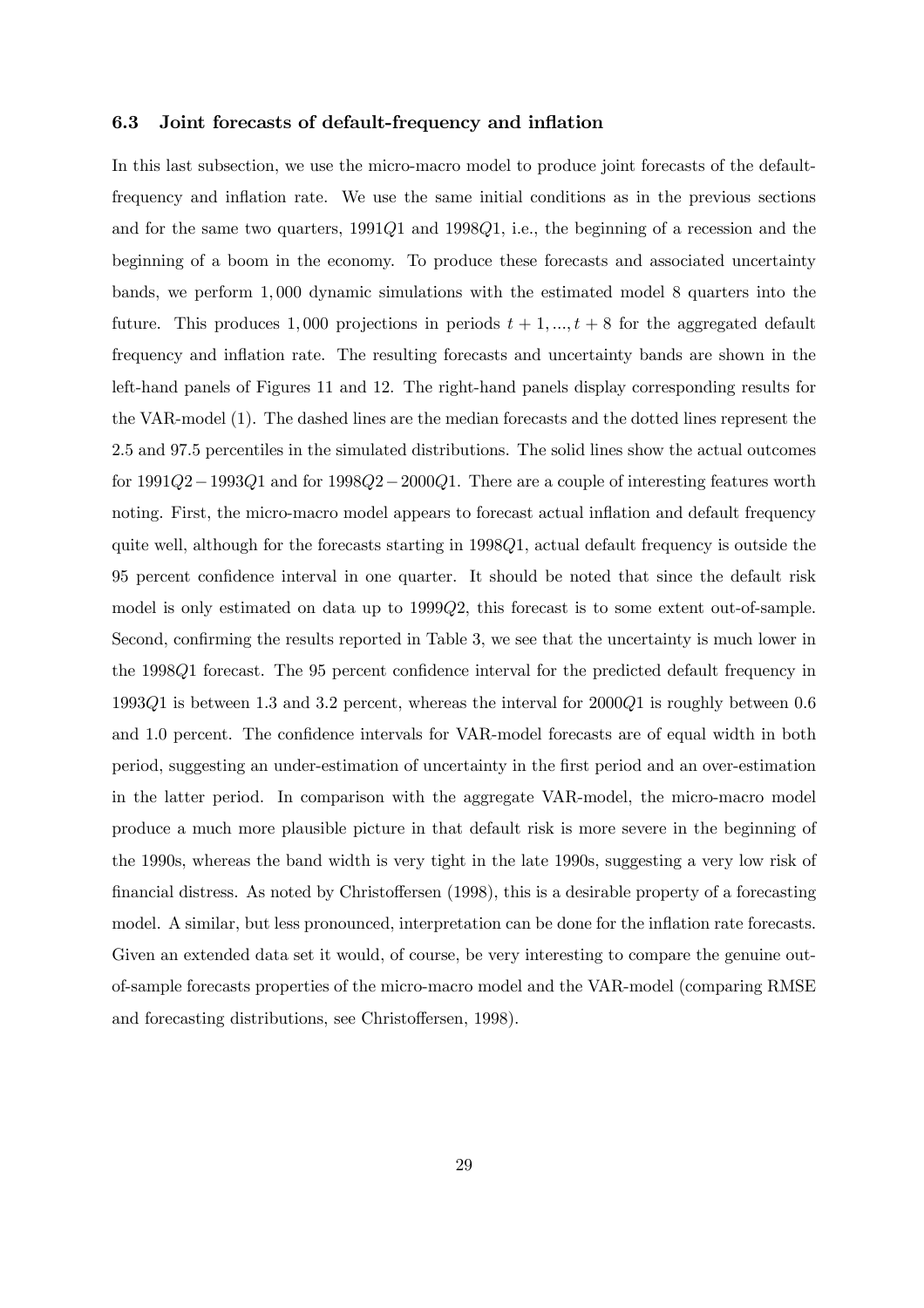## 7 Conclusions

In this paper, we have studied the interaction between real economic activity and the financial stance of the economy using reduced form methods. To this end we have acquired a large panel data set for the Swedish economy during 1990−1999. A period covering a banking crises episode and associated deep recession in the early 1990s, as well as a boom in the latter part of the 1990s.

Our empirical results provide support for the idea that the financial stance of the economy matters for real economic activity. We argue on empirical grounds that the aggregate default frequency is a good proxy for measuring the financial stance, at least this seems to be case for Sweden. Other financial indicator variables such as stock prices, term structure or the supply loans do not carry information for aggregate quantities and prices, whereas on the other hand housing prices do. We leave for future research to examine the role of housing prices. Moreover, we find that a simple logit model for default at the firm level using both firm-specific and macroeconomic variables as explanatory variables can explain the extremely high default frequencies during the banking crisis in the beginning of the 1990s, and also the considerably lower default frequencies in the late 1990s. Furthermore, we find strong evidence that most of the variation in balance-sheet variables are due to idiosyncratic shocks. Finally, we show that augmenting a standard macroeconomic model with predicted aggregated default-frequencies from the logit model and a simple dynamic panel for the balance-sheet variables will produce state-dependent effects of monetary policy that are quantitatively important. According to our model, monetary policy is a more potent tool for stabilizing the economy during recessions than in booms, when the effects of monetary policy are rather limited. These latter results provide some implicit empirical support for the existence of a so-called credit channel of monetary policy.

In our view, the results in the paper suggest that central banks should consider integration of the analyses of financial stability and economic activity. The empirical micro-macro model developed in the paper is an example of a simple empirical model which can be used for such a purpose.

The analysis conducted in the paper should be improved and expanded in a variety of ways. First, it would be of interest to examine the out-of-sample forecasting performance of the estimated logit model, i.e., whether the estimated model can accurately predict the default frequency rates for the year 2000 and onwards. Another promising research direction is to condition on firms' industry-classification, both in the default-risk model and in the dynamic panel VAR for the balance-sheet variables. Presumably, one reason why the macroeconomic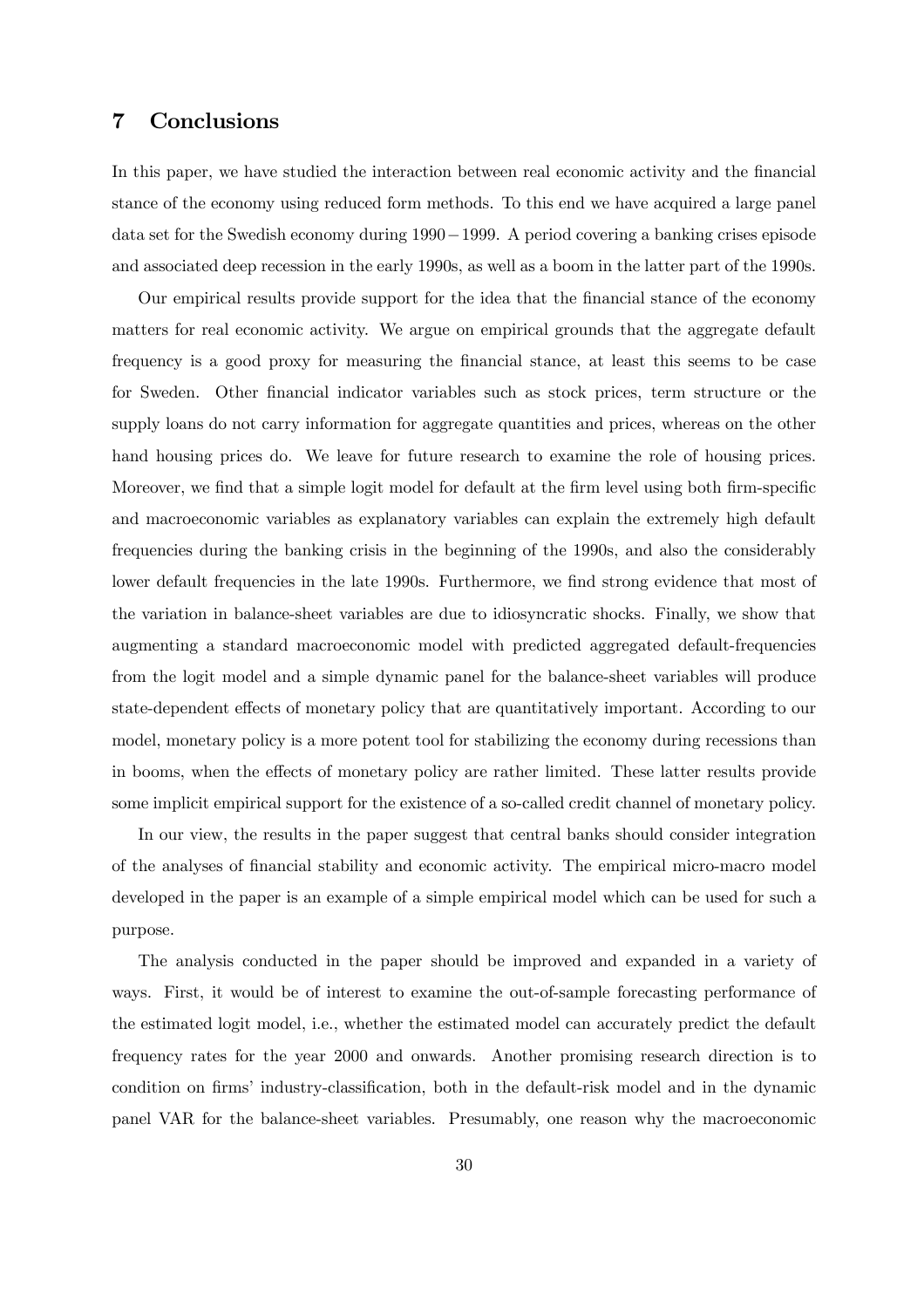variables come out as very important in the estimated logit-model is that they capture systematic industry differences in firm-specific variables. Estimating the logit model on industry data would be a stronger test of whether the empirically important role for the macroeconomic variables is spurious or not. Conditioning on industry would also be a natural way to examine the robustness of the results pertaining to the role of aggregate vs. idiosyncratic shocks for the balance-sheet variables. Third, we need to think about the theoretical arguments for macroeconomic factors to enter as separate regressors in the default-risk model.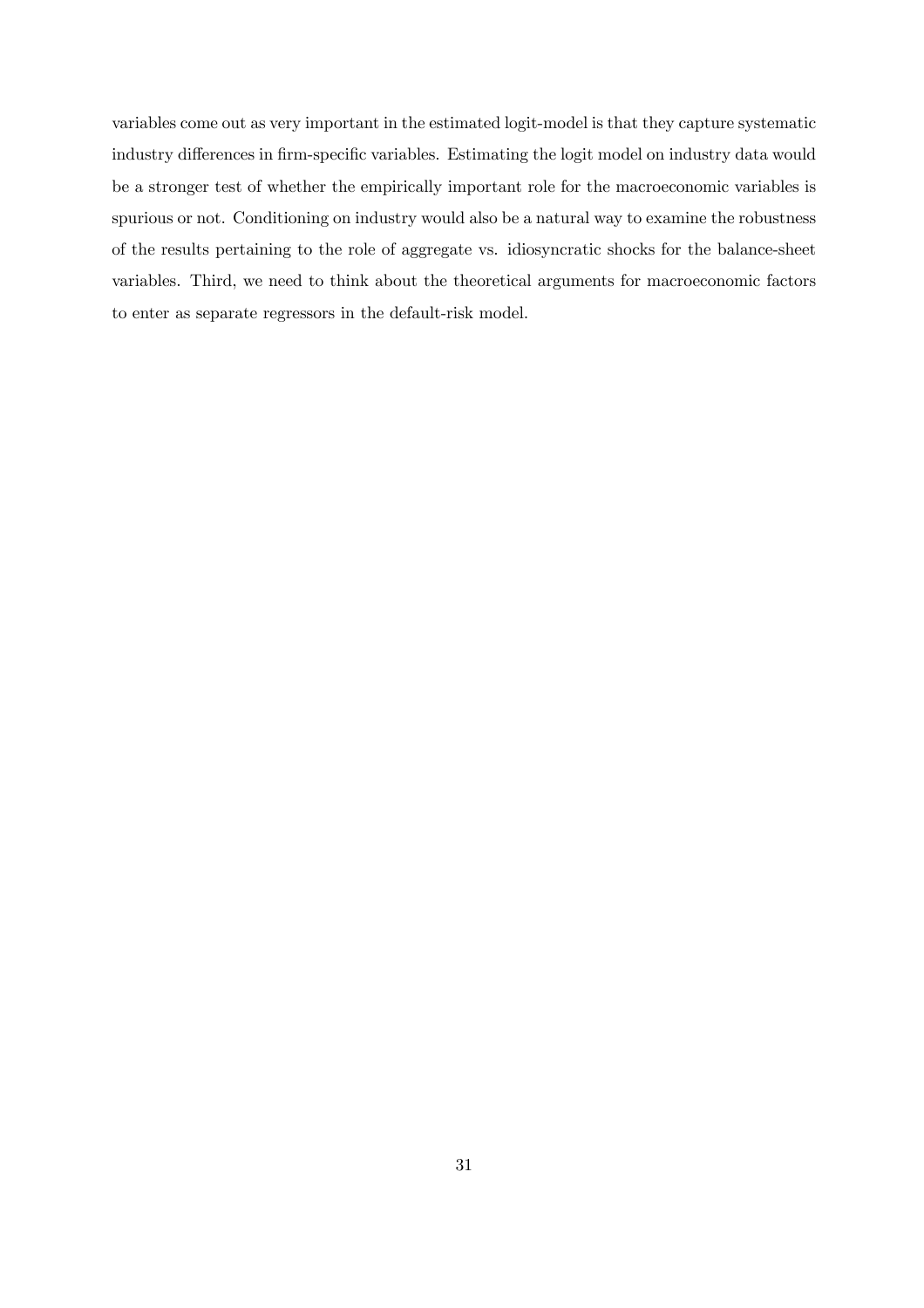## References

- Altman, Edward I., (1968), Financial ratios, discriminant analysis and the prediction of corporate bankruptcy, Journal of Finance, Vol. XXIII No. 4, pp. 589-611.
- Altman, Edward I., (1971), Railroad bankruptcy propensity, Journal of Finance, Vol. XXVI No. 2, pp. 333-345.
- Altman, Edward I., (1973), Predicting Railroad bankruptcies in America, Bell Journal of Economics, No. 4 (1), pp. 184-211.
- Altman, Edward I., (1984), The success of business failure prediction models, Journal of Banking and Finance, No. 4, pp. 171-198.
- Altman, Edward I., and Anthony Saunders, (1997), Credit risk measurement: developments over the last twenty years, Journal of Banking and Finance, No. 21 (11-12), pp. 1721-42.
- Altman, Edward I., and Anthony Saunders, (2001), An analysis and critique of the BIS proposal on capital adequacy and ratings, *Journal of Banking and Finance*, No. 25 (1), pp. 25-46.
- Arellano, Manuell, and Stephen Bond, (1991), "Some Tests of Specification for Panel Data: Monte Carlo Evidence and an Application to Employment Equations", Review of Economic Studies, Vol. 58, No. 2, pp. 277-297.
- Bernanke, Ben, (1983), Nonmonetary effects of the financial crisis in the propagation mechanism of the Great Depression, American Economic Review Vol. 73 No.3, pp. 257-276.
- Bernanke, Ben, (1993), Nonmonetary effects of the financial crisis in the propagation mechanism of the Great Depression, Federal Reserve Bank of New York Quarterly Review  $18(1)$ , pp. 50-70.
- Bernanke, Ben, and Mark Gertler, (1989), Agency costs, net worth and business fluctuations, American Economic Review Vol. 79 No.1, pp. 14-31.
- Bernanke, Ben, and Mark Gertler, (1990), Financial fragility and economic performance, Quarterly Journal of Economics  $105(1)$ , pp. 87-114.
- Bernanke, Ben, and Mark Gertler, (1995), Inside the black box: the credit channel of monetary policy transmission, Journal of Economic Perspectives 9(4), pp. 27-48.
- Bernanke, Ben, Mark Gertler and Simon Gilchrist, (1996), The financial accelarator and the flight to quality, Review of Economics and Statistics Vol. LXXVIII No.1, pp. 1-15.
- Calomiris, Charles, and R. Glenn Hubbard, (1989), Price flexibility, credit availability and economic fluctuations: evidence from the U.S., 1894-1909, Quarterly Journal of Economics  $104(3)$ , pp. 429-452.
- Carey, Mark and Mark Hrycay, (2001), Parameterizing credit risk models with rating data, Journal of Banking and Finance, 25, pp. 197-270.
- Carling, Kenneth, Tor Jacobson, Jesper Lindé, and Kasper Roszbach, (2004), "Corporate Credit Risk

Modelling and the Macroeconomy", manuscript, Sveriges Riksbank.

- Christiano, Lawrence J., Eichenbaum, Martin and Charles L. Evans, (1999), "Monetary Policy Shocks: What have We Learned and to What End", Chapter 2 in John B. Taylor and Michael Woodford (Eds.), Handbook of Macroeconomics, Vol. 1A, Elsevier Science, Amsterdam.
- Christoffersen, Peter F., (1998), "Evalutating Interval Forecasts", International Economic Review, Vol. 39, No. 4, pp. 841-862.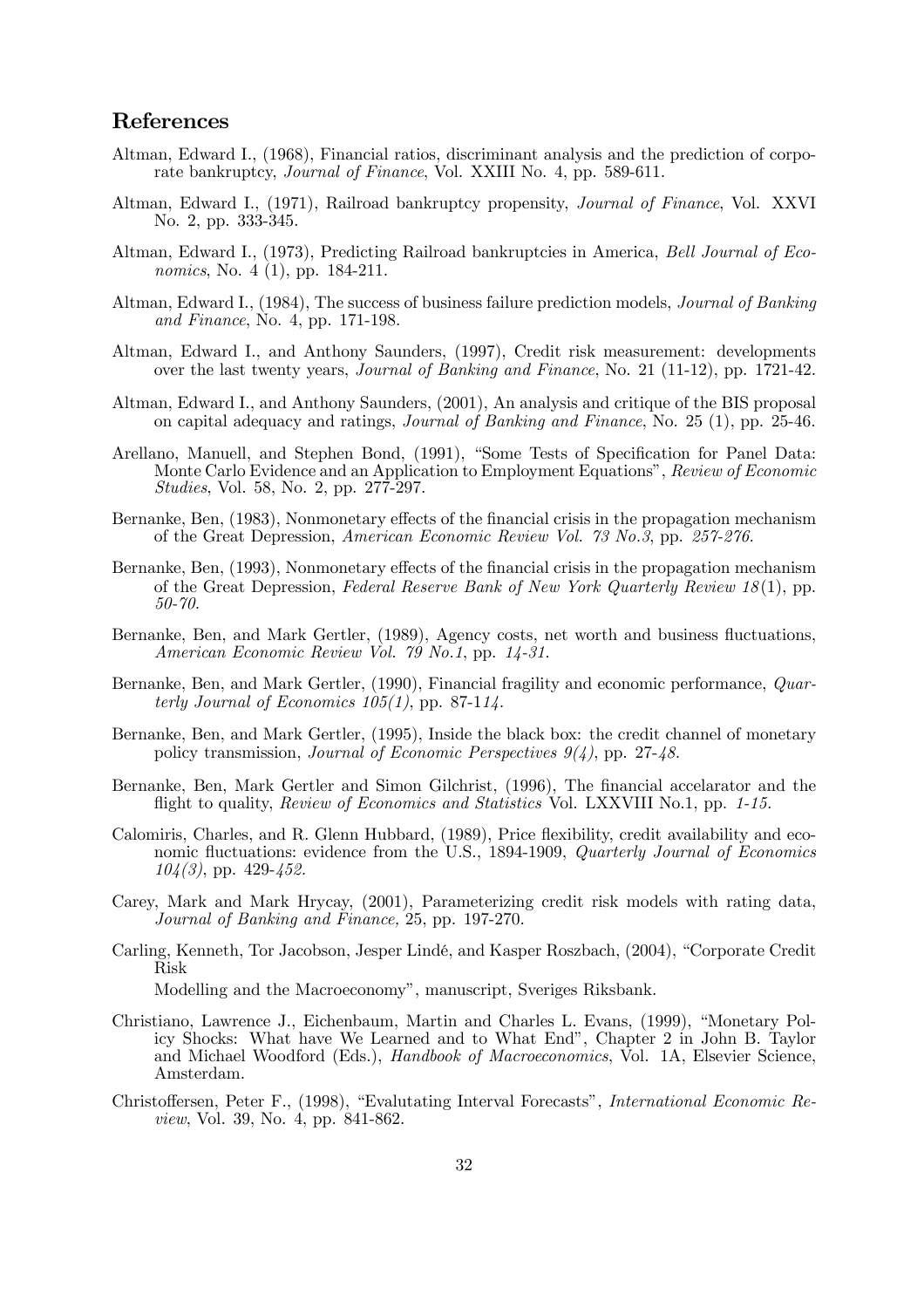- Christiano, Lawrence J., Eichenbaum, Martin and Charles L. Evans, (2005), "Nominal Rigidities and the Dynamic Effects of a Shock to Monetary Policy", Journal of Political Economy, forthcoming.
- Coe, Patrick, (2002), Financial crisis and the Great Depression: a regime switching approach, Journal of Money, Credit and Banking 34(1), pp. 76-93.
- Englund, Peter, (1999), The Swedish banking crisis: roots and consequences, Oxford Review of Economic Policy, 15 (3) Autumn , pp. 80-97.
- Frydman, Halina, Edward I. Altman, and Duen-Li Kao, (1985), Introducing recursive partitioning for financial classification: the case of financial distress, Journal of Finance, Vol. XL, No. 1, pp. 269-291.
- Gertler, Mark, and Simon Gilchrist, (1993), The role of credit market imperfections in the transmission of monetary policy: arguments and evidence, Scandinavian Journal of Economics  $95(1)$ , pp. 43-64.
- Gertler, Mark, and Simon Gilchrist, (1994), Monetary policy, business cycles and the behavior of small manufacturing firms, *Quarterly Journal of Economics 109*, pp. 309-340.
- Gordy Michael B., (2000a), A comparative anatomy of credit risk models, Journal of Banking and Finance, 24, No 1-2, pp. 119-149.
- Jacobson, Tor and Jesper Lindé, (2000), Credit rating and the business cycle: can bankruptcies be forecast?, Sveriges Riksbank Economic Review, 2000, No 4, pp. 11-33.
- Laitila, Thomas, (1993), "A Pseudo- $R^2$  Measure for Limited and Qualitative Dependent Variable Models", Journal of Econometrics, No. 56, pp. 341-356.
- Lindé, Jesper, (2002), "Monetary Policy Shocks and Business Cycle Fluctuations in a Small Open Economy: Sweden 1986-2002", manuscript, Sveriges Riksbank.
- Lowe, Philip, (2001), Maintaining financial stability: possible policy options, Sveriges Riksbank Economic Review 2001(2), pp. 25-33.
- Ludvigson, Sidney, (1998), The channel of monetary transmission to demand: evidence from the market for automobile credit, Journal of Money, Credit and Banking, Vol. 30 No. 3, pp. 365-383.
- Peek, Joe, and Eric Rosengren, (2000), Collateral damage: effects of the Japanese bank crisis on real activity in the United States, American Economic Review 90(1), pp. 30-45.
- Platt, Harlan D., and Marjorie B. Platt, (1991), A note on the use of industry-relative ratios in bankruptcy prediction , Journal of Banking and Finance, Vol 15, pp. 1183-1194.
- Poole. William, (1993), Credit Veils and credit realities, Federal Reserve Bank of New York Quarterly Review 18(1), pp. 83-85.
- Repullo, Rafael, and Javier Suarez, (2000), Entrepreneurial moral hazard and bank monitoring: a model of the credit channel, European Economic Review 44, pp. 1931-1950.
- Samolyk, Katherine, (1994), Banking conditions and regional economic performance: evidence of a regional credit channel, Journal of Monetary Economics 34(2), pp. 259-278.
- Shumway, Tyler, (2001), Forecasting bankruptcy more accurately: a simple hazard model, Journal of Business, Vol 74, No 1, pp. 101-124.
- Wilson, Thomas, (1997), Portfolio credit risk (I), Risk,Vol. 10, No. 9, pp. Xx-xx+5.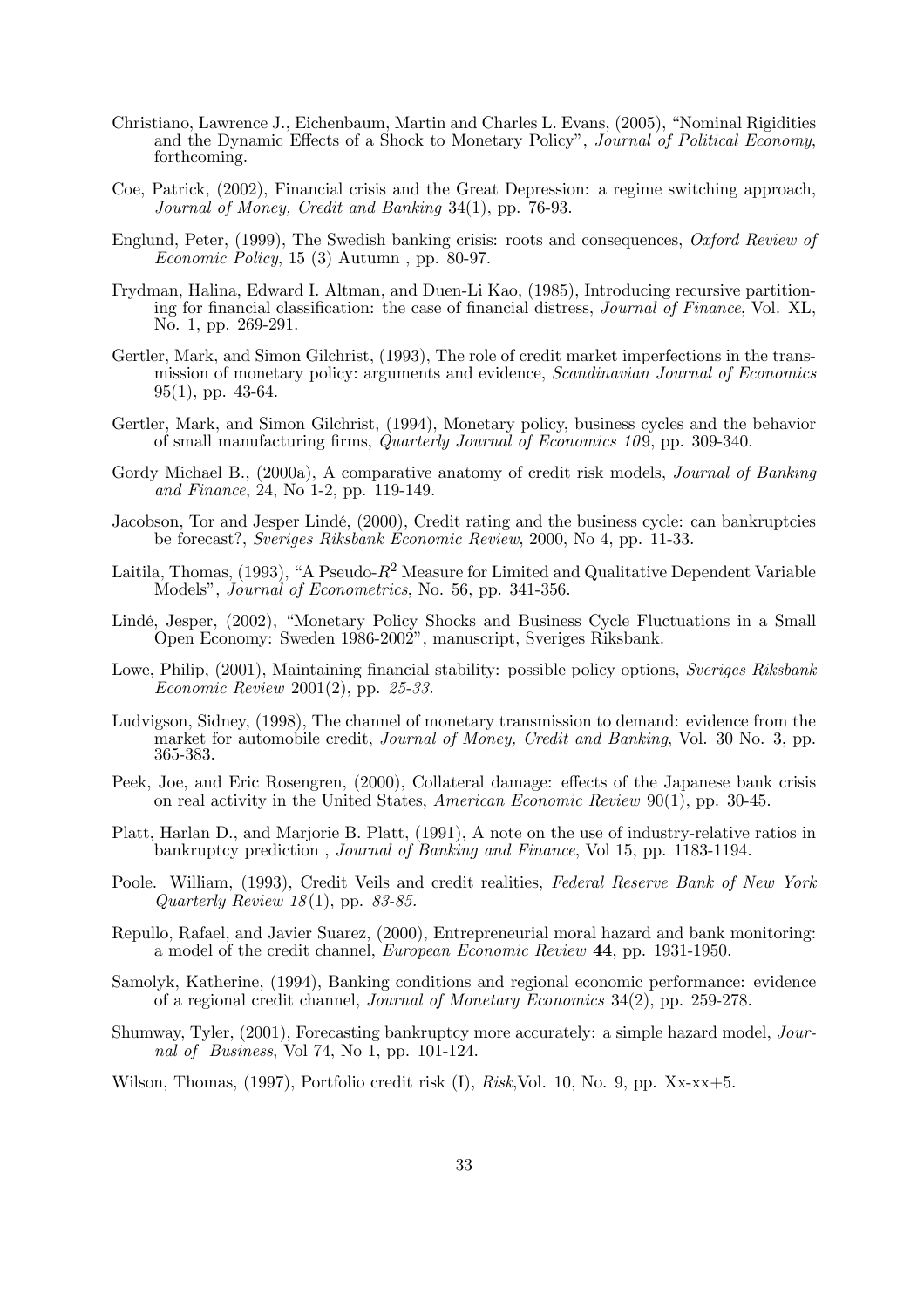

Figure 1: Default rates and the cumulative distribution functions for the accounting data.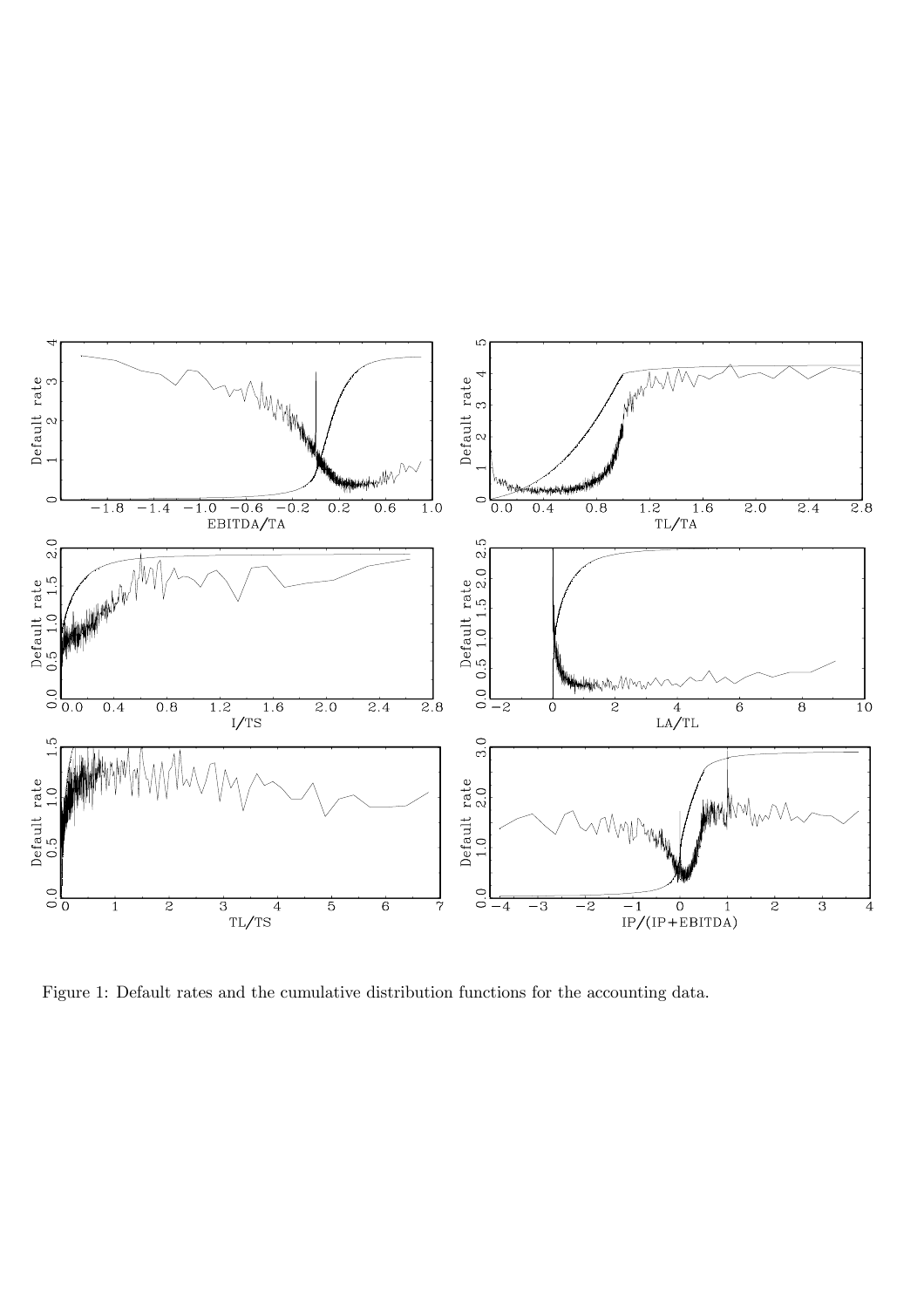

Figure 2: Macro data used in the estimated VAR models.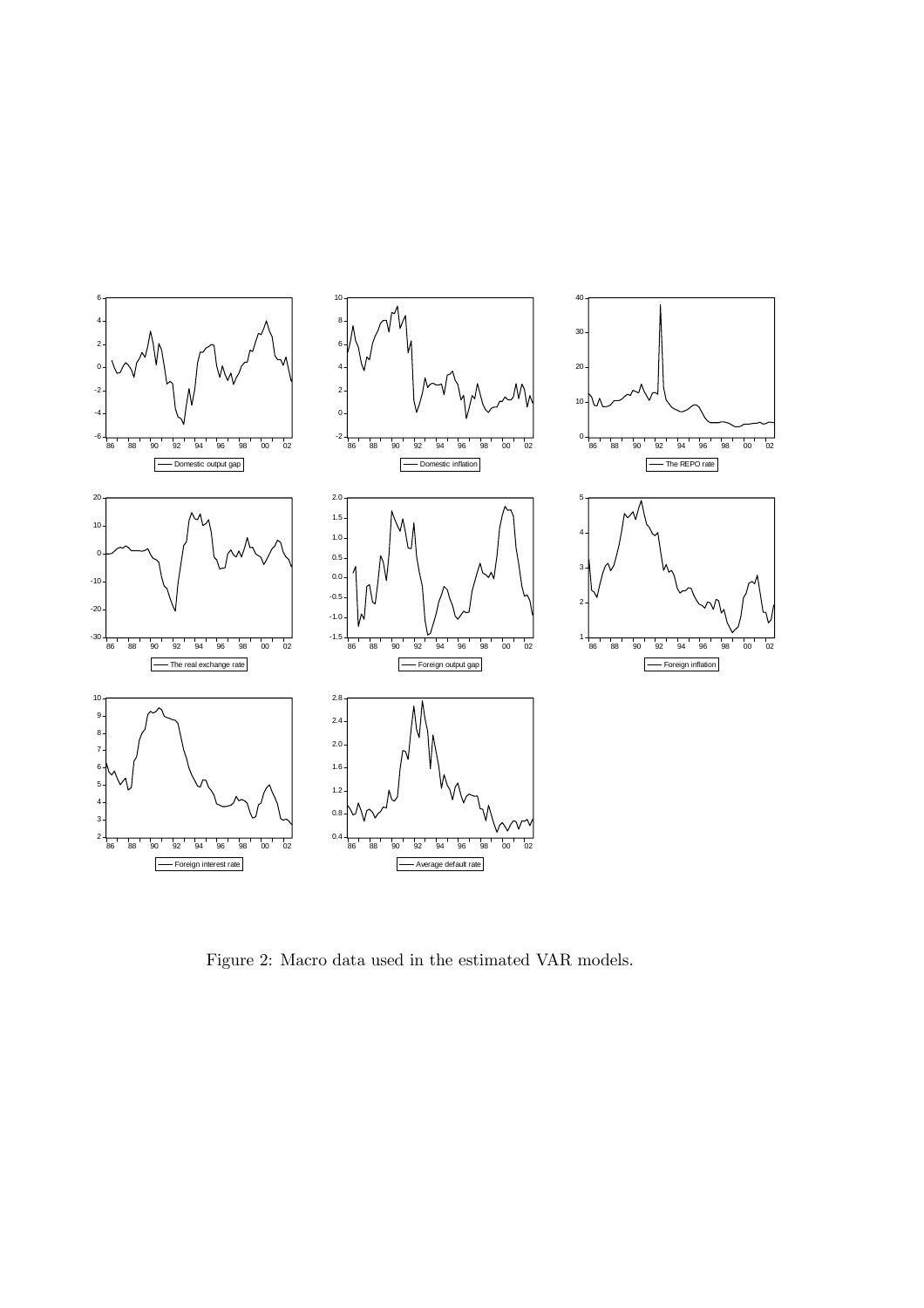

Figure 3: Impulse response functions to a aggregate default frequency shock in the estimated VAR where default frequency is included in  $\mathcal{X}_t.$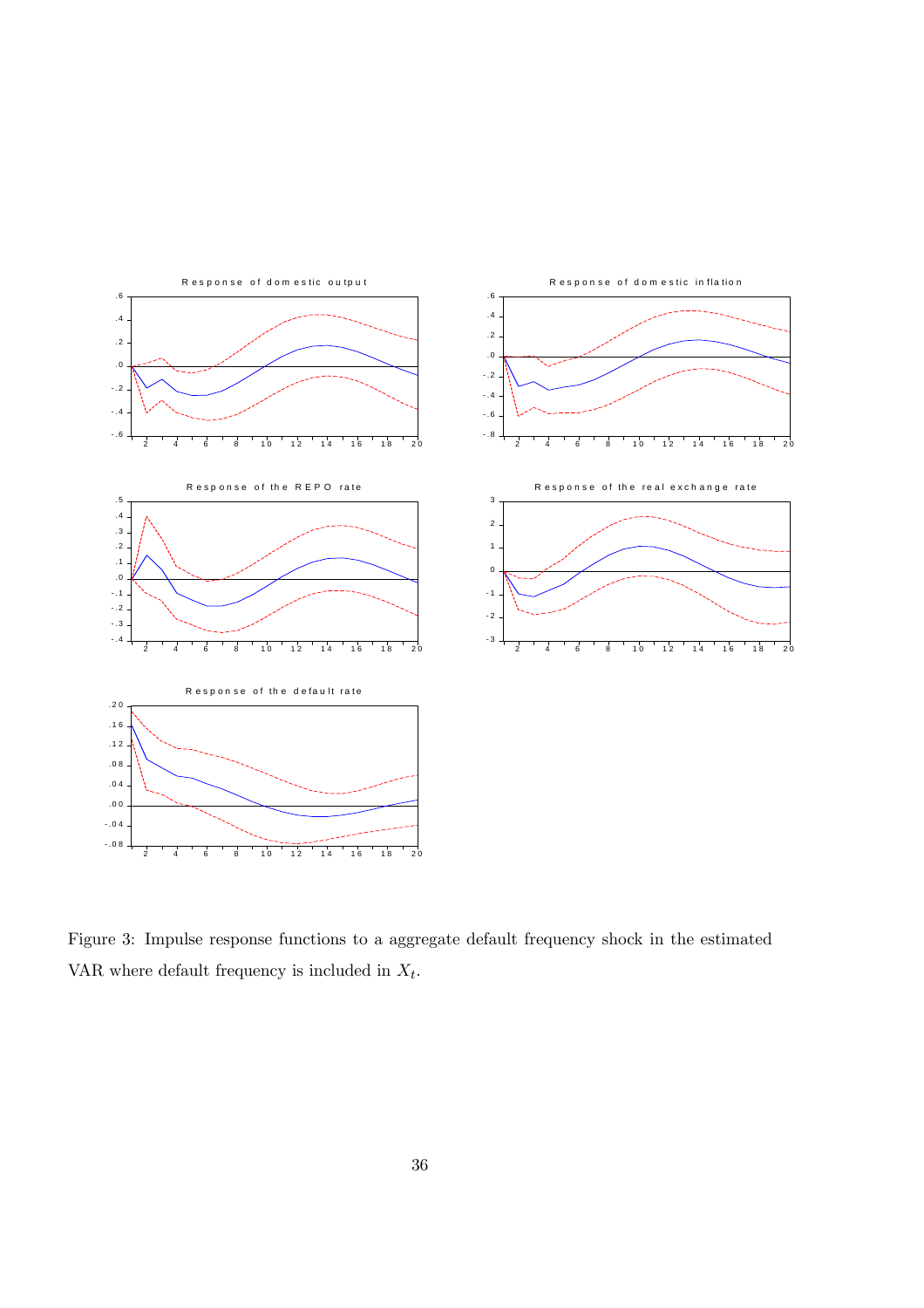

Figure 4: Averaging accounting data over time 1990Q1 − 1999Q2 in the panel.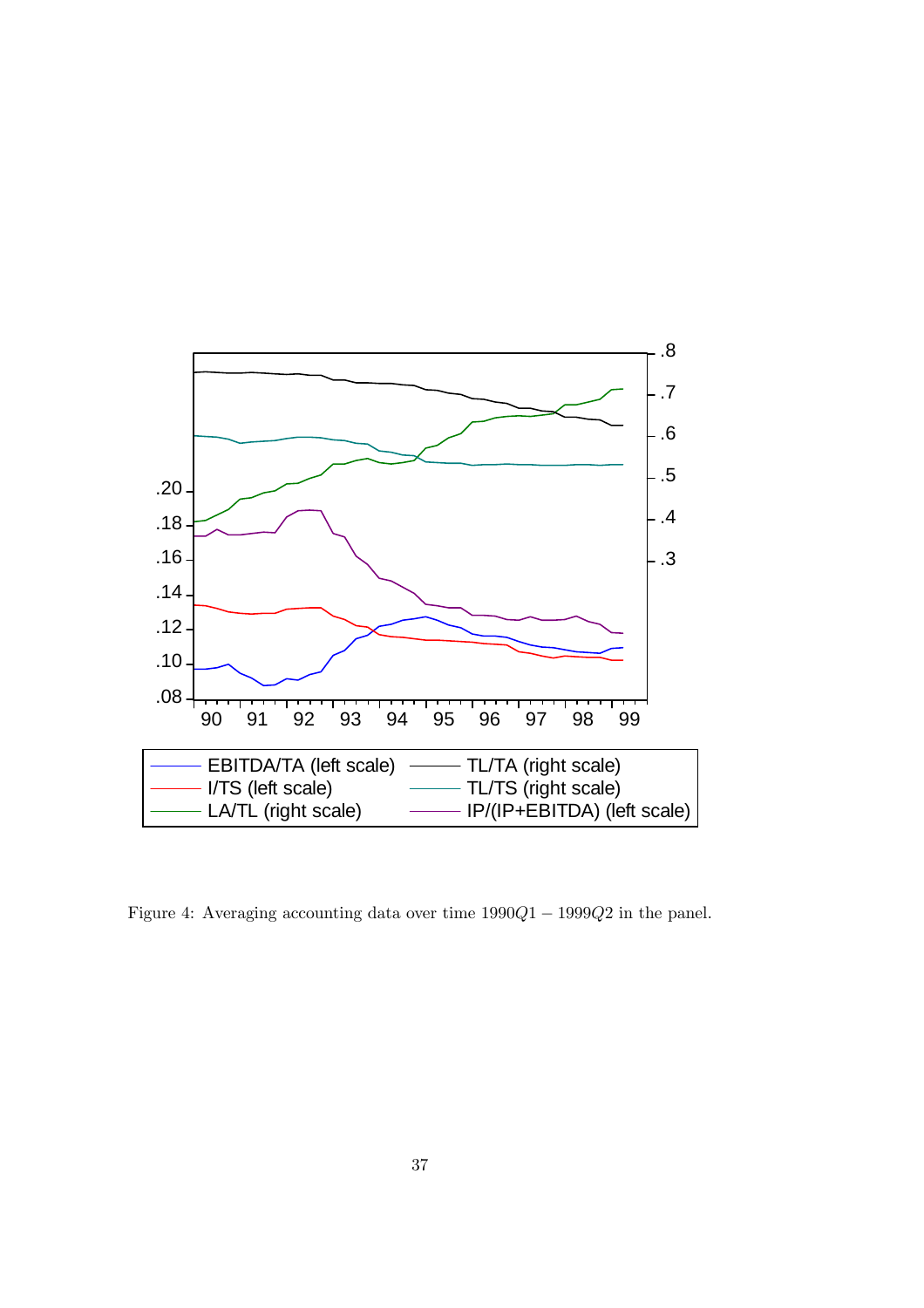

Figure 5: Average default frequency over time in the panel and credit losses by non-financial firms relative to loan stock.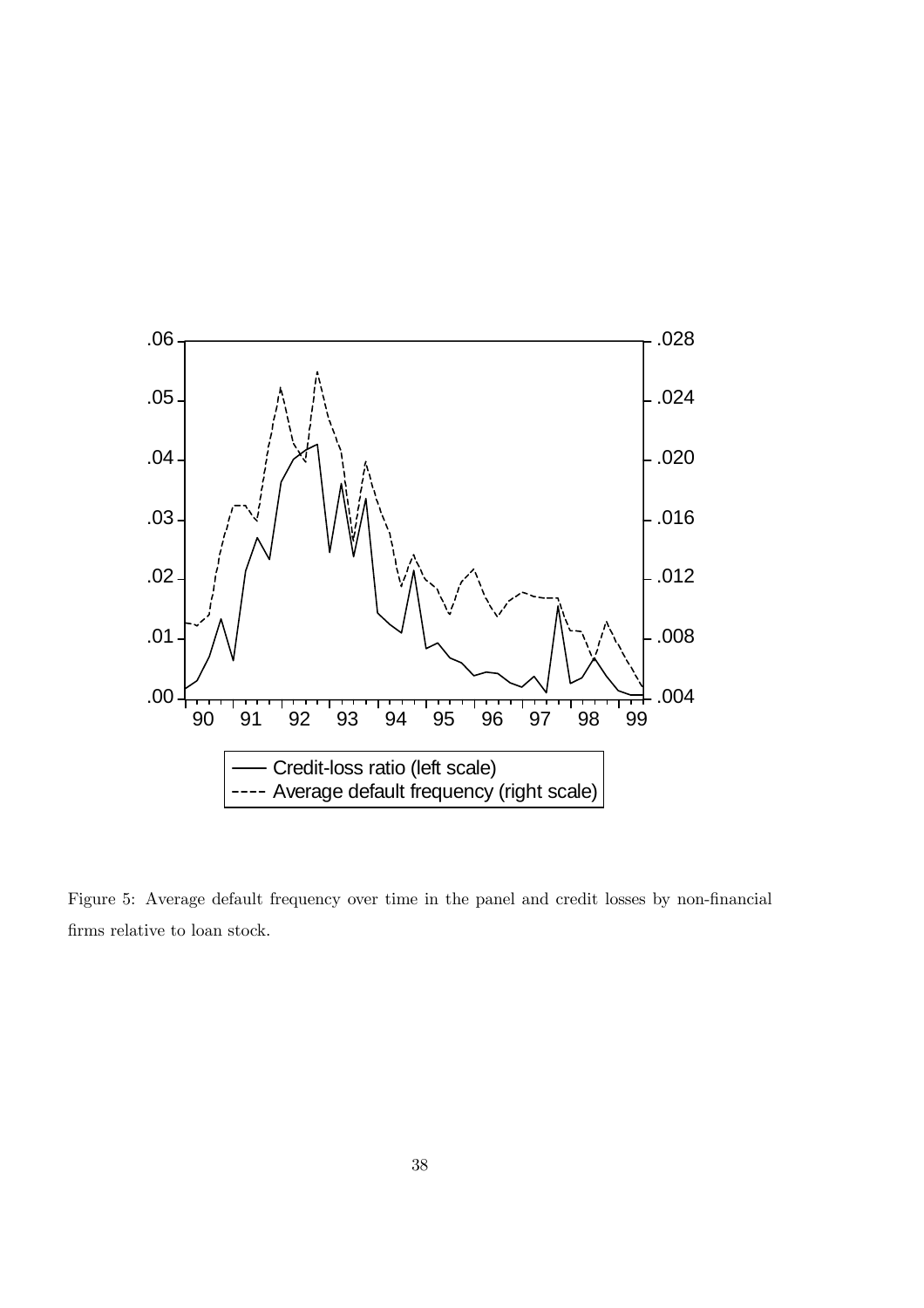

Figure 6: Actual and projected default rates at the aggregate level in the estimated default-risk model with only balance sheet variables included (Model I).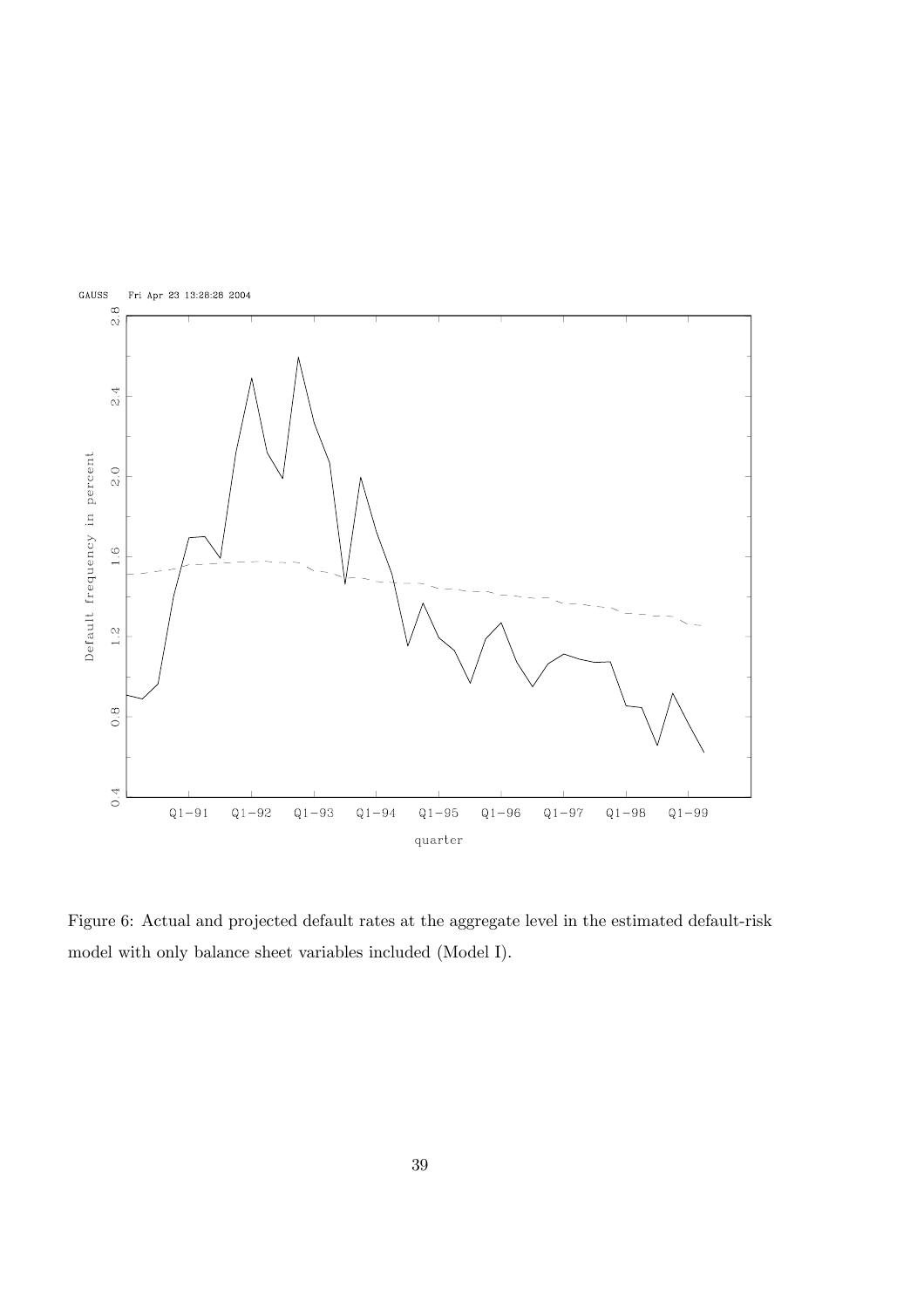

Figure 7: Actual and projected default rates at the aggregate level in the estimated default-risk model with macro variables (Model III).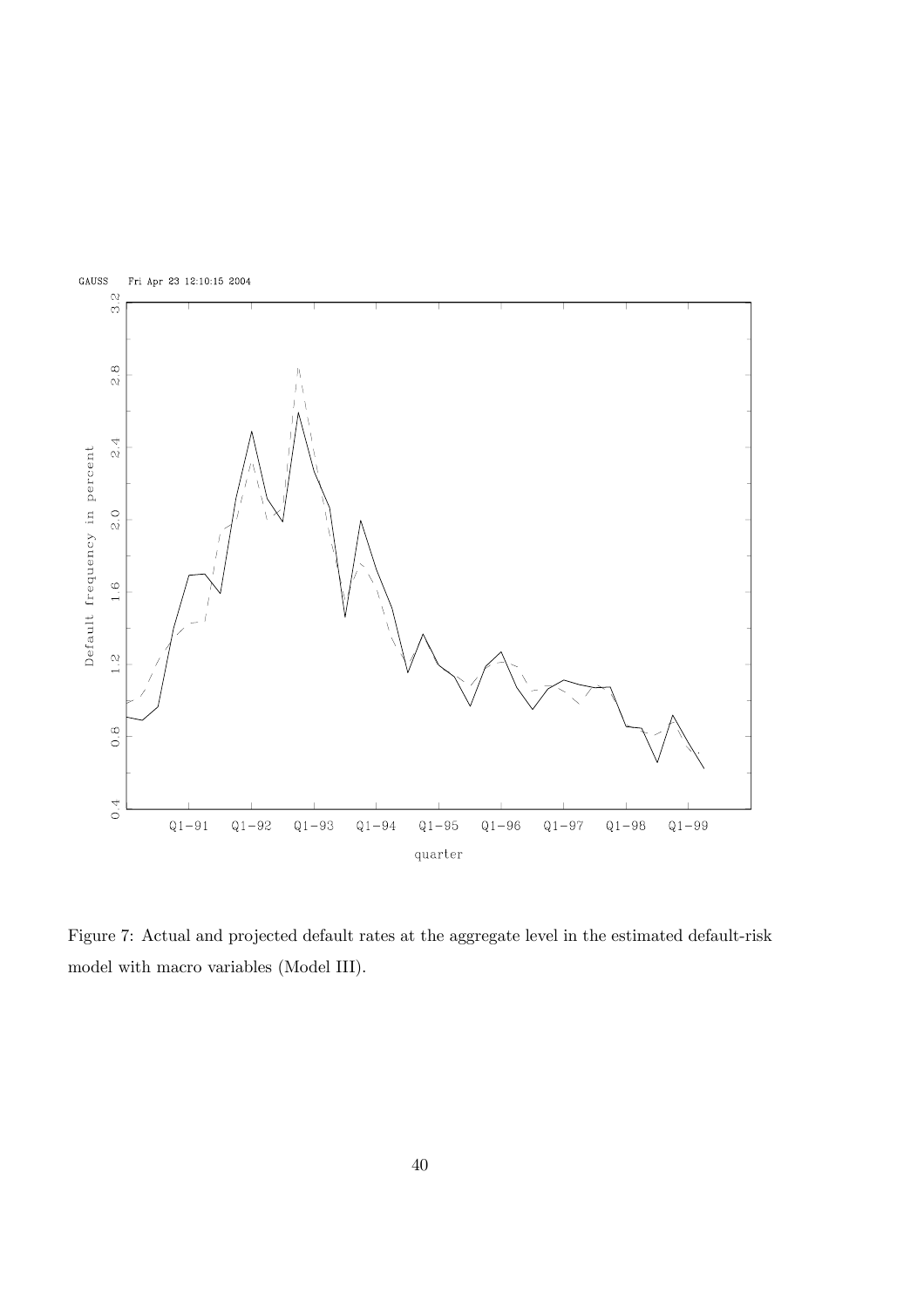

Figure 8: Impulse response functions to an identified shock to monetary policy in the VAR model where the default rate is endogenous. Solid line shows point estimates and dashed lines 95 percent confidence interval.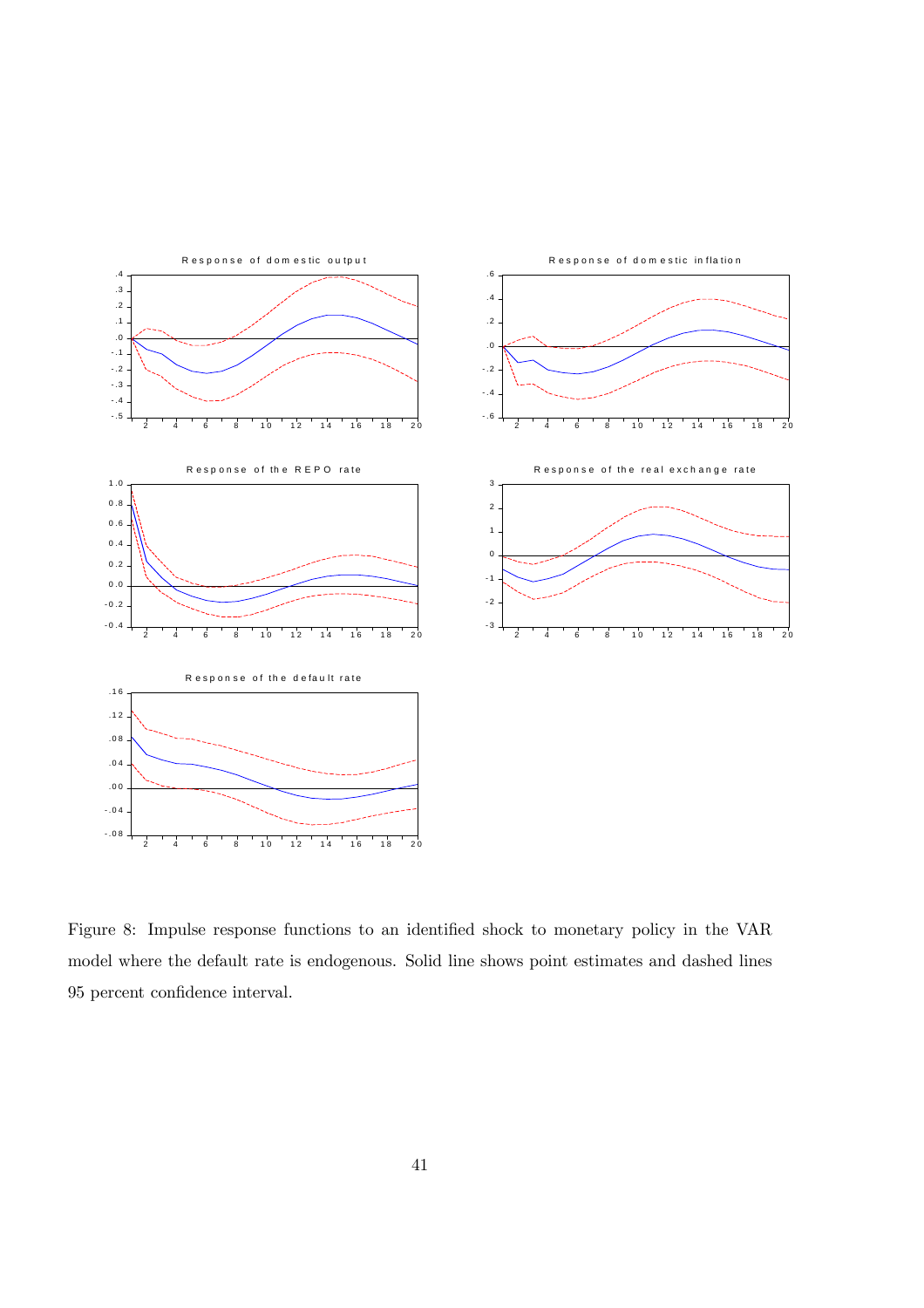

Figure 9: Impulse response functions in the estimated VAR model with the default rate endogenous (point estimates - solid line, dotted lines shows 95 percent confidence interval) and in the empirical micro-macro model (dashed line) for 1991Q1.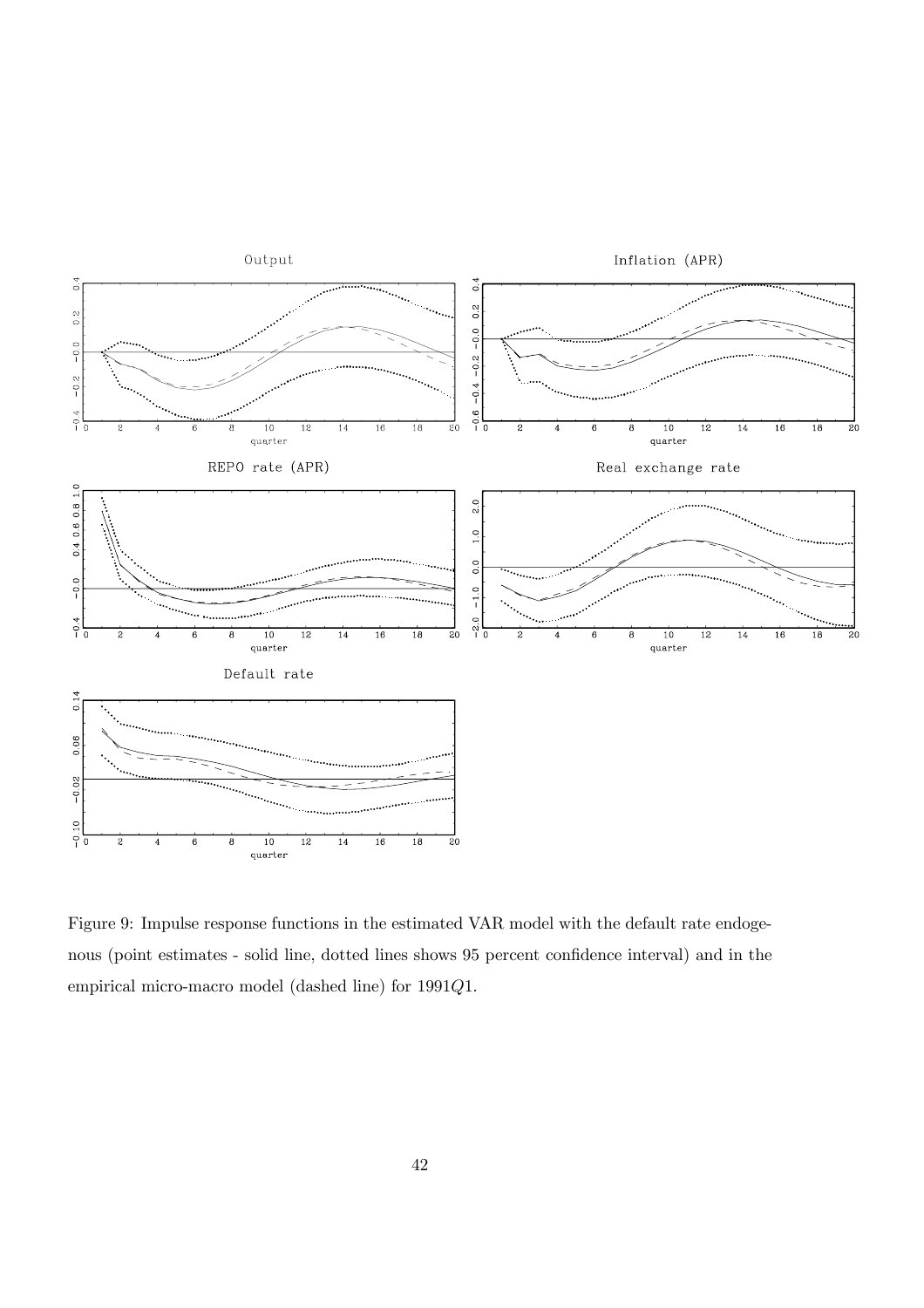

Figure 10: Impulse response functions in the estimated VAR model with the default rate endogenous (point estimates - solid line, dotted lines shows 95 percent confidence interval) and in the empirical micro-macro model (dashed line) for 1998Q1.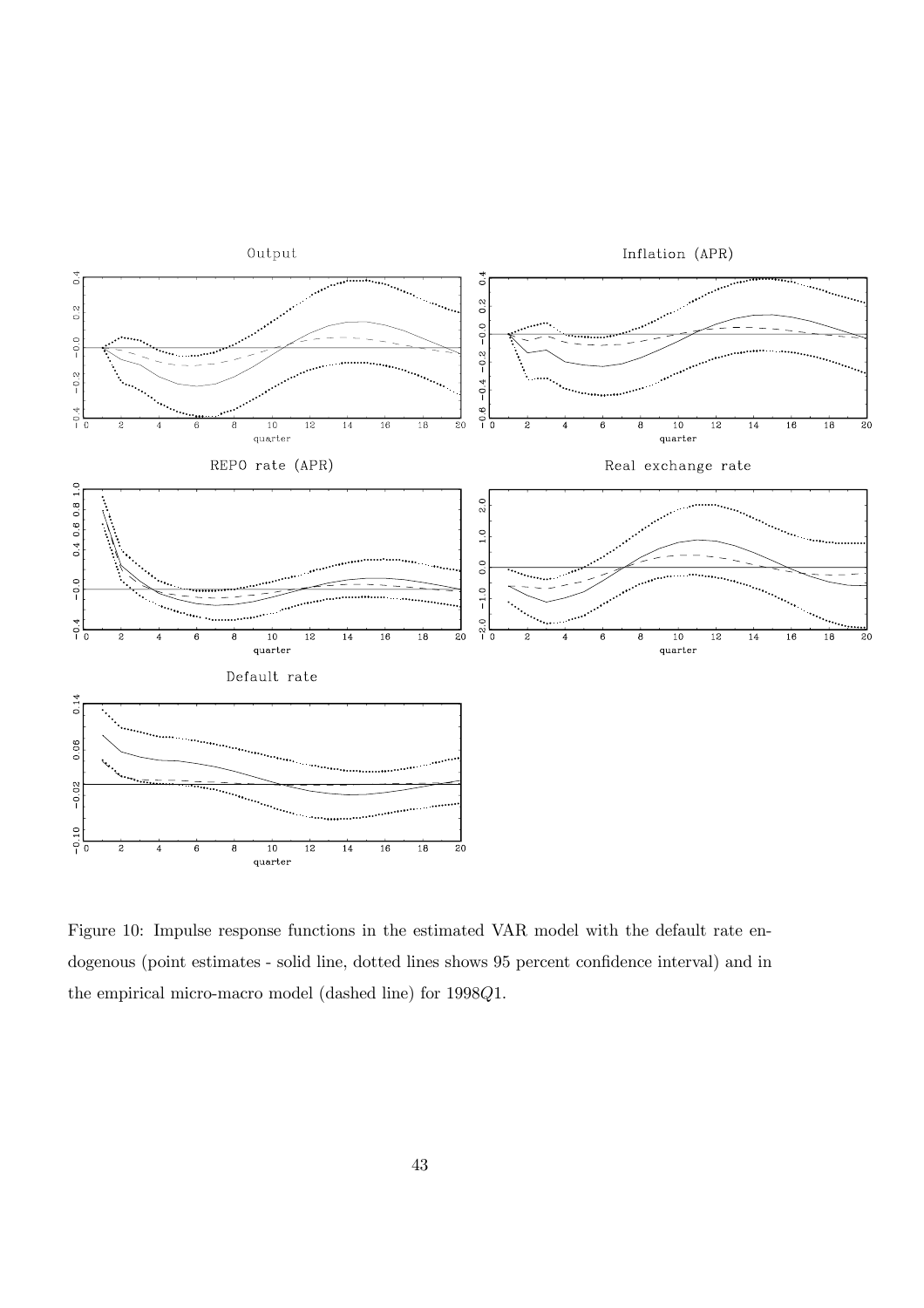

Figure 11: Joint dynamic forecasts of the default frequency and inflation 8 quarters ahead starting 1991Q1. The left panel shows the results for the micro-macro model, and the right panel the results for the VAR model where the aggregate default rate is included as an endogenous variable. The dashed line is the median forecast, and the dotted lines indicate the 95 percent confidence interval. The solid line shows the actual outcome.